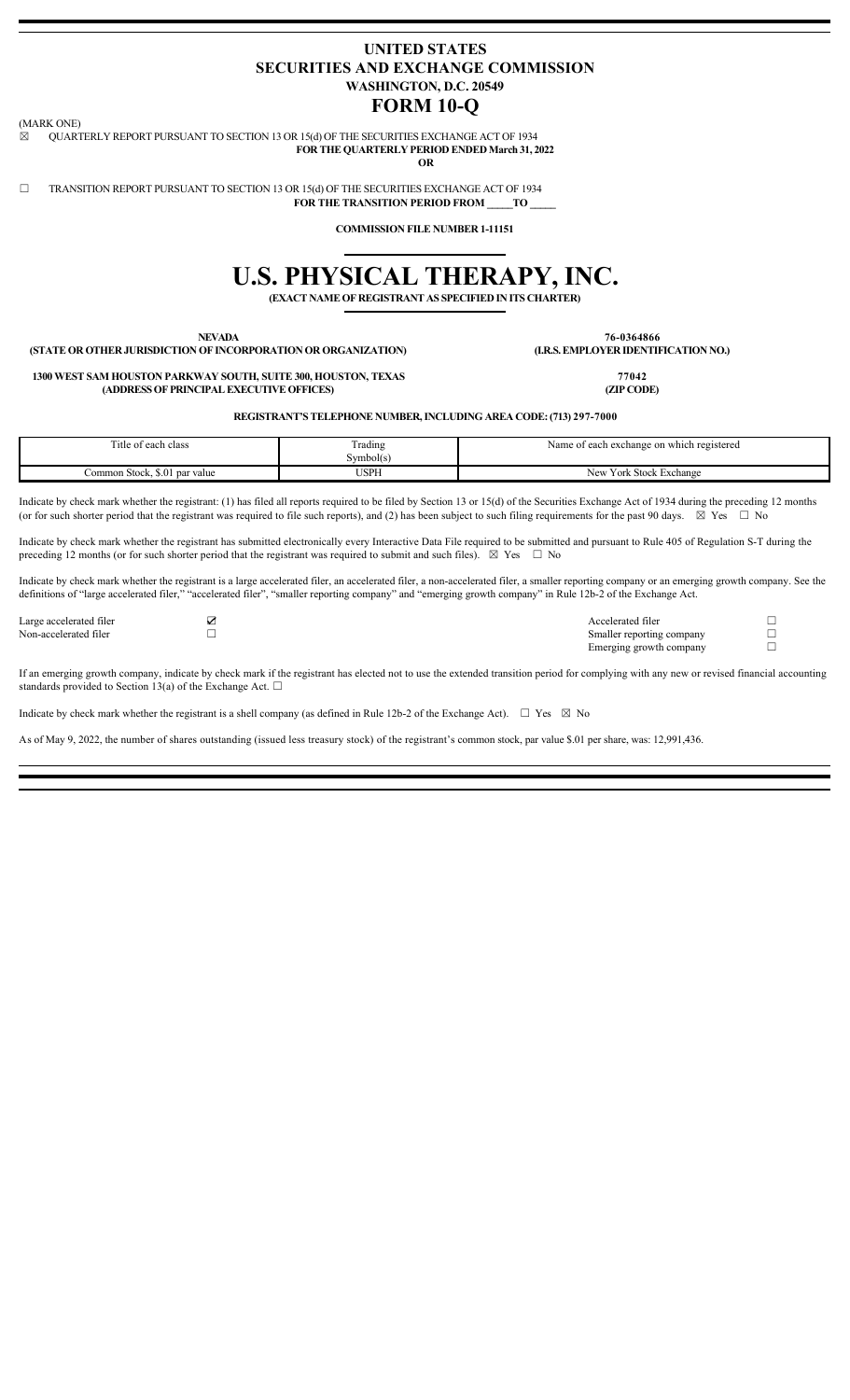# <span id="page-1-0"></span>**PART I—FINANCIAL INFORMATION - UNAUDITED**

| Item 1. | <b>Financial Statements.</b>                                                                    | $\mathfrak{Z}$ |
|---------|-------------------------------------------------------------------------------------------------|----------------|
|         |                                                                                                 |                |
|         | Consolidated Balance Sheets as of March 31, 2022 and December 31, 2021                          | $\overline{3}$ |
|         | Consolidated Statements of Income for the three months ended March 31, 2022 and 2021            | $\overline{4}$ |
|         | Consolidated Statements of Cash Flows for the three months ended March 31, 2022 and 2021        | 5 <sup>5</sup> |
|         | Consolidated Statements of Changes in Equity for the three months ended March 31, 2022 and 2021 | 6              |
|         | Notes to Consolidated Financial Statements                                                      | 7 <sup>7</sup> |
| Item 2. | Management's Discussion and Analysis of Financial Condition and Results of Operations           | 28             |
| Item 3. | Quantitative and Qualitative Disclosure About Market Risk                                       | 37             |
| Item 4. | <b>Controls and Procedures</b>                                                                  | 38             |
|         | <b>PART II-OTHER INFORMATION</b>                                                                |                |
| Item 1. | <b>Legal Proceedings</b>                                                                        | 39             |
| Item 6. | <b>Exhibits</b>                                                                                 | 40             |
|         | Signatures                                                                                      | 40             |
|         | Certifications                                                                                  |                |
|         |                                                                                                 |                |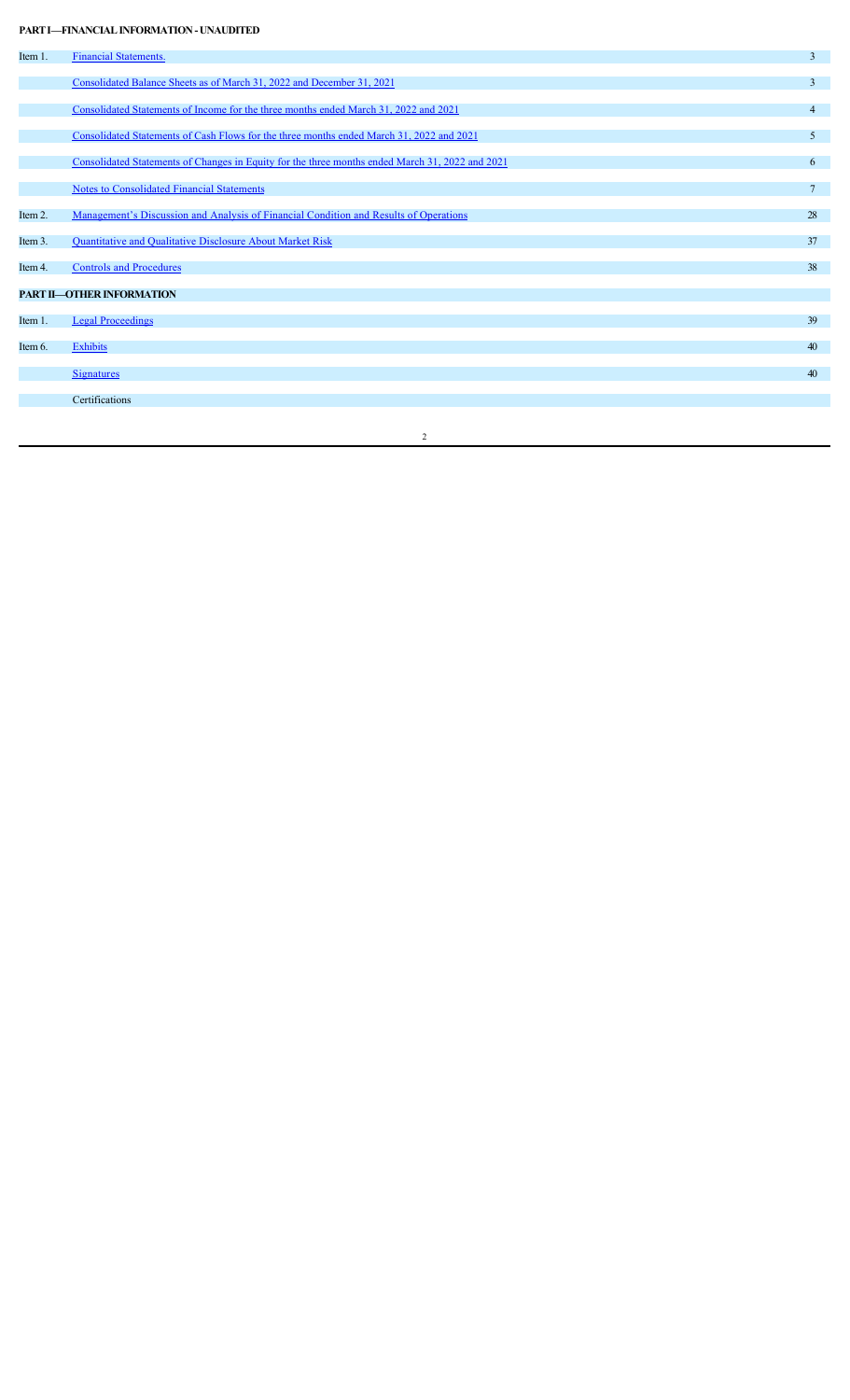# <span id="page-2-0"></span>**ITEM 1. FINANCIAL STATEMENTS.**

#### **U. S. PHYSICAL THERAPY, INC. AND SUBSIDIARIES CONSOLIDATED BALANCE SHEETS (IN THOUSANDS, EXCEPT SHARE DATA)**

<span id="page-2-1"></span>

|                                                                                                                     |               | March 31, 2022 |              | December 31, 2021 |  |
|---------------------------------------------------------------------------------------------------------------------|---------------|----------------|--------------|-------------------|--|
| <b>ASSETS</b>                                                                                                       |               | (unaudited)    |              |                   |  |
| Current assets:                                                                                                     |               |                |              |                   |  |
| Cash and cash equivalents                                                                                           | \$            | 24.229         | $\mathbb{S}$ | 28.567            |  |
| Patient accounts receivable, less allowance for credit losses of \$2,799 and \$2,768, respectively                  |               | 49,335         |              | 46,272            |  |
| Accounts receivable - other                                                                                         |               | 18,239         |              | 16,144            |  |
| Other current assets                                                                                                |               | 4,040          |              | 4,183             |  |
| Total current assets                                                                                                |               | 95,843         |              | 95,166            |  |
| Fixed assets:                                                                                                       |               |                |              |                   |  |
| Furniture and equipment                                                                                             |               | 60,205         |              | 58,743            |  |
| Leasehold improvements                                                                                              |               | 40,541         |              | 39,194            |  |
| Fixed assets, gross                                                                                                 |               | 100,746        |              | 97.937            |  |
| Less accumulated depreciation and amortization                                                                      |               | 76,601         |              | 74,958            |  |
| Fixed assets, net                                                                                                   |               | 24,145         |              | 22,979            |  |
| Operating lease right-of-use assets                                                                                 |               | 94,243         |              | 96,427            |  |
| Investment in unconsolidated affiliate                                                                              |               | 12,422         |              | 12,215            |  |
| Goodwill                                                                                                            |               | 443,692        |              | 434,679           |  |
| Other identifiable intangible assets, net                                                                           |               | 91,546         |              | 86,382            |  |
| Other assets                                                                                                        |               | 1,972          |              | 1,578             |  |
| Total assets                                                                                                        | $\mathsf{\$}$ | 763,863        | $\mathbb{S}$ | 749,426           |  |
| LIABILITIES, REDEEMABLE NON-CONTROLLING INTEREST, USPH SHAREHOLDERS' EQUITY AND NON-CONTROLLING INTEREST            |               |                |              |                   |  |
| Current liabilities:                                                                                                |               |                |              |                   |  |
| Accounts payable - trade                                                                                            | \$            | 3,272          | \$           | 3,268             |  |
| Accounts payable - due to seller of acquired business                                                               |               | 3,203          |              | 3,203             |  |
| Accrued expenses                                                                                                    |               | 51,121         |              | 45,705            |  |
| Current portion of operating lease liabilities                                                                      |               | 30,625         |              | 30,475            |  |
| Current portion of notes payable                                                                                    |               | 799            |              | 830               |  |
| Total current liabilities                                                                                           |               | 89,020         |              | 83,481            |  |
| Notes payable, net of current portion                                                                               |               | 4,128          |              | 3,587             |  |
| Revolving line of credit                                                                                            |               | 118,000        |              | 114,000           |  |
| Deferred taxes                                                                                                      |               | 16,067         |              | 14,385            |  |
| Operating lease liabilities, net of current portion                                                                 |               | 72,162         |              | 74,185            |  |
| Other long-term liabilities                                                                                         |               | 4,262          |              | 7,345             |  |
| <b>Total liabilities</b>                                                                                            |               | 303.639        |              | 296.983           |  |
|                                                                                                                     |               |                |              |                   |  |
| Redeemable non-controlling interest - temporary equity                                                              |               | 158,008        |              | 155,262           |  |
|                                                                                                                     |               |                |              |                   |  |
| Commitments and Contingencies                                                                                       |               |                |              |                   |  |
| U.S. Physical Therapy, Inc. ("USPH") shareholders' equity:                                                          |               |                |              |                   |  |
| Preferred stock, \$0.01 par value, 500,000 shares authorized, no shares issued and outstanding                      |               |                |              |                   |  |
| Common stock, \$0.01 par value, 20,000,000 shares authorized, 15,206,173 and 15,126,160 shares issued, respectively |               | 151            |              | 151               |  |
| Additional paid-in capital                                                                                          |               | 105,205        |              | 102,688           |  |
| Retained earnings                                                                                                   |               | 227,243        |              | 224,395           |  |
| Treasury stock at cost, 2,214,737 shares                                                                            |               | (31,628)       |              | (31,628)          |  |
| Total USPH shareholders' equity                                                                                     |               | 300,971        |              | 295,606           |  |
| Non-controlling interest - permanent equity                                                                         |               | 1,245          |              | 1,575             |  |
| Total USPH shareholders' equity and non-controlling interest - permanent equity                                     |               | 302,216        |              | 297,181           |  |
| Total liabilities, redeemable non-controlling interest,                                                             |               |                |              |                   |  |
| USPH shareholders' equity and non-controlling interest - permanent equity                                           | \$            | 763,863        |              | 749,426           |  |
|                                                                                                                     |               |                |              |                   |  |

See notes to consolidated financial statements.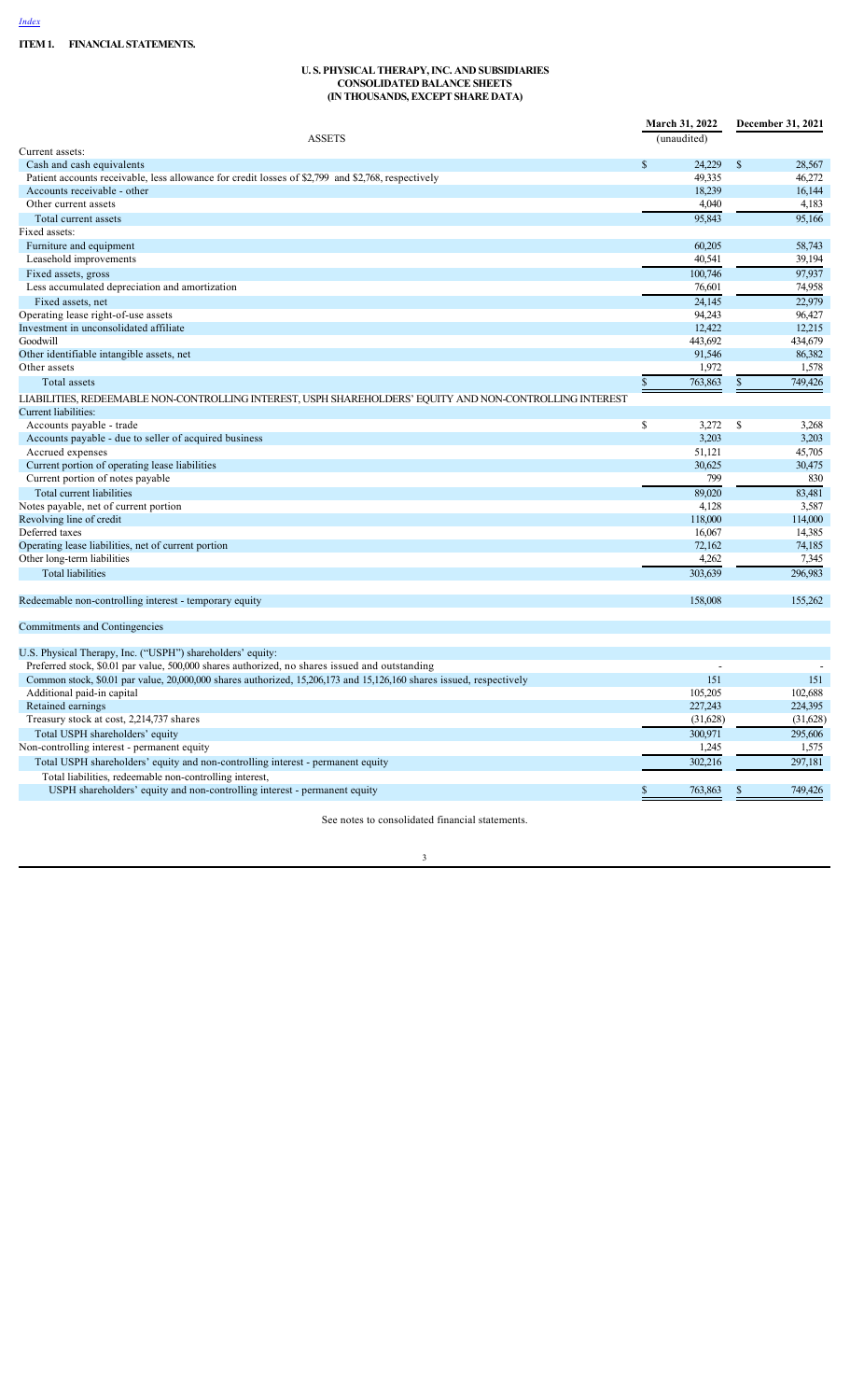#### **U. S. PHYSICAL THERAPY, INC. AND SUBSIDIARIES CONSOLIDATED STATEMENTS OF INCOME (IN THOUSANDS, EXCEPT PER SHARE DATA) (unaudited)**

<span id="page-3-0"></span>

|                                                                        | For the Three Months Ended |                |  |  |
|------------------------------------------------------------------------|----------------------------|----------------|--|--|
|                                                                        | March 31, 2022             | March 31, 2021 |  |  |
| Net patient revenue                                                    | \$<br>109,538              | \$<br>99,254   |  |  |
| Other revenue                                                          | 22,166                     | 13,114         |  |  |
| Net revenue                                                            | 131,704                    | 112,368        |  |  |
| Operating cost:                                                        |                            |                |  |  |
| Salaries and related costs                                             | 75,149                     | 63,815         |  |  |
| Rent, supplies, contract labor and other                               | 28,662                     | 21,457         |  |  |
| Provision for credit losses                                            | 1,305                      | 1,200          |  |  |
| Total operating cost                                                   | 105,116                    | 86,472         |  |  |
| Gross profit                                                           | 26,588                     | 25,896         |  |  |
| Corporate office costs                                                 | 11,556                     | 10,874         |  |  |
| Operating income                                                       | 15,032                     | 15,022         |  |  |
| Other income and expense                                               |                            |                |  |  |
| Equity in earnings of unconsolidated affiliate                         | 339                        |                |  |  |
| Interest and other income, net                                         | 46                         | 54             |  |  |
| Gain on revaluation of put-right liability                             | 603                        |                |  |  |
| Interest expense - debt and other                                      | (540)                      | (246)          |  |  |
| Total other income and expense                                         | 448                        | (192)          |  |  |
| Income before taxes                                                    | 15,480                     | 14,830         |  |  |
| Provision for income taxes                                             | 3,498                      | 2,944          |  |  |
| Net income                                                             | 11,982                     | 11,886         |  |  |
| Less: net income attributable to non-controlling interest:             |                            |                |  |  |
| Redeemable non-controlling interest - temporary equity                 | (2,557)                    | (2, 453)       |  |  |
| Non-controlling interest - permanent equity                            | (626)                      | (1,260)        |  |  |
|                                                                        | (3,183)                    | (3,713)        |  |  |
| Net income attributable to USPH shareholders                           | 8,799<br>S                 | 8,173<br>S     |  |  |
| Basic and diluted earnings per share attributable to USPH shareholders | \$<br>0.67                 | 0.21<br>S      |  |  |
|                                                                        |                            |                |  |  |
| Shares used in computation - basic and diluted                         | 12,937                     | 12,870         |  |  |
| Dividends declared per common share                                    | S<br>0.41                  | 0.35           |  |  |

See notes to consolidated financial statements.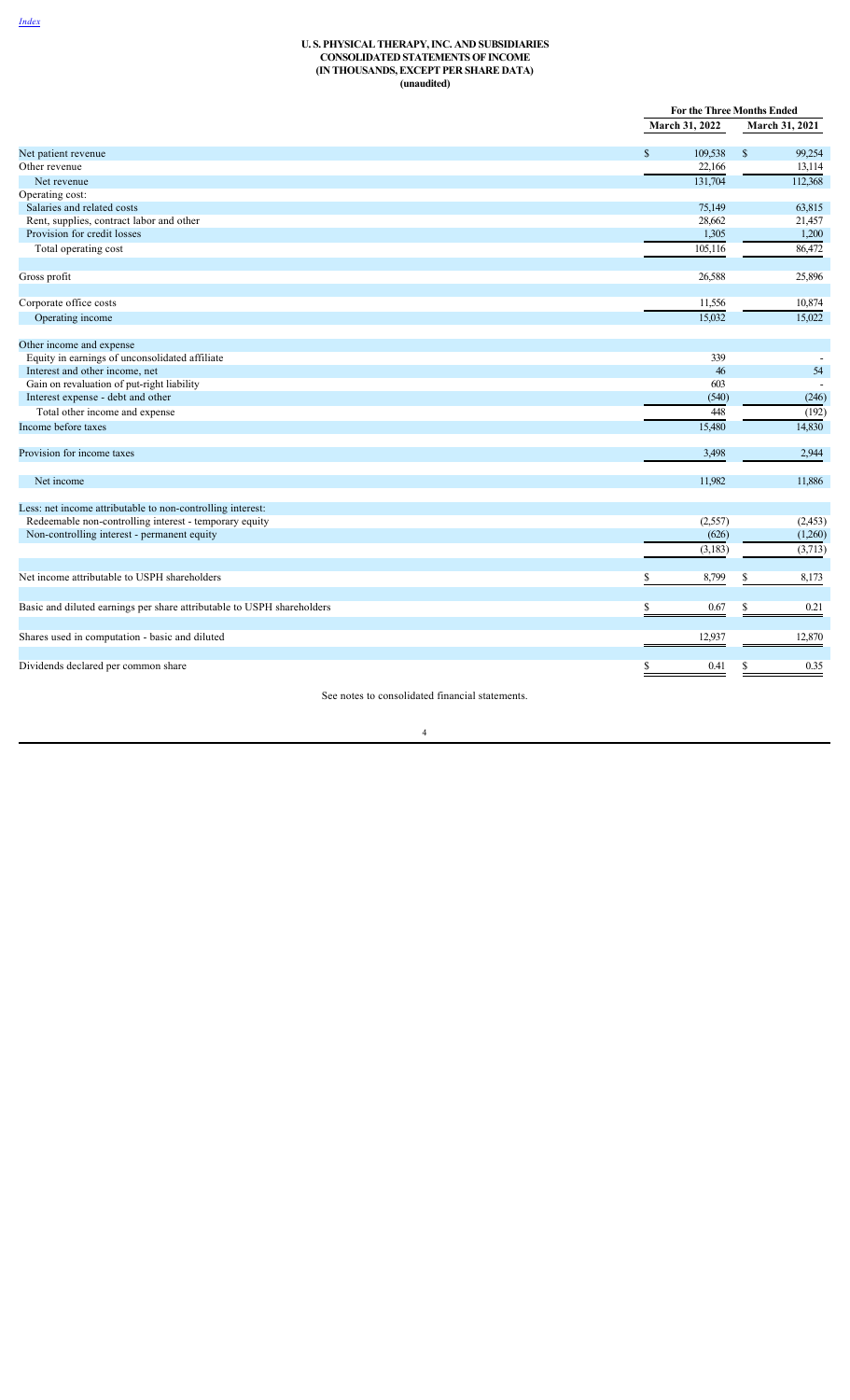#### **U. S. PHYSICAL THERAPY, INC. AND SUBSIDIARIES CONSOLIDATED STATEMENTS OF CASH FLOWS (IN THOUSANDS) (unaudited)**

<span id="page-4-0"></span>

|                                                                                                                      |                       | <b>Three Months Ended</b> |                                  |  |
|----------------------------------------------------------------------------------------------------------------------|-----------------------|---------------------------|----------------------------------|--|
|                                                                                                                      | March 31, 2022        |                           | March 31, 2021                   |  |
| <b>OPERATING ACTIVITIES</b>                                                                                          |                       |                           |                                  |  |
| Net income including non-controlling interest and earnings from unconsolidated affiliates, net                       | \$<br>11,982          |                           | \$<br>11,886                     |  |
| Adjustments to reconcile net income including non-controlling interest to net cash provided by operating activities: |                       |                           |                                  |  |
| Depreciation and amortization                                                                                        | 3,824                 |                           | 2,681                            |  |
| Provision for credit losses                                                                                          | 1,305                 |                           | 1,200                            |  |
| Equity-based awards compensation expense                                                                             | 1,846                 |                           | 1,651                            |  |
| Deferred income taxes                                                                                                | 2,132                 |                           | 2,181                            |  |
| Gain on revaluation of put-right liability                                                                           |                       | (603)                     |                                  |  |
| Earnings in unconsolidated affiliate                                                                                 |                       | (339)                     |                                  |  |
| Other                                                                                                                |                       | 93                        | 96                               |  |
| Changes in operating assets and liabilities:                                                                         |                       |                           |                                  |  |
| Increase in patient accounts receivable                                                                              | (4,676)               |                           | (4,688)                          |  |
| (Increase) decrease in accounts receivable - other                                                                   | (2,145)               |                           | 220                              |  |
| (Increase) decrease in other assets                                                                                  |                       | (735)                     | 221                              |  |
| Increase in accounts payable and accrued expenses                                                                    | 1,445                 |                           | 3,969                            |  |
| Decrease in other long-term liabilities                                                                              | (2,480)               |                           | (1,743)                          |  |
| Net cash provided by operating activities                                                                            | 11,649                |                           | 17,674                           |  |
| <b>INVESTING ACTIVITIES</b>                                                                                          |                       |                           |                                  |  |
| Purchase of fixed assets                                                                                             | (2,528)               |                           | (1,608)                          |  |
| Purchase of majority interest in businesses, net of cash acquired                                                    | (11,242)              |                           | (11,747)                         |  |
| Purchase of redeemable non-controlling interest, temporary equity                                                    | (2,211)               |                           | $\blacksquare$                   |  |
| Purchase of non-controlling interest, permanent equity                                                               |                       | (99)                      |                                  |  |
| Proceeds on sales of partnership interest, clinics and fixed assets                                                  |                       | $\overline{4}$            | 152                              |  |
| Distributions from unconsolidated affiliate                                                                          |                       | 132                       |                                  |  |
| Sales of non-controlling interest-permanent                                                                          |                       | ÷,                        | $\sim$                           |  |
| Net cash used in investing activities                                                                                | (15,944)              |                           | (13,203)                         |  |
| FINANCING ACTIVITIES                                                                                                 |                       |                           |                                  |  |
| Distributions to non-controlling interest, permanent and temporary equity                                            | (3,711)               |                           | (5,265)                          |  |
| Cash dividends paid to shareholders                                                                                  |                       |                           |                                  |  |
| Proceeds from revolving line of credit                                                                               | 35,000                |                           | 60,000                           |  |
| Payments on revolving line of credit                                                                                 | (31,000)              |                           | (60,000)                         |  |
| Principal payments on notes payable                                                                                  |                       | (332)                     | (145)                            |  |
| (Payment) receipt of Medicare Accelerated and Advance Funds                                                          |                       | $\overline{\phantom{a}}$  | (14,054)                         |  |
| Other                                                                                                                |                       | $\overline{\phantom{a}}$  | 12                               |  |
| Net cash used in financing activities                                                                                |                       | (43)                      | (19, 452)                        |  |
| Net decrease in cash and cash equivalents                                                                            | (4,338)               |                           | (14,981)                         |  |
| Cash and cash equivalents - beginning of period                                                                      | 28,567                |                           | 32,918                           |  |
| Cash and cash equivalents - end of period                                                                            | 24,229<br>\$          |                           | 17,937<br>\$                     |  |
| SUPPLEMENTAL DISCLOSURES OF CASH FLOW INFORMATION                                                                    |                       |                           |                                  |  |
| Cash paid during the period for:                                                                                     |                       |                           |                                  |  |
| Income taxes                                                                                                         | \$                    | $81\,$                    | \$<br>62                         |  |
| Interest paid                                                                                                        | $\mathbb S$           | 525                       | $\mathsf{\$}$<br>298             |  |
| Non-cash investing and financing transactions during the period:                                                     |                       |                           |                                  |  |
| Purchase of businesses - seller financing portion                                                                    | $\$$                  | 300                       | $\boldsymbol{\mathsf{S}}$<br>300 |  |
| Notes payable related to purchase of redeemable non-controlling interest, temporary equity                           | \$                    | 246                       | \$<br>4,829                      |  |
| Notes payable due to purchase of non-controlling interest, permanent equity                                          | \$                    | 296                       | $\sqrt{3}$<br>$\sim$             |  |
| Notes receivable related to sale of partnership interest - redeemable non-controlling interest                       |                       |                           | 287                              |  |
| Dividends payable to USPH shareholders                                                                               | $\mathbb{S}$<br>5,327 |                           | $\mathbb{S}$<br>4,514            |  |
|                                                                                                                      |                       |                           |                                  |  |

See notes to consolidated financial statements.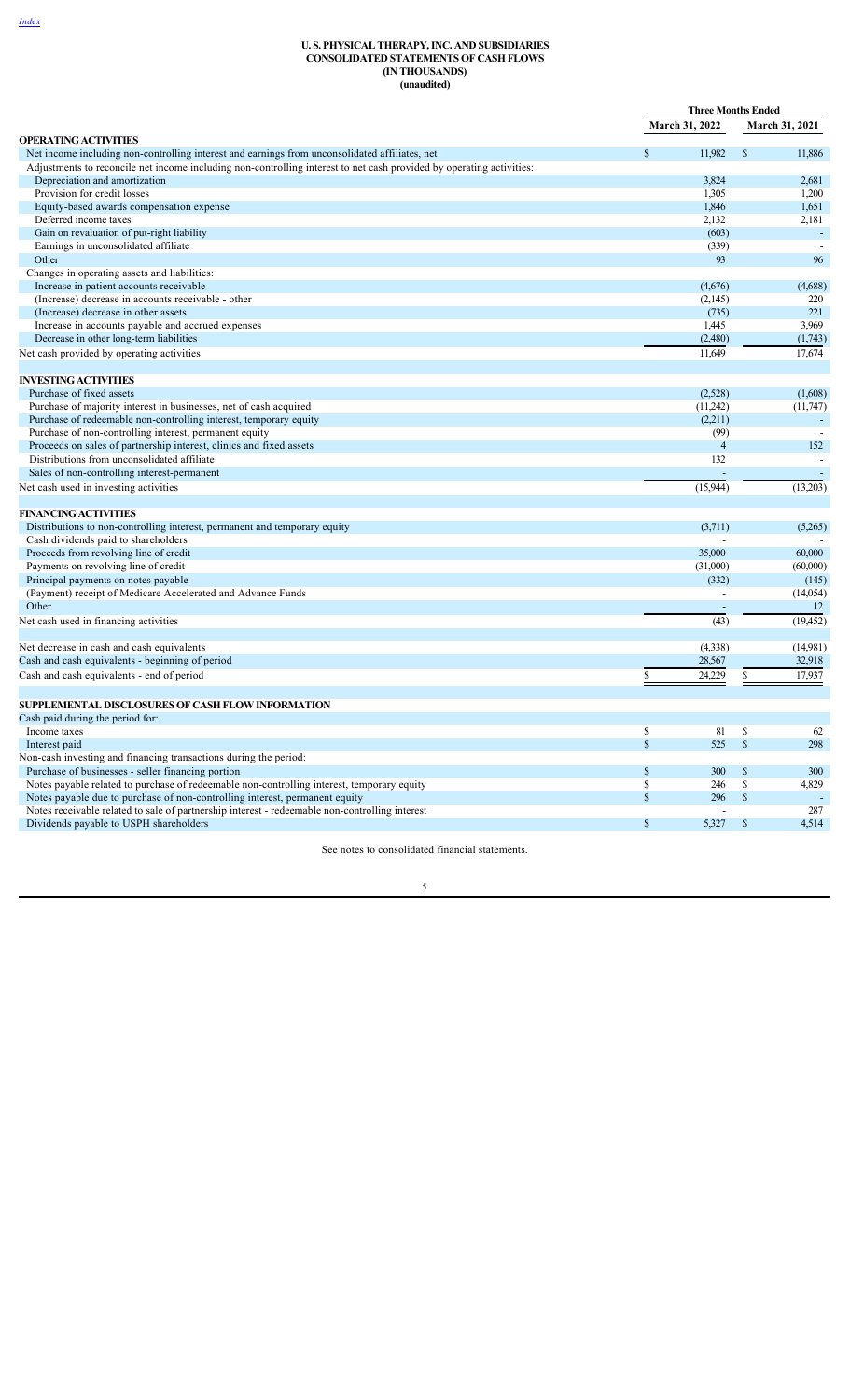#### **U. S. PHYSICAL THERAPY, INC. AND SUBSIDIARIES CONSOLIDATED STATEMENTS OF CHANGES IN EQUITY (IN THOUSANDS) (unaudited)**

<span id="page-5-0"></span>

|                                                                                      | <b>U.S.Physical Therapy, Inc.</b> |               |                        |         |  |                 |                       |    |               |  |                            |                          |              |
|--------------------------------------------------------------------------------------|-----------------------------------|---------------|------------------------|---------|--|-----------------|-----------------------|----|---------------|--|----------------------------|--------------------------|--------------|
|                                                                                      | <b>Common Stock</b>               |               | <b>Additional</b>      |         |  | <b>Retained</b> | <b>Treasury Stock</b> |    |               |  | <b>Total Shareholders'</b> | <b>Non-Controlling</b>   |              |
| For the three months ended March 31, 2022                                            | <b>Shares</b>                     | <b>Amount</b> | <b>Paid-In Capital</b> |         |  | <b>Earnings</b> | <b>Shares</b>         |    | <b>Amount</b> |  | <b>Equity</b>              | <b>Interests</b>         | <b>Total</b> |
| Balance December 31, 2021                                                            | $15,126$ \$                       | 151           | <sup>\$</sup>          | 102,688 |  | 224,395         | (2,215)               | -S | $(31,628)$ \$ |  | 295,606 \$                 | 1,575                    | 297,181      |
| Issuance of restricted stock, net of<br>cancellations                                | 80                                |               |                        |         |  |                 |                       |    |               |  |                            |                          |              |
| Revaluation of redeemable non-controlling<br>interest, net of tax                    |                                   |               |                        |         |  | (113)           |                       |    |               |  | (113)                      | $\overline{\phantom{a}}$ | (113)        |
| Compensation expense - equity-based<br>awards                                        |                                   |               |                        | 1,846   |  |                 |                       |    |               |  | 1,846                      |                          | 1,846        |
| Transfer of compensation liability for certain<br>stock issued pursuant to long-term |                                   |               |                        |         |  |                 |                       |    |               |  |                            |                          |              |
| incentive plans                                                                      |                                   |               |                        | 706     |  |                 |                       |    |               |  | 706                        |                          | 706          |
| Purchase of partnership interests - non-<br>controlling interest                     |                                   |               |                        | (46)    |  |                 |                       |    |               |  | (46)                       | (334)                    | (380)        |
| Sale of non-controlling interest, net of<br>purchases and tax                        |                                   |               |                        |         |  |                 |                       |    |               |  |                            |                          |              |
| Dividends payable to USPH shareholders                                               |                                   |               |                        |         |  | (5,327)         |                       |    |               |  | (5,327)                    | $\overline{\phantom{a}}$ | (5,327)      |
| Distributions to non-controlling interest<br>partners - permanent equity             |                                   |               |                        |         |  |                 |                       |    |               |  |                            | (1,308)                  | (1,308)      |
| Other                                                                                |                                   |               |                        | 11      |  | (511)           |                       |    |               |  | (500)                      | 686                      | 186          |
| Net income attributable to non-controlling                                           |                                   |               |                        |         |  |                 |                       |    |               |  |                            |                          |              |
| interest - permanent equity                                                          |                                   |               |                        |         |  |                 |                       |    |               |  |                            | 626                      | 626          |
| Net income attributable to USPH<br>shareholders                                      |                                   |               |                        |         |  | 8,799           |                       |    |               |  | 8,799                      |                          | 8,799        |
| Balance March 31, 2022                                                               | 15,206                            | 151<br>- \$   | S                      | 105,205 |  | 227,243         | (2,215)               | -S | (31,628)      |  | 300,971                    | 1.245                    | 302,216      |
|                                                                                      |                                   |               |                        |         |  |                 |                       |    |               |  |                            |                          |              |

|                                                                           | <b>U.S.Physical Therapy, Inc.</b> |        |  |                        |     |                          |                          |               |                          |                            |            |  |                          |         |  |
|---------------------------------------------------------------------------|-----------------------------------|--------|--|------------------------|-----|--------------------------|--------------------------|---------------|--------------------------|----------------------------|------------|--|--------------------------|---------|--|
|                                                                           | <b>Common Stock</b>               |        |  | <b>Additional</b>      |     | <b>Retained</b>          | <b>Treasury Stock</b>    |               |                          | <b>Total Shareholders'</b> |            |  | <b>Non-Controlling</b>   |         |  |
| For the three months ended March 31, 2021                                 | <b>Shares</b>                     | Amount |  | <b>Paid-In Capital</b> |     | Earnings                 | <b>Shares</b><br>Amount  |               |                          | <b>Equity</b>              |            |  | <b>Interests</b>         | Total   |  |
| Balance December 31, 2020                                                 | 15,065 \$                         | 151    |  | 95,622<br>-S           | -88 | 212,015                  | (2,215)                  | <sup>S</sup>  | $(31,628)$ \$            |                            | 276,160 \$ |  | 1,470                    | 277,630 |  |
| Issuance of restricted stock, net of<br>cancellations                     | 46                                |        |  |                        |     |                          |                          |               |                          |                            |            |  |                          |         |  |
| Revaluation of redeemable non-controlling<br>interest, net of tax         | $\overline{\phantom{a}}$          |        |  | $\sim$                 |     | (5, 413)                 | $\overline{\phantom{a}}$ |               | $\overline{\phantom{a}}$ |                            | (5,413)    |  | $\sim$                   | (5,413) |  |
| Compensation expense - equity-based<br>awards                             |                                   |        |  | 1,651                  |     |                          |                          |               |                          |                            | 1,651      |  |                          | 1,651   |  |
| Dividends payable to USPT shareholders                                    |                                   |        |  |                        |     | (4,514)                  |                          |               |                          |                            | (4,514)    |  | $\overline{\phantom{a}}$ | (4,514) |  |
| Distributions to non-controlling interest<br>partners - permanent equity  |                                   |        |  |                        |     | $\overline{\phantom{a}}$ |                          |               |                          |                            |            |  | (1,672)                  | (1,672) |  |
| Short swing profit settlement                                             |                                   |        |  | 13                     |     | $\overline{\phantom{a}}$ |                          |               |                          |                            | 13         |  |                          | 13      |  |
| Other                                                                     |                                   |        |  |                        |     | 114                      |                          |               |                          |                            | 114        |  | (1)                      | 113     |  |
| Net income attributable to non-controlling<br>interest - permanent equity |                                   |        |  |                        |     |                          |                          |               |                          |                            |            |  | 1,260                    | 1,260   |  |
| Net income attributable to USPH<br>shareholders                           |                                   |        |  |                        |     | 8,173                    |                          |               |                          |                            | 8,173      |  |                          | 8,173   |  |
| Balance March 31, 2021                                                    | $15,111 \quad$ \$                 | 151    |  | 97,286<br>Ъ            |     | 210,375                  | (2,215)                  | <sup>\$</sup> | (31,628)                 |                            | 276,184    |  | 1,057                    | 277,241 |  |

See notes to consolidated financial statements.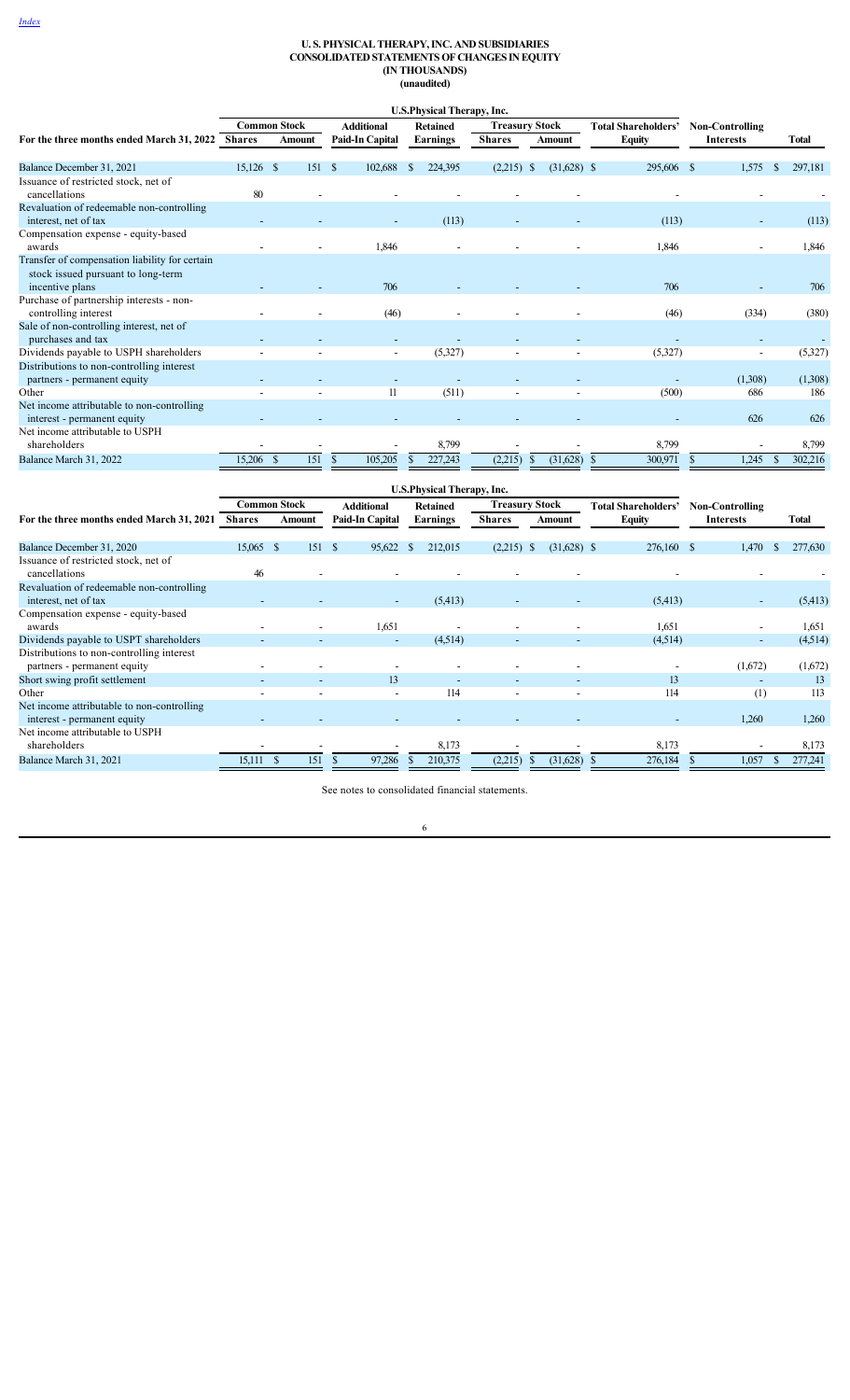### <span id="page-6-0"></span>**U.S. PHYSICAL THERAPY, INC. AND SUBSIDIARIES NOTES TO CONSOLIDATED FINANCIAL STATEMENTS March 31, 2022** (unaudited)

## **1. BASIS OF PRESENTATION AND SIGNIFICANT ACCOUNTING POLICIES**

The consolidated financial statements include the accounts of U.S. Physical Therapy, Inc. and its subsidiaries (the "Company"). All significant intercompany transactions and balances have been eliminated.

The Company operates its business through two reportable business segments. The Company's reportable segments include the physical therapy operations segment and the industrial injury prevention services segment. The Company's physical therapy operations consist of physical therapy and occupational therapy clinics that provide pre-and post-operative care and treatment for orthopedic-related disorders, sports-related injuries, preventive care, rehabilitation of injured workers and neurological injuries. Services provided by the industrial injury prevention services segment include onsite injury prevention and rehabilitation, performance optimization and ergonomic assessments.

During the 2021 year and the three months ended March 31, 2022, the Company completed the acquisitions of four multi-clinic practices and two industrial injury prevention businesses as detailed below.

| Acquisition                | Date               | Acquired | Clinics |
|----------------------------|--------------------|----------|---------|
| March 2022 Acquisition     | March 31, 2022     | 70%      |         |
| December 2021 Acquisition  | December 31, 2021  | 75%      |         |
| November 2021 Acquisition  | November 30, 2021  | 70%      | $HPS*$  |
| September 2021 Acquisition | September 30, 2021 | 100%     | $HPS*$  |
| June 2021 Acquisition      | June 30, 2021      | 65%      |         |
| March 2021 Acquisition     | March 31, 2021     | 70%      |         |

\* Industrial injury prevention services business

As of March 31, 2022, the Company operated 601 clinics in 39 states. The Company also manages physical therapy facilities for third parties, primarily hospital and physicians, with 38 third-party facilities under management as of March 31, 2022.

## **Physical Therapy Operations**

The physical therapy operations segment primarily operates through subsidiary clinic partnerships, in which the Company generally owns a 1% general partnership interest in all the Clinic Partnerships. Our limited partnership interests typically range from 10% to 35% in the Clinic Partnerships. The managing therapist of each clinic owns, directly or indirectly, the remaining limited partnership interest in most of the clinics (hereinafter referred to as "Clinic Partnerships"). To a lesser extent, the Company operates some clinics, through whollyowned subsidiaries, under profit sharing arrangements with therapists (hereinafter referred to as "Wholly-Owned Facilities").

The Company continues to seek to attract for employment physical therapists who have established relationships with physicians and other referral sources, by offering these therapists a competitive salary and incentives based on the profitability of the clinic that they manage. For multi-site clinic practices in which a controlling interest is acquired by the Company, the prior owners typically continue as employees to manage the clinic operations, retain a non-controlling ownership interest in the clinics and receive a competitive salary for managing the clinic operations. In addition, the Company has developed satellite clinic facilities as part of existing Clinic Partnerships and Wholly-Owned Facilities, with the result that a substantial number of Clinic Partnerships and Wholly-Owned Facilities operate more than one clinic location.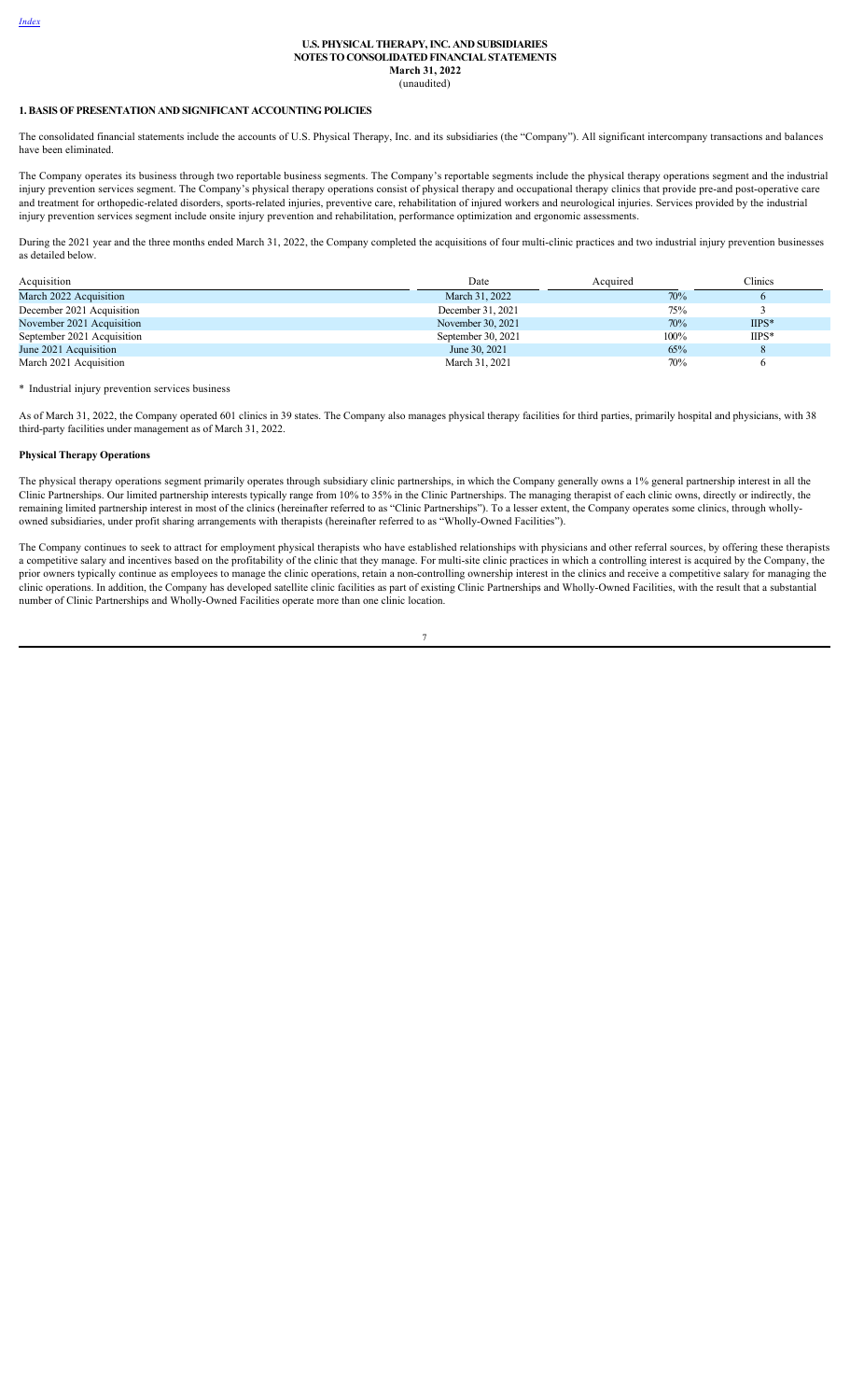#### *Clinic Partnerships*

For non-acquired Clinic Partnerships, the earnings and liabilities attributable to the non-controlling interests, typically owned by the managing therapist, directly or indirectly, are recorded within the balance sheets as non-controlling interest – permanent equity and within the income statements as net income attributable to non-controlling interest – permanent equity.

For acquired Clinic Partnerships with redeemable non-controlling interest, the earnings attributable to the redeemable non-controlling interest are recorded within the consolidated statements of income line item – *net income attributable to non-controlling interest* – *redeemable non-controlling interest* – temporary equity and the equity interest is recorded on the consolidated balance sheet as *redeemable non-controlling interest - temporary equity*. In accordance with current accounting guidance, the revaluation of redeemable non-controlling interest, net of tax, is not included in net income but charged directly to retained earnings and is included in the basic and diluted earnings per share calculation.

## *Wholly-Owned Facilities*

For Wholly-Owned Facilities with profit sharing arrangements, an appropriate accrual is recorded for the amount of profit sharing due to the profit sharing therapists. The amount is expensed as compensation and included in operating cost – salaries and related costs. The respective liability is included in current liabilities – accrued expenses on the balance sheets.

## **Industrial Injury Prevention Services**

Services provided in the industrial injury prevention services segment include onsite services for clients' employees including injury prevention and rehabilitation, performance optimization, post offer employment testing, functional capacity evaluations, and ergonomic assessments. The majority of these services are contracted with and paid for directly by employers, including a number of Fortune 500 companies. Other clients include large insurers and their contractors. The Company performs these services through Industrial Sports Medicine Professionals, consisting of both physical therapists and certified athletic trainers.

#### **Basis of Presentation**

The accompanying unaudited consolidated financial statements were prepared in accordance with accounting principles generally accepted in the United States of America for interim financial information and in accordance with the instructions for Form 10-Q. However, the statements do not include all of the information and footnotes required by accounting principles generally accepted in the United States of America for complete financial statements. Management believes this report contains all necessary adjustments (consisting only of normal recurring adjustments) to present fairly, in all material respects, the Company's financial position, results of operations and cash flows for the interim periods presented. For further information regarding the Company's accounting policies, please read the audited financial statements included in the Company's Annual Report on Form 10-K for the year ended December 31, 2021 filed with the Securities and Exchange Commission on March 1, 2022.

The Company believes, and the Chief Executive Officer and Chief Financial Officer have certified, that the financial statements included in this report present fairly, in all material respects, the Company's financial position, results of operations and cash flows for the interim periods presented.

Operating results for the three months ended March 31, 2022 are not necessarily indicative of the results the Company expects for the entire year.

## **Impact of COVID-19**

## **Medicare Accelerated and Advance Payment Program ("MAAPP Funds")**

On March 27, 2020, in response to the COVID-19 pandemic, the federal government approved the Coronavirus Aid, Relief, and Economic Security Act ("CARES Act"). The CARES Act provided waivers, reimbursement, grants and other funds to assist health care providers during the COVID-19 pandemic, including \$100.0 billion in appropriations for the Public Health and Social Services Emergency Fund, also referred to as the Provider Relief Fund, to be used for preventing, preparing, and responding to the coronavirus, and for reimbursing eligible health care providers for lost revenues and health care related expenses that are attributable to COVID-19.

| I            |
|--------------|
| I<br>×<br>۰, |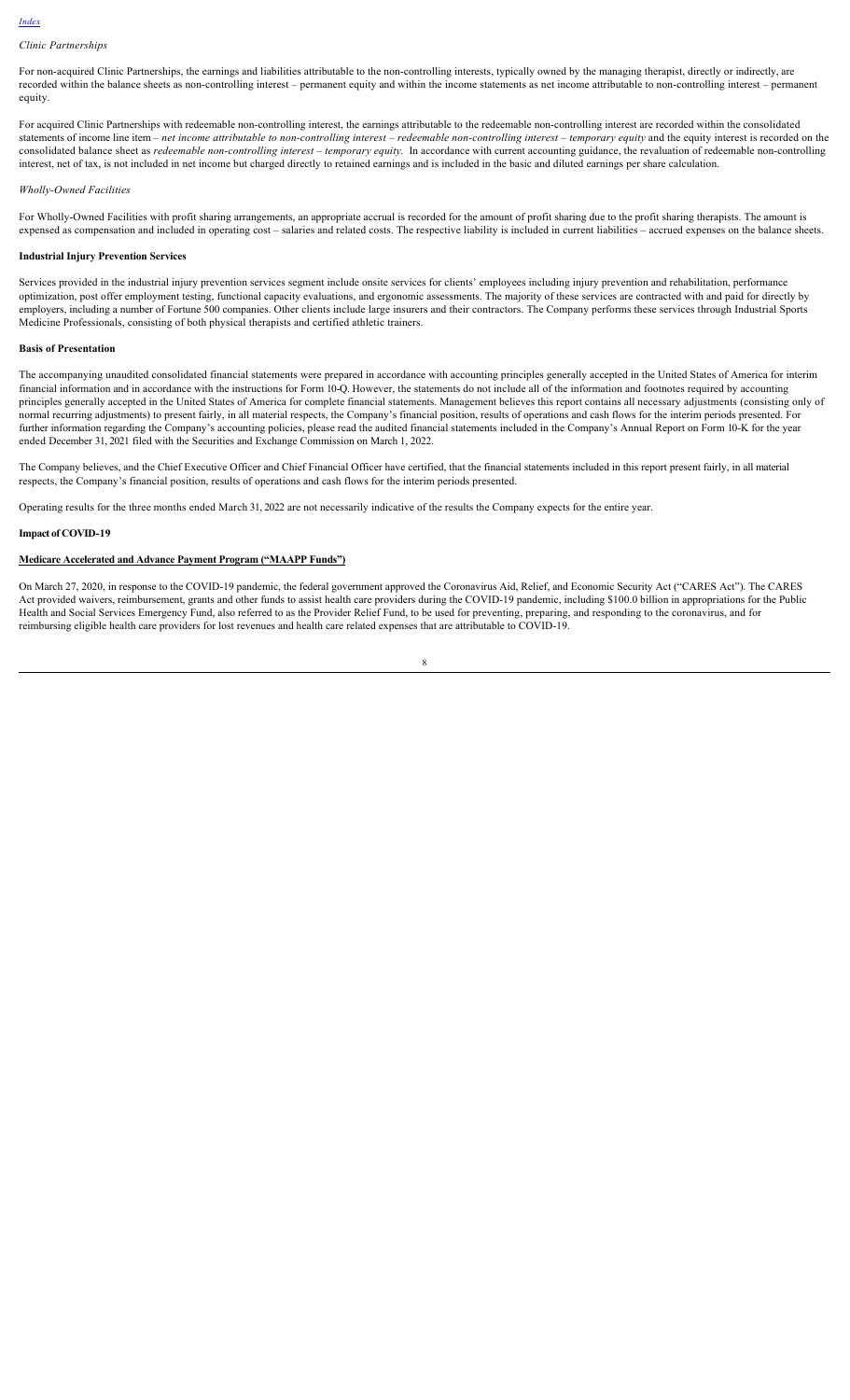The CARES Act allowed for qualified healthcare providers to receive advanced payments under the MAAPP Funds during the COVID-19 pandemic. Under this program, healthcare providers could choose to receive advanced payments for future Medicare services provided. The Company applied for and received approval from Centers for Medicare & Medicaid Services ("CMS") in April 2020. The Company recorded the \$14.1 million in advance payments received as a liability. During the three months ended March 31, 2021, the Company repaid the MAAPP Funds of \$14.1 million rather than applying them to future services performed. During the three months ended March 31, 2022 and 2021, the Company did not record any income from payments under the CARES Act.

#### **Significant Accounting Policies**

## **Cash Equivalents**

The Company maintains its cash and cash equivalents at financial institutions. The Company considers all highly liquid investments with a maturity of three months or less when purchased to be cash equivalents. The combined account balances at several institutions typically exceed Federal Deposit Insurance Corporation ("FDIC") insurance coverage and, as a result, there is a concentration of credit risk related on deposits in excess of FDIC insurance coverage. Management believes that the risk is not significant.

## **Long-Lived Assets**

Fixed assets are stated at cost. Depreciation is computed using the straight-line method over the estimated useful lives of the assets. Estimated useful lives for furniture and equipment range from three to eight years and for purchased software from three to seven years. Leasehold improvements are amortized over the shorter of the lease term or estimated useful lives of the assets, which is generally three to five years.

The Company reviews property and equipment and intangible assets with finite lives for impairment upon the occurrence of certain events or circumstances which indicate that the amounts may be impaired. Assets to be disposed of are reported at the lower of the carrying amount or fair value less costs to sell.

The Company did not note an impairment to long-lived assets during the three months ended March 31, 2022.

#### **Goodwill**

Goodwill represents the excess of the amount paid and fair value of the non-controlling interests over the fair value of the acquired business assets, which include certain identifiable intangible assets. Historically, goodwill has been derived from acquisitions and, prior to 2009, from the purchase of some or all of a particular local management's equity interest in an existing clinic. Effective January 1, 2009, if the purchase price of a non-controlling interest by the Company exceeds or is less than the book value at the time of purchase, any excess or shortfall is recognized as an adjustment to additional paid-in capital.

Goodwill and other indefinite-lived intangible assets are not amortized but are instead subject to periodic impairment evaluations. The fair value of goodwill and other identifiable intangible assets with indefinite lives are evaluated for impairment at least annually and upon the occurrence of certain events or conditions and are written down to fair value if considered impaired. These events or conditions include but are not limited to: a significant adverse change in the business environment, regulatory environment, or legal factors; a current period operating or cash flow loss combined with a history of such losses or a projection of continuing losses; or a sale or disposition of a significant portion of a reporting unit. The occurrence of one of these events or conditions could significantly impact an impairment assessment, necessitating an impairment charge. The Company evaluates indefinite lived tradenames in conjunction with its annual goodwill impairment test.

The Company has a two operating segment business which is made up of various clinics within partnerships, and an industrial injury prevention services business. The partnerships are components of regions and are aggregated to the operating segment level for the purpose of determining the Company's reporting units when performing its annual goodwill impairment test. In 2021 and 2020, there were six regions. In addition to the six regions, the impairment analysis included a separate analysis for the industrial injury prevention services business, as a separate reporting unit.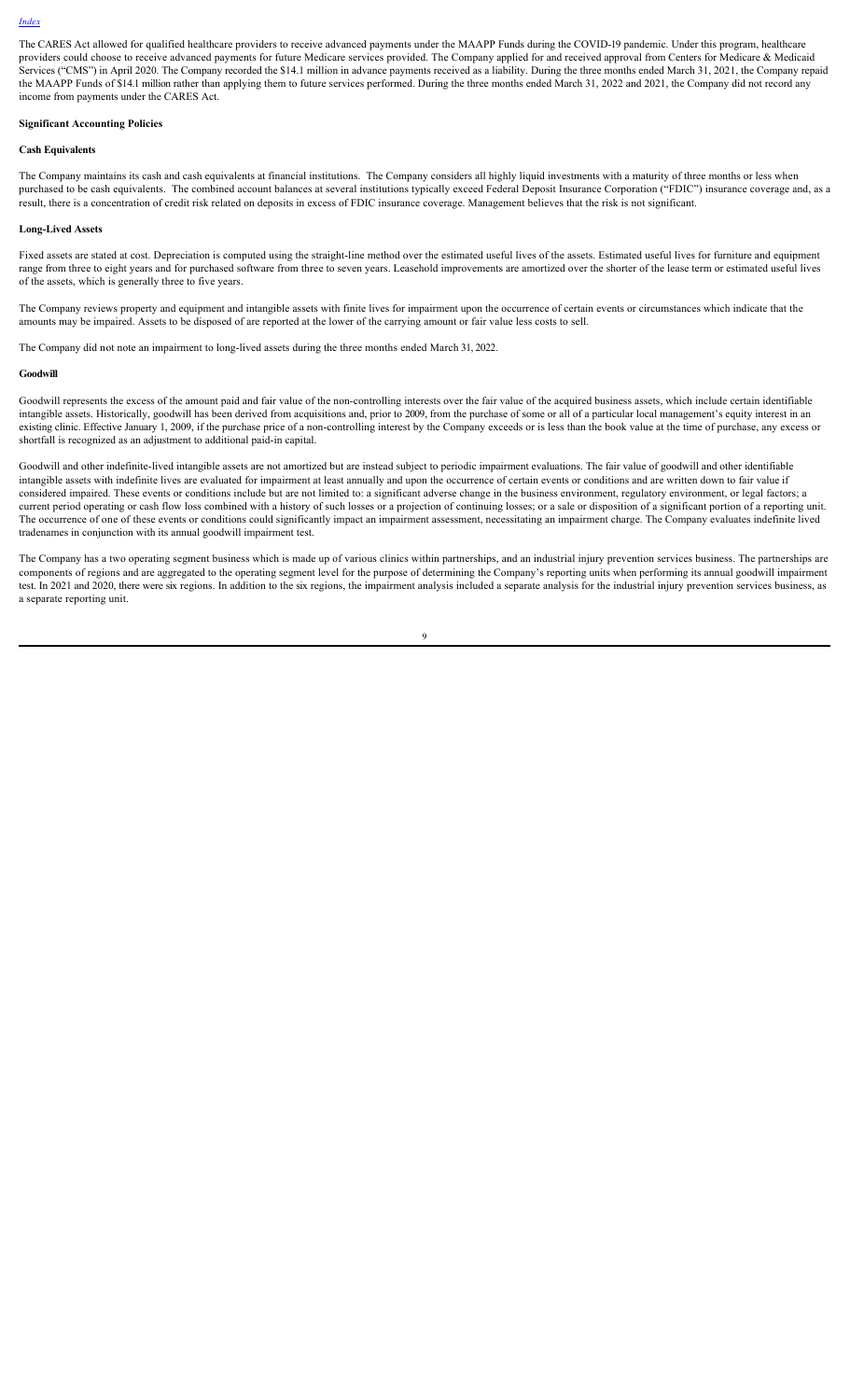As part of the impairment analysis, the Company is first required to assess qualitatively if it can conclude whether goodwill is more likely than not impaired. If goodwill is more likely than not impaired, the Company is then required to complete a quantitative analysis of whether a reporting unit's fair value is less than its carrying amount. In evaluating whether it is more likely than not that the fair value of a reporting unit is less than its carrying amount, the Company considers relevant events or circumstances that affect the fair value or carrying amount of a reporting unit. The Company considers both the income and market approach in determining the fair value of its reporting units when performing a quantitative analysis.

An impairment loss generally would be recognized when the carrying amount of the net assets of a reporting unit, inclusive of goodwill and other identifiable intangible assets, exceeds the estimated fair value of the reporting unit. The evaluation of goodwill in 2021 and 2020 did not result in any goodwill amounts that were deemed impaired.

As part of the annual assessment, the Company evaluated whether events or circumstances indicated that it was more likely than not that the fair value of the reporting units were reduced below their carrying value as of December 31, 2021. As a result of the assessment, the Company determined that it was not more likely than not that goodwill and tradenames of the reporting units were impaired as of December 31, 2021.

The Company will continue to monitor for any triggering events or other indicators of impairment.

### **Redeemable Non-Controlling Interest**

The non-controlling interests that are reflected as redeemable non-controlling interest in the consolidated financial statements consist of those that the owners and the Company have certain redemption rights, whether currently exercisable or not, and which currently, or in the future, require that the Company purchase or the owner sell the non-controlling interest held by the owner, if certain conditions are met. The purchase price is derived at a predetermined formula based on a multiple of trailing twelve months earnings performance as defined in the respective limited partnership agreements. The redemption rights can be triggered by the owner or the Company at such time as both of the following events have occurred: 1) termination of the owner's employment, regardless of the reason for such termination, and 2) the passage of specified number of years after the closing of the transaction, typically three to five years, as defined in the limited partnership agreement. The redemption rights are not automatic or mandatory (even upon death) and require either the owner or the Company to exercise its rights when the conditions triggering the redemption rights have been satisfied.

On the date the Company acquires a controlling interest in a partnership, and the limited partnership agreement for such partnership contains redemption rights not under the control of the Company, the fair value of the non-controlling interest is recorded in the consolidated balance sheet under the caption – Redeemable non-controlling interest – temporary equity. Then, in each reporting period thereafter until it is purchased by the Company, the redeemable non-controlling interest is adjusted to the greater of its then current redemption value or initial carrying value, based on the predetermined formula defined in the respective limited partnership agreement. As a result, the value of the non-controlling interest is not adjusted below its initial carrying value. The Company records any adjustments in the redemption value, net of tax, directly to retained earnings and the adjustments are not reflected in the consolidated statements of income. Although the adjustments are not reflected in the consolidated statements of income, current accounting rules require that the Company reflects the adjustments, net of tax, in the earnings per share calculation. The amount of net income attributable to redeemable non-controlling interest owners is included in consolidated net income on the face of the consolidated statements of net income. Management believes the redemption value (i.e. the carrying amount) and fair value are the same.

#### **Non-Controlling Interest**

The Company recognizes non-controlling interest, in which the Company has no obligation but the right to purchase the non-controlling interest, as permanent equity in the consolidated financial statements separate from the parent entity's equity. The amount of net income attributable to non-controlling interest is included in consolidated net income on the face of the statements of net income. Changes in a parent entity's ownership interest in a subsidiary that do not result in deconsolidation are treated as equity transactions if the parent entity retains its controlling financial interest. The Company recognizes a gain or loss in net income when a subsidiary is deconsolidated. Such gain or loss is measured using the fair value of the non-controlling equity investment on the deconsolidation date.

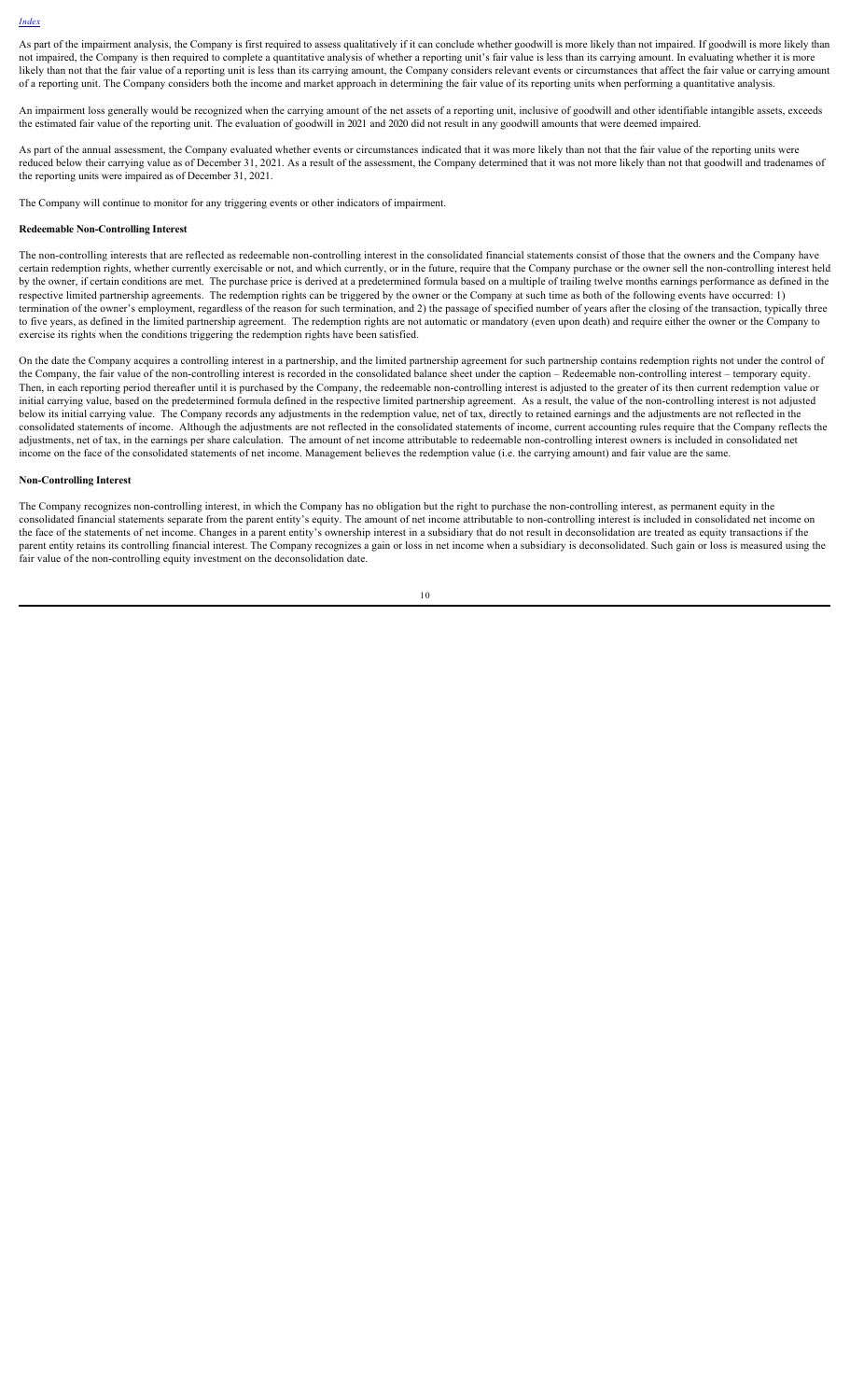When the purchase price of a non-controlling interest by the Company exceeds the book value at the time of purchase, any excess or shortfall is recognized as an adjustment to additional paid-in capital. Additionally, operating losses are allocated to non-controlling interests even when such allocation creates a deficit balance for the non-controlling interest partner.

### **Revenue Recognition**

Revenues are recognized in the period in which services are rendered. See Note 3- Revenue Recognition, for further discussion of revenue recognition.

#### **Provision for Credit Losses**

The Company determines provisions for credit losses based on the specific agings and payor classifications at each clinic. The provision for credit losses is included in operating cost in the consolidated statements of net income. Net accounts receivable, which are stated at the historical carrying amount net of contractual allowances, write-offs and provisions for credit losses, includes only those amounts the Company estimates to be collectible.

#### **Income Taxes**

Income taxes are accounted for under the asset and liability method. Deferred tax assets and liabilities are recognized for the future tax consequences attributable to differences between the financial statement carrying amounts of existing assets and liabilities and their respective tax bases and operating loss and tax credit carryforwards. Deferred tax assets and liabilities are measured using enacted tax rates expected to apply to taxable income in the years in which those temporary differences are expected to be recovered or settled. The effect on deferred tax assets and liabilities of a change in tax rates is recognized in income in the period that includes the enactment date.

The Company recognizes the financial statement benefit of a tax position only after determining that the relevant tax authority would more likely than not sustain the position following an audit. For tax positions meeting the more-likely-than-not threshold, the amount to be recognized in the financial statements is the largest benefit that has a greater than 50 percent likelihood of being realized upon ultimate settlement with the relevant tax authority.

The CARES Act includes changes to certain tax law related to net operating losses and the deductibility of interest expense and depreciation. ASC 740, Income Taxes requires the effects of changes in tax rates and laws on deferred tax balances to be recognized in the period in which the legislation is enacted. The legislation had no effect on the Company's deferred income taxes and current income taxes payable during the three months ended March 31, 2022.

The Company did not have any accrued interest or penalties associated with any unrecognized tax benefits nor was any interest expense recognized during the three months ended March 31, 2022. The Company records any interest or penalties, if required, in interest and other expense, as appropriate.

## **Fair Value of Financial Instruments**

The carrying amounts reported in the balance sheets for cash and cash equivalents, contingent earn-out payments, accounts receivable, accounts payable and notes payable approximate their fair values due to the short-term maturity of these financial instruments. The carrying amount under the Amended Credit Agreement (as defined in Note 9) approximates the fair value. The interest rate on the Amended Credit Agreement is tied to the London Interbank Offered Rate ("LIBOR"). Provisions within the agreement currently provide the Company with the ability to replace LIBOR with a different reference rate in the event LIBOR ceases to exist.

The redeemable non-controlling interest included on the consolidated balance sheets and the put right associated with the potential future purchase of the separate company in the November 2021 acquisition (as described in Note 2) are both marked to fair value on a recurring basis using level 3 inputs. The redemption value of redeemable non-controlling interests approximates the fair value. The put right associated with the potential future purchase of the separate company in the November 2021 acquisition is determined using a Monte Carlo simulation model utilizing unobservable inputs such as asset volatility and discount rates. The unobservable inputs in the valuation include asset volatility of 25% and a discount rate of 9.93%. See Note 5 for the changes in the fair value of redeemable non-controlling interest.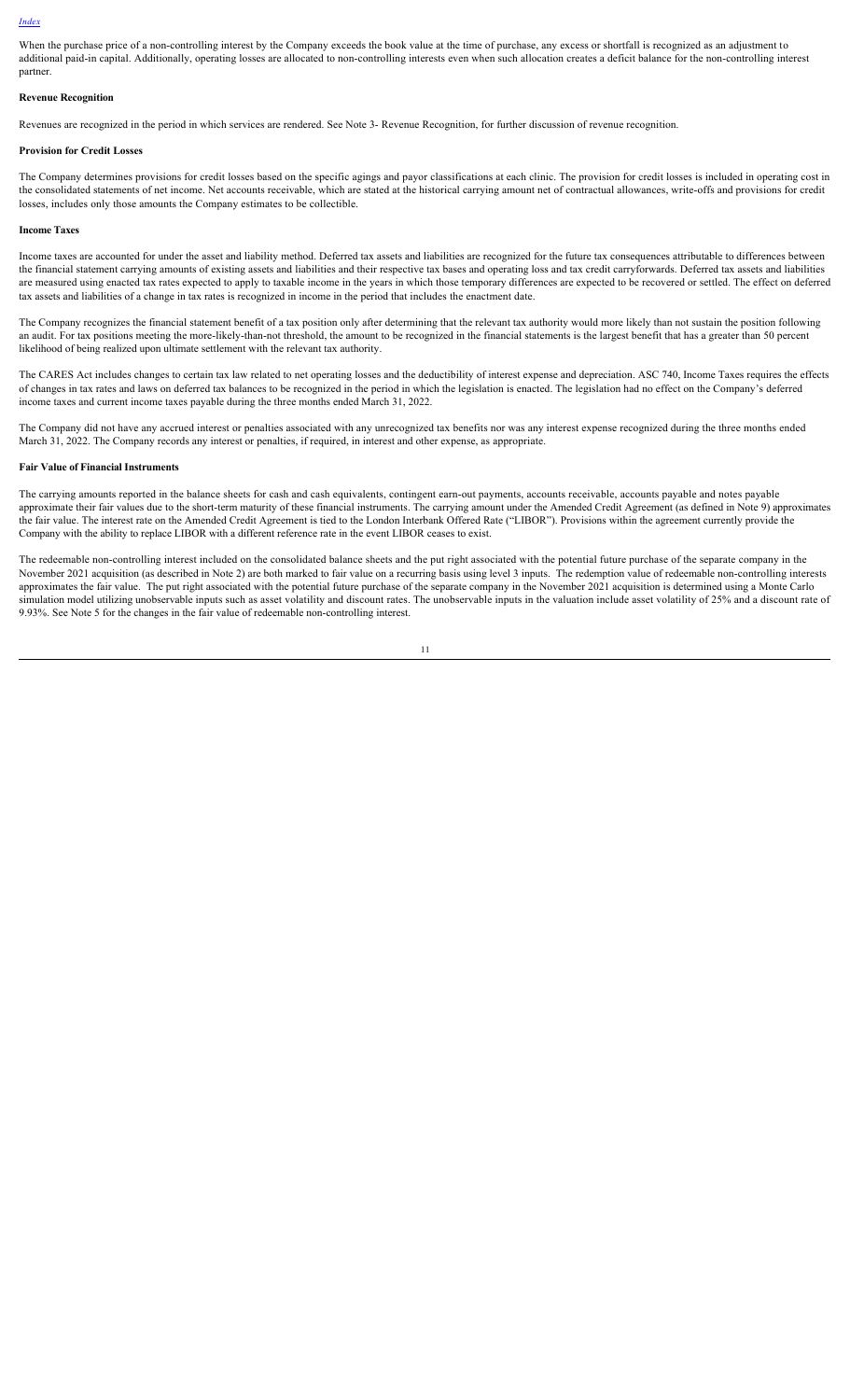The put right decreased \$603 thousand for the three months ended March 31, 2022 and was valued at \$2.9 million on March 31, 2022.

### **Segment Reporting**

Operating segments are components of an enterprise for which separate financial information is available that is evaluated regularly by chief operating decision makers in determining the allocation of resources and in assessing performance. The Company currently operates through two segments: physical therapy operations and industrial injury prevention services

#### **Use of Estimates**

In preparing the Company's consolidated financial statements, management makes certain estimates and assumptions, especially in relation to, but not limited to, goodwill impairment, tradenames and other intangible assets, allocations of purchase price, provision for credit losses, tax provision and contractual allowances, that affect the amounts reported in the consolidated financial statements and related disclosures. Actual results may differ from these estimates.

#### **Self-Insurance Program**

The Company utilizes a self-insurance plan for its employee group health insurance coverage administered by a third party. Predetermined loss limits have been arranged with an insurance company to minimize the Company's maximum liability and cash outlay. Accrued expenses include the estimated incurred but unreported costs to settle unpaid claims and estimated future claims. Management believes that the current accrued amounts are sufficient to pay claims arising from self-insurance claims incurred through March 31, 2022.

#### **Restricted Stock**

Restricted stock issued to employees and directors is subject to continued employment or continued service on the board, respectively. Generally, restrictions on the stock granted to employees lapse in equal annual installments on the following four anniversaries of the date of grant. For those shares granted to directors, the restrictions will lapse in equal quarterly installments during the first year after the date of grant. For those granted to officers, the restriction will lapse in equal quarterly installments during the four years following the date of grant. Compensation expense for grants of restricted stock is recognized based on the fair value per share on the date of grant amortized over the vesting period. The Company recognizes any forfeitures as they occur. The restricted stock issued is included in basic and diluted shares for the earnings per share computation.

## **Recently Adopted Accounting Guidance**

In December 2019, the FASB issued ASU 2019-12, Income Taxes (Topic 740)–Simplifying the Accounting for Income Taxes ("ASU 2019-12"). The objective of ASU 2019-12 is to simplify the accounting for income taxes by removing certain exceptions to the general principles in Topic 740 and to provide more consistent application to improve the comparability of financial statements. The amendments in this ASU are effective for fiscal years beginning after December 15, 2020, and early adoption was permitted. The adoption of ASU 2020-06 did not have a material impact on the Company's financial statements.

In August 2020, the FASB issued ASU 2020-06 Debt—Debt with Conversion and Other Options (Subtopic 470-20) and Derivatives and Hedging—Contracts in Entity's Own Equity (Subtopic 815-40): Accounting for Convertible Instruments and Contracts in an Entity's Own Equity, which simplifies the accounting for certain financial instruments with characteristics of liabilities and equity, including convertible instruments and contracts on an entity's own equity. As part of this update, convertible instruments are to be included in diluted earnings per share using the if-converted method, rather than the treasury stock method. Further, contracts which can be settled in cash or shares, excluding liability-classified share-based payment awards, are to be included in diluted earnings per share on an if-converted basis if the effect is dilutive, regardless of whether the entity or the counterparty can choose between cash and share settlement. The share-settlement presumption may not be rebutted based on past experience or a stated policy.

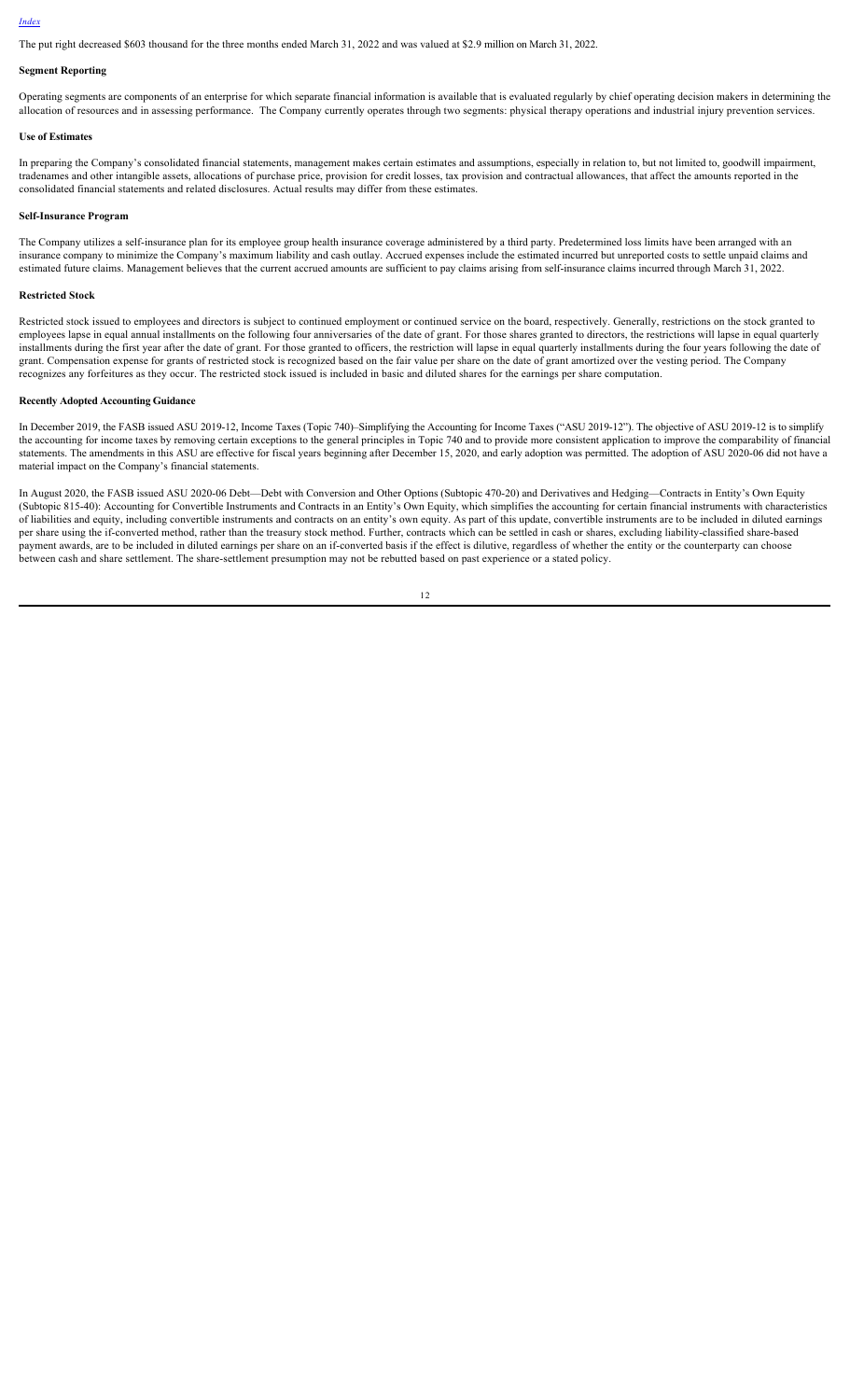This pronouncement was effective for fiscal years, and for interim periods within those fiscal years, beginning after December 15, 2021.The Board specified that an entity should adopt the guidance at the beginning of its annual fiscal year. The Company adopted this pronouncement as of January 1, 2022. The use of either the modified retrospective or fully retrospective method of transition is permitted. The adoption of ASU 2020-06 did not have a material impact on the Company's financial statements.

### **Recently Issued Accounting Guidance**

In March 2020, the FASB issued ASU 2020-04, Reference Rate Reform (Topic 848): Facilitation of the Effects of Reference Rate Reform on Financial Reporting. This ASU provides temporary optional expedients and exceptions to the guidance on contract modifications and hedge accounting to ease the financial reporting burdens of the expected market transition  $\frac{1}{100}$  from LIBOR and other interbank offered rates to alternative reference rates. The new guidance was effective upon issuance, and the Company is allowed to elect to apply the amendments prospectively through December 31, 2022. Borrowings under the Amended Credit Agreement bear interest based on LIBOR or an alternate base rate. Provisions within the agreement currently provide the Company with the ability to replace LIBOR with a different reference rate in the event LIBOR ceases to exist.

## **2. ACQUISITIONS OF BUSINESSES**

On March 31, 2022, the Company acquired a 70% interest in a six-clinic physical therapy practice in South Central Pennsylvania – Madden and Gilbert Physical Therapy, LLC. The practice's owners retained 30% of the equity interests. The purchase price for the 70% equity interest was approximately \$11.5 million. of which \$11.2 million was paid in cash and \$0.3 million in the form of a note payable. The note accrues interest at 3.5% per annum and the principal and interest are payable on March 31, 2024.

The purchase price for the 2022 acquisition has been preliminarily allocated as follows (in thousands):

| Cash paid, net of cash acquired                                                            | 11,242  |
|--------------------------------------------------------------------------------------------|---------|
| Seller notes                                                                               | 300     |
| Total consideration                                                                        | 11,542  |
|                                                                                            |         |
| Estimated fair value of net tangible assets acquired:                                      |         |
| Total non-current assets                                                                   | 300     |
| Customer and referral relationships                                                        | 3,743   |
| Non-compete agreements                                                                     | 247     |
| Tradenames                                                                                 | 659     |
| Goodwill                                                                                   | 11,539  |
| Fair value of non-controlling interest (classified as redeemable non-controlling interest) | (4,946) |
|                                                                                            | 11.542  |

On December 31, 2021, the Company acquired a 75% in three-clinic physical therapy practice with the practice founder retaining 25%. The purchase price for the 75% interest was approximately \$3.7 million, of which \$3.5 million was paid in cash and \$0.2 million in the form of a note payable. The note accrues interest at 3.25% per annum and the principal and interest are payable on December 31, 2023.

On November 30, 2021, the Company acquired an approximate 70% interest in a leading provider of industrial injury prevention services. The previous owners retained the remaining interest. The purchase price for the approximate 70% equity interest, not inclusive of a \$2.0 million contingent payment, was approximately \$63.2 million of which \$62.2 million was paid in cash and \$1.0 million in the form of a note payable. The note accrues interest at 3.25% per annum and the principal and interest is payable on November 30, 2023. As part of the transaction, the Company also agreed to the potential future purchase of a separate company under the same ownership that provides physical therapy and rehabilitation services to hospitals and other ancillary providers in a distinct market area. The current owners have the right to put this transaction to the Company in approximately five years, with such right having an initial fair value of \$3.5 million value on December 31, 2021, as reflected on the Company's consolidated balance sheet in Other long-term liabilities. The value of this right will be adjusted in future periods, as appropriate, with any change in value reflected in the Company's consolidated statement of income. The Company does not currently possess any of the controlling interests in this separate company, does not control this company through contract or governance rights and currently does not exercise significant influence over this separate company. Due to these reasons, and based on current accounting guidance, the Company did not consolidate the separate company through the variable interest or voting interest model. On March 31, 2022, the fair value of this right was \$2.9 million. The decrease was reflected in the consolidated statement of income in the line item - Gain on revaluation of put-right liability.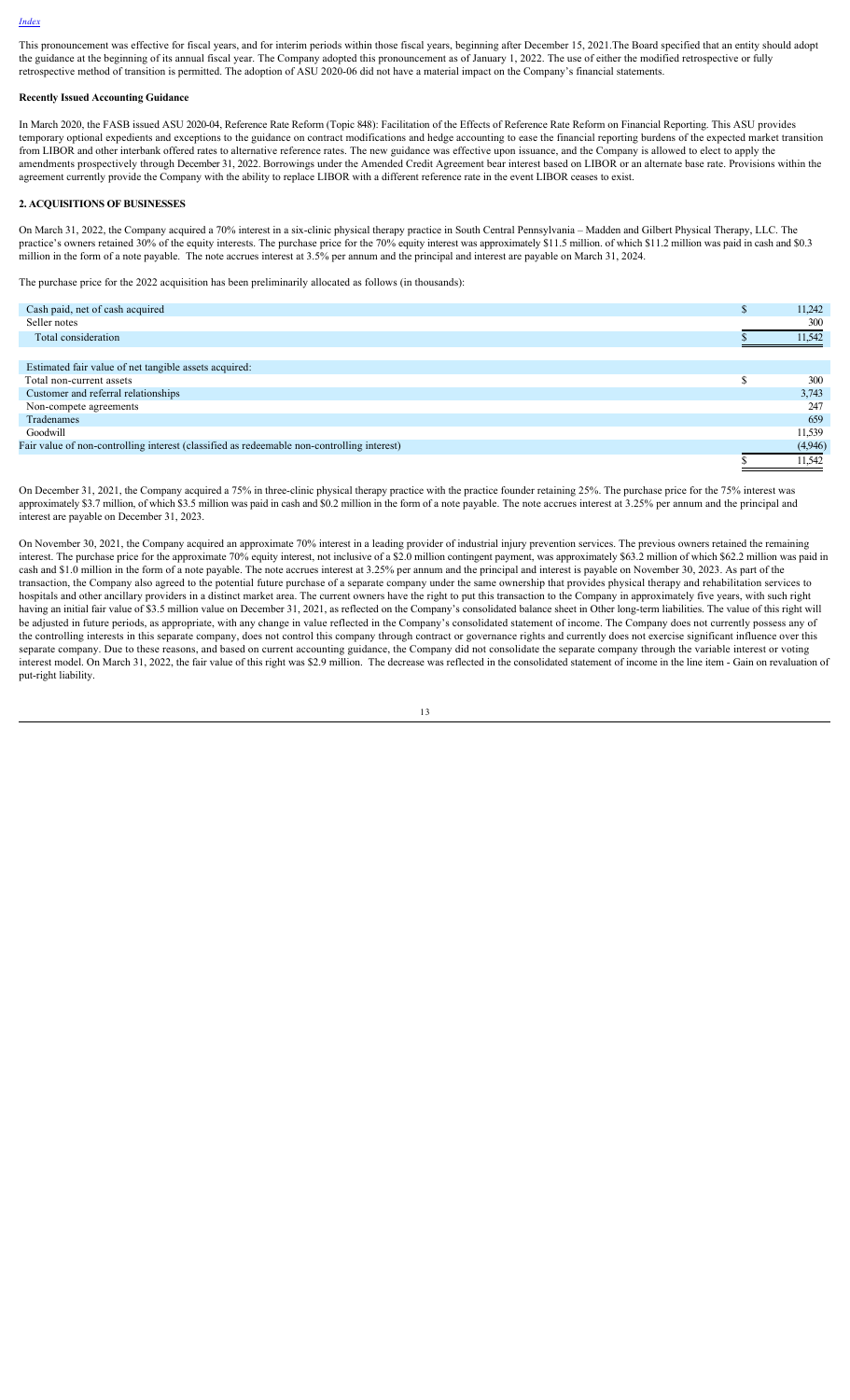On September 30, 2021, the Company acquired a company that specializes in return-to-work and ergonomic services, among other offerings. The Company acquired the company's assets at a purchase price of approximately \$3.3 million (which includes the obligation to pay an amount up to \$0.6 million in contingent payment consideration in conjunction with the acquisition if specified future operational objectives are met) and contributed those assets to the industrial injury services business. The initial purchase price, not inclusive of the \$0.6 million contingent payment, was approximately \$2.7 million, of which \$2.4 million was paid in cash, and \$0.3 million is in the form of a note payable. The note accrues interest at 3.25% per annum and the principal and interest are payable on September 30, 2023.

On June 30, 2021, the Company acquired a 65% interest in an eight-clinic physical therapy with the previous owners retaining 35%. The purchase price was approximately \$10.3 million, of which \$9.0 million was paid in cash, \$1.0 million is payable based on the achievement of certain business criteria and \$0.3 million is in the form of a note payable. The note accrues interest at 3.25% per annum and the principal and interest are payable on June 30, 2023. Additionally, the Company has an obligation to pay an additional amount up to \$0.8 million in contingent payment consideration in conjunction with the acquisition if specified future operational objectives are met. The Company recorded acquisition-date fair value of this contingent liability based on the likelihood of the contingent earn-out payment. The earn-out payment will subsequently be remeasured to fair value each reporting date.

On March 31, 2021, the Company acquired a 70% interest in a five-clinic physical therapy practice with the previous owners retaining 30%. When acquired, the practice was developing a sixth clinic which has been completed. The purchase price for the 70% interest was approximately \$12.0 million, of which \$11.7 million was paid in cash and \$0.3 million in the form of a note payable. The note accrues interest at 3.25% per annum and the principal and interest are payable on March 31, 2023.

The purchase price for the 2021 acquisitions has been preliminarily allocated as follows (in thousands):

|                                                                                            | <b>Physical Therapy</b> |               |                   |    |           |  |  |  |
|--------------------------------------------------------------------------------------------|-------------------------|---------------|-------------------|----|-----------|--|--|--|
|                                                                                            | $_{\rm HPS^*}$          |               | <b>Operations</b> |    | Total     |  |  |  |
| Cash paid, net of cash acquired                                                            | 63,193                  |               | 23,544            |    | 86,737    |  |  |  |
| Seller notes                                                                               | 1,250                   |               | 800               |    | 2,050     |  |  |  |
| Contingent payments                                                                        | 2,520                   |               | 837               |    | 3,357     |  |  |  |
| Other payable                                                                              |                         |               |                   |    |           |  |  |  |
| Seller put right                                                                           | 3,522                   |               | 1,000             |    | 4,522     |  |  |  |
| Total consideration                                                                        | 70,485                  |               | 26,181            |    | 96,666    |  |  |  |
|                                                                                            |                         |               |                   |    |           |  |  |  |
| Estimated fair value of net tangible assets acquired:                                      |                         |               |                   |    |           |  |  |  |
| Total current assets                                                                       | \$<br>5,588             | <sup>\$</sup> | 2,041             | S. | 7,629     |  |  |  |
| Total non-current assets                                                                   | 12,620                  |               | 7,153             |    | 19,773    |  |  |  |
| <b>Total liabilities</b>                                                                   | (4,842)                 |               | (8, 413)          |    | (13,255)  |  |  |  |
| Net tangible assets acquired                                                               | 13,366                  | S             | 781               |    | 14,147    |  |  |  |
| Customer and referral relationships                                                        | 21,127                  |               | 6,090             |    | 27,217    |  |  |  |
| Non-compete agreements                                                                     | 500                     |               | 539               |    | 1,039     |  |  |  |
| Tradenames                                                                                 | 5,141                   |               | 1,762             |    | 6,903     |  |  |  |
| Goodwill                                                                                   | 58,257                  |               | 28,965            |    | 87,222    |  |  |  |
| Fair value of non-controlling interest (classified as redeemable non-controlling interest) | (27,906)                |               | (11,956)          |    | (39, 862) |  |  |  |
|                                                                                            | 70,485                  |               | 26,181            |    | 96,666    |  |  |  |

## \* Industrial injusry prevention services

The results of operations of the acquired clinics have been included in the Company's consolidated financial statements since the date of their respective acquisition.

For the 2022 and 2021 acquisitions, a majority of total current assets primarily represents accounts receivable. Total non-current assets are fixed assets and equipment used in the practice.

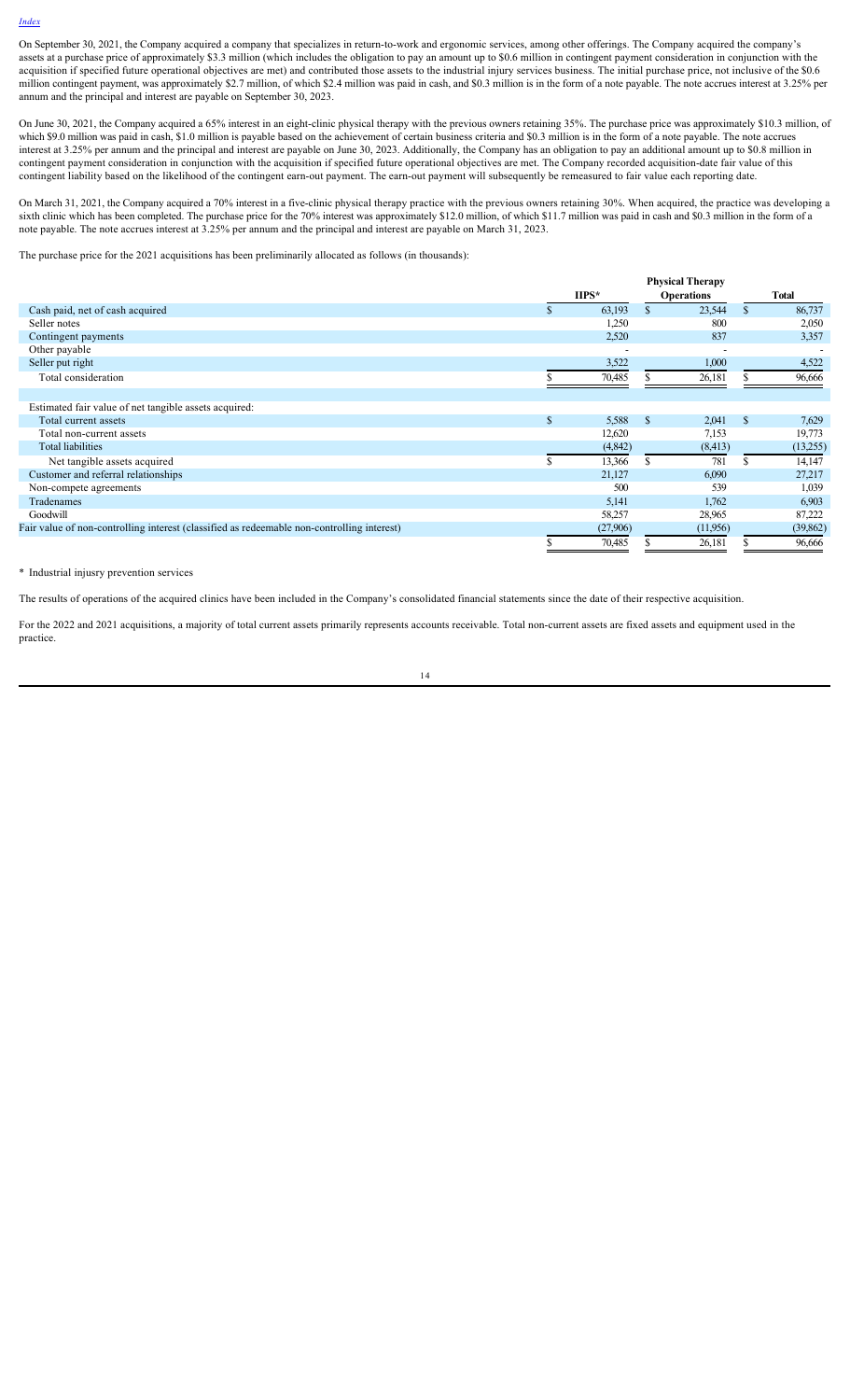The purchase prices plus the fair value of the non-controlling interests for the acquisitions in 2021 were allocated to the fair value of the assets acquired, inclusive of identifiable intangible assets, i.e. trade names, referral relationships and non-compete agreements, and liabilities assumed based on the fair values at the acquisition date, with the amount exceeding the fair values being recorded as goodwill.

For the acquisitions in 2021, the values assigned to the customer and referral relationships and non-compete agreements are being amortized to expense equally over the respective estimated lives. For customer and referral relationships, the weighted-average amortization period was 13.8 years. For non-compete agreements, the weighted-average amortization period was 5.6 years at the end of the year. The values assigned to tradenames are tested annually for impairment.

The consideration paid for each of the acquisitions was derived through arm's length negotiations. Funding for the cash portions was derived from proceeds from the Company's revolving credit facility. The results of operations of the acquisitions have been included in the Company's consolidated financial statements since their respective date of acquisition. Unaudited proforma consolidated financial information for the acquisitions in 2022 and 2021 have not been included, as the results, individually and in the aggregate, were not material to current operations.

The purchase price plus the fair value of the non-controlling interest for the acquisitions in 2022 and those acquired after March 31, 2021 was allocated to the fair value of the assets acquired, inclusive of identifiable intangible assets, i.e. tradenames, referral relationships and non-compete agreements, and liabilities assumed based on the estimated fair values at the acquisition date, with the amount in excess of fair values being recorded as goodwill. The Company is in the process of completing its formal valuation analysis of the acquisitions, to identify and determine the fair value of tangible and identifiable intangible assets acquired and the liabilities assumed. Thus, the final allocation of the purchase price may differ from the preliminary estimates used on March 31, 2022 based on additional information obtained and completion of the valuation of the identifiable intangible assets. Changes in the estimated valuation of the tangible assets acquired, the completion of the valuation of identifiable intangible assets and the completion by the Company of the identification of any unrecorded pre-acquisition contingencies, where the liability is probable and the amount can be reasonably estimated, will likely result in adjustments to goodwill. The Company does not expect the adjustments to be material. The purchase price allocation for the March 2021 Acquisition has been finalized. The Company continues to evaluate the components for the purchase price allocations for other acquisitions in 2021.

For the acquisitions in 2022, the values assigned to the customer and referral relationships and non-compete agreements are being amortized to expense equally over the respective estimated lives. For customer and referral relationships, the weighted-average amortization period is 12.0 years. For non-compete agreements, the weighted-average amortization period is 5.0 years. The values assigned to tradenames are tested annually for impairment.

The results of operations of the acquired clinics have been included in the Company's consolidated financial statements since the date of their respective acquisition.

### **3. REVENUE RECOGNITION**

#### *Categories*

Revenues are recognized in the period in which services are rendered.

Net patient revenue consists of revenue for physical therapy and occupational therapy clinics that provide pre-and post-operative care and treatment for orthopedic-related disorders, sports-related injuries, preventative care, rehabilitation of injured workers and neurological-related injuries. Net patient revenue (patient revenue less estimated contractual adjustments) is recognized at the estimated net realizable amounts from third-party payors, patients and others in exchange for services rendered when obligations under the terms of the contract are satisfied. There is an implied contract between us and the patient upon each patient visit. Generally, this occurs as the Company provides physical and occupational therapy services, as each service provided is distinct and future services rendered are not dependent on previously rendered services. The Company has agreements with third-party payors that provide for payments to the Company at amounts different from its established rates. The allowance for estimated contractual adjustments is based on terms of payor contracts and historical collection and write-off experience.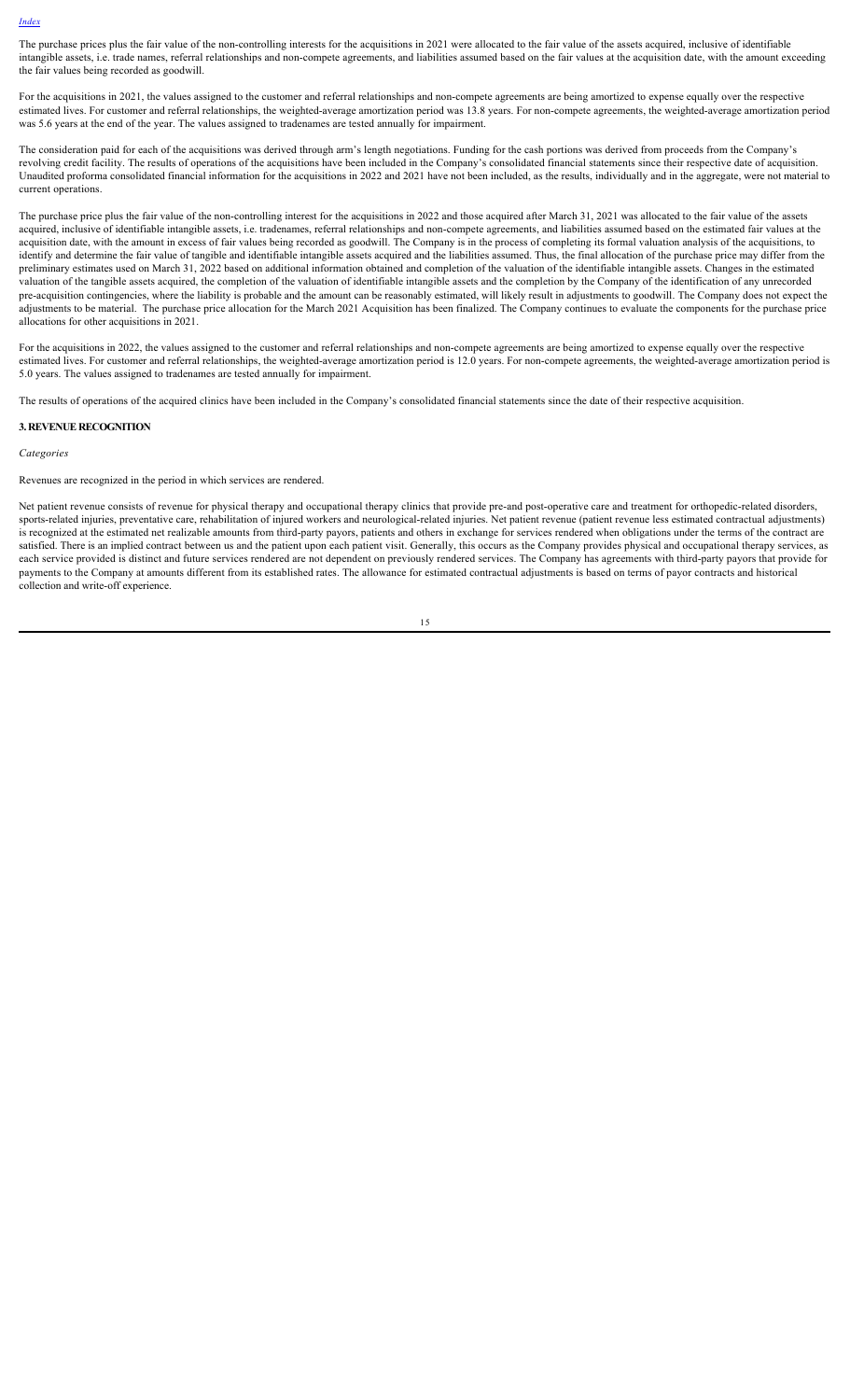Management contract revenue, which is included in other revenue in the consolidated statements of net income, is derived from contractual arrangements whereby the Company manages a clinic owned by a third party. The Company does not have any ownership interest in these clinics. Typically, revenue is determined based on the number of visits conducted at the clinic and recognized at the point in time when services are performed. Costs, typically salaries for our employees, are recorded when incurred.

Revenue from the industrial injury prevention services segment, which is also included in other revenue in the consolidated statements of net income, is derived from onsite services the Company provides to clients' employees including injury prevention, rehabilitation, ergonomic assessments and performance optimization. Revenue from the industrial injury prevention services segment is recognized when obligations under the terms of the contract are satisfied. Revenue is recognized at an amount equal to the consideration the Company expects to receive in exchange for providing injury prevention services to its clients. The revenue is determined and recognized based on the number of hours and respective rate for services provided in a given period.

Additionally, other revenue includes services the Company provides on-site, such as schools, for physical or occupational therapy services, and fees from athletic trainers. Contract terms and rates are agreed to in advance between the Company and the third parties. Services are typically performed over the contract period and revenue is recorded at the point of service. If the services are paid in advance, revenue is recorded as a liability over the period of the agreement and recognized at the point in time, when the services are performed.

The Company determines credit losses based on the specific agings and payor classifications at each clinic. The provision for credit losses is included in clinic operating cost in the statements of net income. Patient accounts receivable, which are stated at the historical carrying amount net of contractual allowances, write-offs and provision for credit losses, includes only those amounts the Company estimates to be collectible.

The following table details the revenue related to the various categories (in thousands):

|                                               | <b>Three Months Ended</b> |  |                |  |
|-----------------------------------------------|---------------------------|--|----------------|--|
|                                               | <b>March 31, 2022</b>     |  | March 31, 2021 |  |
| Net patient revenue                           | 109,538                   |  | 99,254         |  |
| Other revenue                                 | 872                       |  | 546            |  |
| Physical therapy operations                   | 110,410                   |  | 99,800         |  |
| Management contract revenue                   | 2,226                     |  | 2,559          |  |
| Industrial injury prevention services revenue | 19,068                    |  | 10,009         |  |
|                                               | 131.704                   |  | 112,368        |  |
|                                               |                           |  |                |  |

## *Medicare Reimbursement*

The Medicare program reimburses outpatient rehabilitation providers based on the Medicare Physician Fee Schedule ("MPFS"). For services provided in 2017 through 2019, a 0.5% increase was applied to the fee schedule payment rates before applying the mandatory budget neutrality adjustment. For services provided in 2020 through 2025 no adjustment is expected to be applied each year to the fee schedule payment rates, before applying the mandatory budget neutrality adjustment.

In the 2020 MPFS Final Rule, The Centers for Medicare and Medicaid Services ("CMS") revised coding, documentation guidelines, and increased the code values for office/outpatient evaluation and management ("E/M") codes and cuts to other codes to maintain budget neutrality of the MPFS beginning in 2021. Under the 2021 MPFS Final Rule, CMS increased the values for the E/M office visit codes and made cuts to other specialty codes to maintain budget neutrality. As a result, CMS projected a 9% decrease in fee schedule payment rates for therapy services set to take effect in 2021. However, Congress intervened with passage of the Consolidated Appropriations Act, 2021 and reimbursement for the codes applicable to physical/occupational therapy services provided by our clinics received an estimated 3.5% decrease in the aggregate in payment from Medicare in calendar year 2021 as compared to 2020.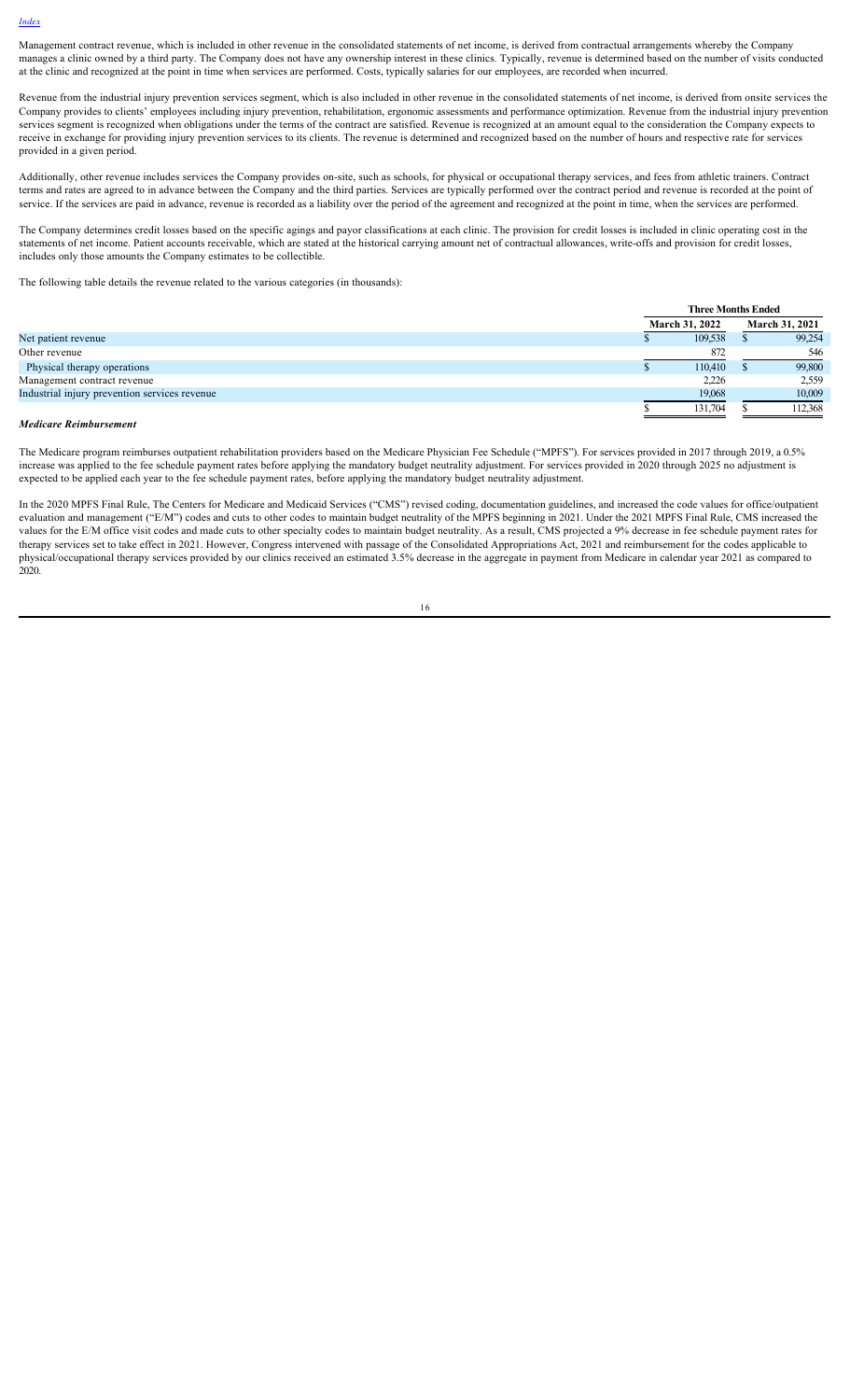In the 2022 MPFS Final Rule published on November 2, 2021, there was to be an approximately 3.75% reduction to Medicare payments for physical/occupational therapy services. This was due to the expiration of the additional funding to the conversion factor provided by Congress in 2021 under the Consolidated Appropriations Act, 2021. However, this reduction was addressed in the Protecting Medicare and American Farmers from Sequester Cuts Act ("2021 Act") signed into law on December 10, 2021. Based on various provisions in the 2021 Act, the Company now estimates that the Medicare rate reduction for the full year of 2022 will be approximately 0.75%. The 2021 Act did not address the 15% reduction in Medicare payments for services performed by a physical or occupational therapist assistant, which began on January 1, 2022.

In addition, the Consolidated Appropriations Act, 2021 includes reductions in Medicare payment rates of approximately 3% in each of calendar years 2023 and 2024, unless regulatory or Congressional action results in modifications to such rates as has occurred in 2021 and 2022.

The Budget Control Act of 2011 increased the federal debt ceiling in connection with deficit reductions over the next ten years and requires automatic reductions in federal spending by approximately \$1.2 trillion. Payments to Medicare providers are subject to these automatic spending reductions, subject to a 2% cap. On April 1, 2013, a 2% reduction to Medicare payments was implemented. The Bipartisan Budget Act of 2015, enacted on November 2, 2015, extended the 2% reductions to Medicare payments through fiscal year 2025. The Bipartisan Budget Act of 2018, enacted on February 9, 2018, extends the 2% reductions to Medicare payments through fiscal year 2027. The CARES Act suspended the 2% payment reduction to Medicare payments for dates of service from May 1, 2020, through December 31, 2020. The Consolidated Appropriations Act, 2021 further suspended the 2% payment reduction until March 31, 2021. On April 14, 2021, additional legislation was enacted that waived the 2% payment reduction for the remainder of calendar 2021. The 2021 Act, which was signed into law on December 10, 2021, included a three-month extension of the 2% sequester relief applied to all Medicare payments through March 31, 2022, followed by three months of 1% sequester relief through June 30, 2022. Sequester relief is scheduled to then end on June 30, 2022.

Beginning in 2021, payments to individual therapists (Physical/Occupational Therapist in Private Practice) paid under the fee schedule may be subject to adjustment based on performance in the Merit Based Incentive Payment System ("MIPS"), which measures performance based on certain quality metrics, resource use, and meaningful use of electronic health records. Therapists eligible to participate in MIPS include only those therapists who are enrolled with Medicare as private practice providers, and does not include therapists in facility-based providers, such as our clinics enrolled as certified rehabilitation agencies. Less than 3% of the Company's therapist providers currently participate in MIPS. Under the MIPS requirements, a provider's performance is assessed according to established performance standards each year and then is used to determine an adjustment factor that is applied to the professional's payment for the corresponding payment year. The provider's MIPS performance in 2019 will determine the payment adjustment in 2021. For those therapist providers who actually participated in MIPS during 2019, the resulting average payment adjustment was an increase of 1%.

Under the Middle-Class Tax Relief and Job Creation Act of 2012 ("MCTRA"), since October 1, 2012, patients who met or exceeded \$3,700 in therapy expenditures during a calendar year have been subject to a manual medical review to determine whether applicable payment criteria are satisfied. The \$3,700 threshold is applied to Physical Therapy and Speech Language Pathology Services; a separate \$3,700 threshold is applied to the Occupational Therapy. The MACRA directed CMS to modify the manual medical review process such that those reviews will no longer apply to all claims exceeding the \$3,700 threshold and instead will be determined on a targeted basis based on a variety of factors that CMS considers appropriate. The Bipartisan Budget Act of 2018 extends the targeted medical review indefinitely but reduces the threshold to \$3,000 through December 31, 2027. For 2028, the threshold amount will be increased by the percentage increase in the Medicare Economic Index ("MEI") for 2028 and in subsequent years the threshold amount will increase based on the corresponding percentage increase in the MEI for such subsequent year.

CMS adopted a multiple procedure payment reduction ("MPPR") for therapy services in the final update to the MPFS for calendar year 2011. The MPPR applied to all outpatient therapy services paid under Medicare Part B — occupational therapy, physical therapy and speech-language pathology. Under the policy, the Medicare program pays 100% of the practice expense component of the Relative Value Unit ("RVU") for the therapy procedure with the highest practice expense RVU, then reduces the payment for the practice expense component for the second and subsequent therapy procedures or units of service furnished during the same day for the same patient, regardless of whether those therapy services are furnished in separate sessions. In 2013, the practice expense component for the second and subsequent therapy service furnished during the same day for the same patient was reduced by 50%.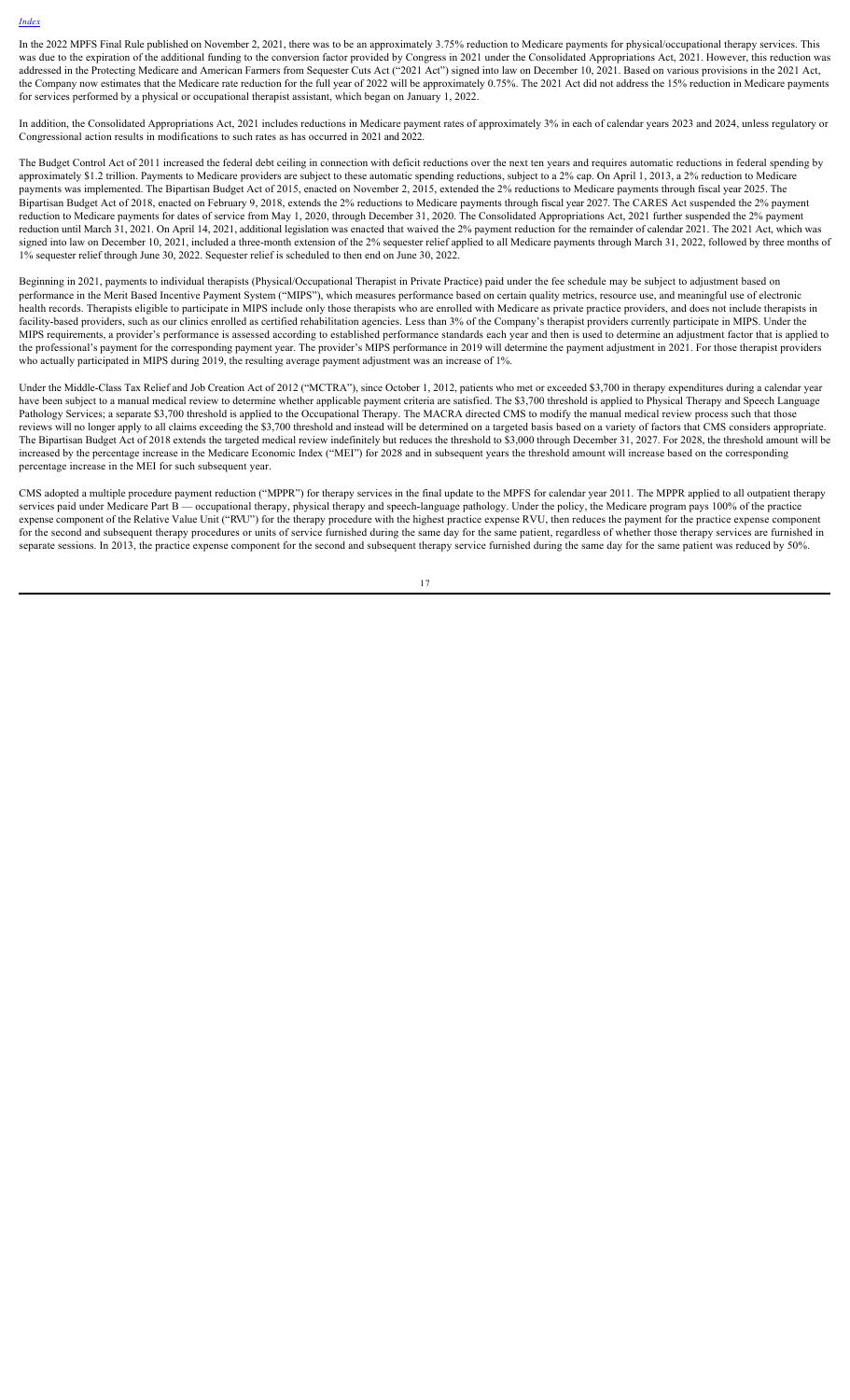Medicare claims for outpatient therapy services furnished by therapist assistants on or after January 1, 2020 must include a modifier indicating the service was furnished by a therapist assistant. Outpatient therapy services furnished on or after January 1, 2022, in whole or part by a therapist assistant are paid at an amount equal to 85% of the payment amount otherwise applicable for the service.

Statutes, regulations, and payment rules governing the delivery of therapy services to Medicare beneficiaries are complex and subject to interpretation. The Company believes that the Company is in compliance, in all material respects, with all applicable laws and regulations and are not aware of any pending or threatened investigations involving allegations of potential wrongdoing that would have a material effect on the Company's financial statements as of March 31, 2022. Compliance with such laws and regulations can be subject to future government review and interpretation, as well as significant regulatory action including fines, penalties, and exclusion from the Medicare program. For the three months ended March 31, 2022, and 2021, respectively, net patient revenue from Medicare was approximately \$35.6 million and \$26.6 million, respectively.

Given the history of frequent revisions to the Medicare program and its reimbursement rates and rules, the Company may not continue to receive reimbursement rates from Medicare that sufficiently compensate us for the Company's services or, in some instances, cover the Company's operating costs. Limits on reimbursement rates or the scope of services being reimbursed could have a material adverse effect on the Company's revenue, financial condition and results of operations. Additionally, any delay or default by the federal or state governments in making Medicare and/or Medicaid reimbursement payments could materially and, adversely, affect the Company's business, financial condition and results of operations.

## *Contractual Allowances*

Contractual allowances result from the differences between the rates charged for services performed and expected reimbursements by both insurance companies and government sponsored healthcare programs for such services. Medicare regulations and the various third party payors and managed care contracts are often complex and may include multiple reimbursement mechanisms payable for the services provided in Company clinics. The Company estimates contractual allowances based on its interpretation of the applicable regulations, payor contracts and historical calculations. Each month the Company estimates its contractual allowance for each clinic based on payor contracts and the historical collection experience of the clinic and applies an appropriate contractual allowance reserve percentage to the gross accounts receivable balances for each payor of the clinic. Based on the Company's historical experience, calculating the contractual allowance reserve percentage at the payor level is sufficient to allow the Company to provide the necessary detail and accuracy with its collectability estimates. However, the services authorized and provided and related reimbursement are subject to interpretation that could result in payments that differ from the Company's estimates. Payor terms are periodically revised necessitating continual review and assessment of the estimates made by management. The Company's billing system does not capture the exact change in its contractual allowance reserve estimate from period to period in order to assess the accuracy of its revenues and hence its contractual allowance reserves. Management regularly compares its cash collections to corresponding net revenues measured both in the aggregate and on a clinic-by-clinic basis. In the aggregate, historically the difference between net revenues and corresponding cash collections has generally reflected a difference within approximately 1.0% to 1.5% of net revenue. Additionally, analysis of subsequent periods' contractual write-offs on a payor basis reflects a difference within approximately 1.0% to 1.5% between the actual aggregate contractual reserve percentage as compared to the estimated contractual allowance reserve percentage associated with the same period end balance. As a result, the Company believes that a change in the contractual allowance reserve estimate would not likely be more than 1.0% to 1.5% at March 31, 2022.

A contract's transaction price is allocated to each distinct performance obligation and recognized when, or as, the performance obligation is satisfied. To determine the transaction price, the Company includes the effects of any variable consideration, such as the probability of collecting that amount. The Company applies established rates to the services provided, and adjusts for the terms of payor contracts, as applicable. These contracted amounts are different from the Company's established rates. The Company has established a "contractual allowance" for this difference. The allowance is based on the terms of payor contracts, historical and current reimbursement information and current experience with the clinic and partners. The Company's established rates less the contractual allowance is the revenue that is recognized in the period in which the service is rendered. This revenue is deemed the transaction price and stated as "Net Patient Revenue" on the Company's consolidated statements of income.

The Company's performance obligations are satisfied at a point in time. After the clinic has provided services and satisfied its obligation to the customer for the reimbursement rates stipulated in the payor contracts (i.e. the transaction price), the Company recognizes the revenue, net of contractual allowances, in the period in which the services are rendered. The Company recognizes the full amount of revenue and reports the contractual allowances as a contra (or offset) revenue account to report a net revenue number based on the expected collections.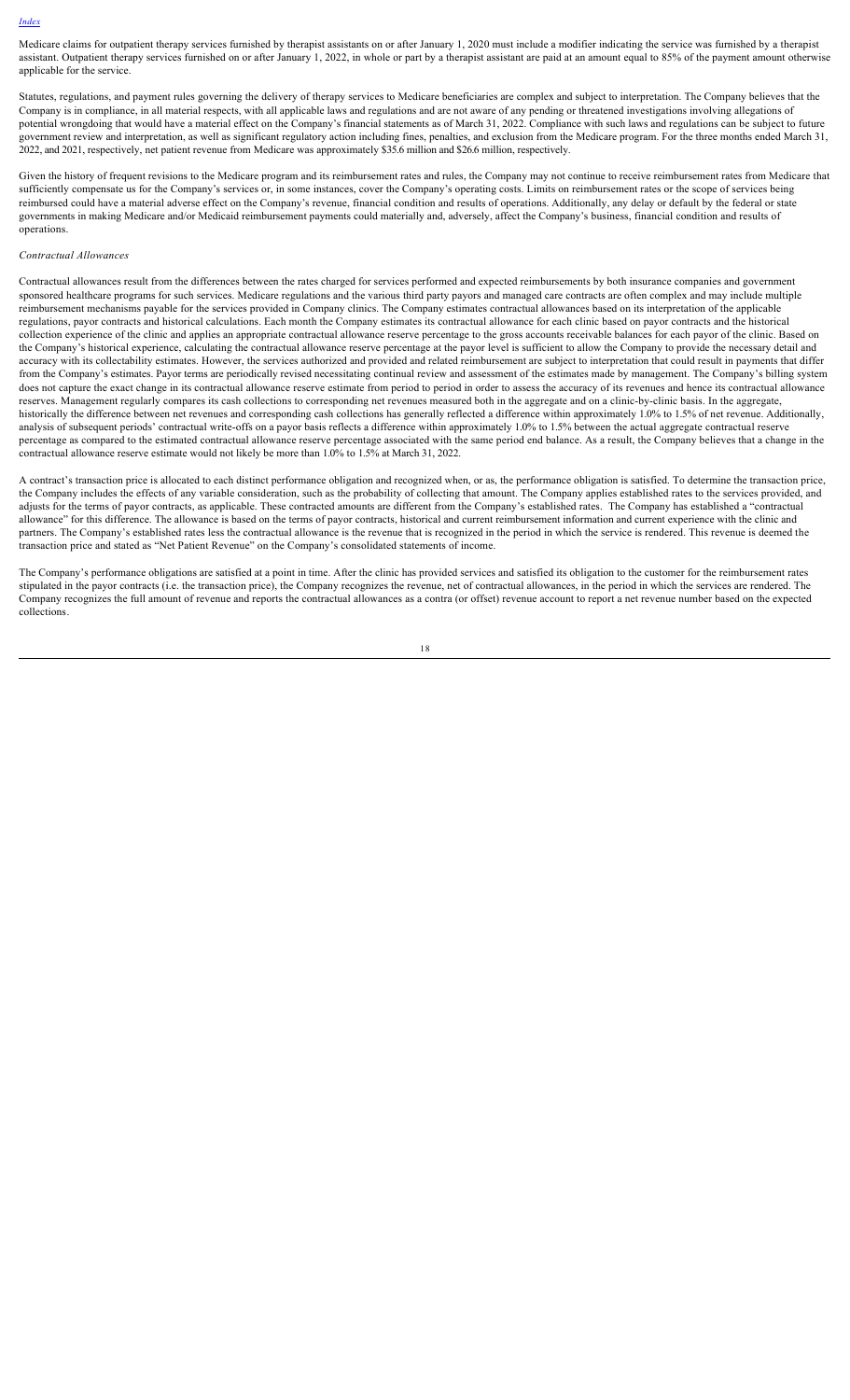## **4. EARNINGS PER SHARE**

*[Index](#page-1-0)*

In accordance with current accounting guidance, the revaluation of redeemable non-controlling interest (see Note 5 – Redeemable Non-Controlling Interest), net of tax, charged directly to retained earnings is included in the earnings per basic and diluted share calculation. The following table provides a detail of the basic and diluted earnings per share computation (in thousands, except per share data).

|                                                                |                       |        | <b>Three Months Ended</b> |         |  |
|----------------------------------------------------------------|-----------------------|--------|---------------------------|---------|--|
|                                                                | <b>March 31, 2022</b> |        | <b>March 31, 2021</b>     |         |  |
| Computation of earnings per share - USPH shareholders:         |                       |        |                           |         |  |
| Net income attributable to USPH shareholders                   | Эħ.                   | 8,799  | -SS                       | 8,173   |  |
| (Charges) credit to retained earnings:                         |                       |        |                           |         |  |
| Revaluation of redeemable non-controlling interest             |                       | (153)  |                           | (7,270) |  |
| Tax effect at statutory rate (federal and state) of 25.55%     |                       | 39     |                           | 1,857   |  |
|                                                                |                       | 8,685  |                           | 2,760   |  |
|                                                                |                       |        |                           |         |  |
| Earnings per share (basic and diluted)                         |                       | 0.67   |                           | 0.21    |  |
|                                                                |                       |        |                           |         |  |
| Shares used in computation:                                    |                       |        |                           |         |  |
| Basic and diluted earnings per share - weighted-average shares |                       | 12.937 |                           | 12,870  |  |

## **5. REDEEMABLE NON-CONTROLLING INTEREST**

Since October 2017, when the Company acquires a majority interest (the "Acquisition") in a physical therapy clinic business (referred to as "Therapy Practice"), these Acquisitions occur in a series of steps which are described below.

- 1. Prior to the Acquisition, the Therapy Practice exists as a separate legal entity (the "Seller Entity"). The Seller Entity is owned by one or more individuals (the "Selling Shareholders") most of whom are physical therapists that work in the Therapy Practice and provide physical therapy services to patients.
- 2. In conjunction with the Acquisition, the Seller Entity contributes the Therapy Practice into a newly-formed limited partnership ("NewCo"), in exchange for one hundred percent (100%) of the limited and general partnership interests in NewCo. Therefore, in this step, NewCo becomes a wholly-owned subsidiary of the Seller Entity.
- 3. The Company enters into an agreement (the "Purchase Agreement") to acquire from the Seller Entity a majority (ranges from 50% to 90%) of the limited partnership interest and in all cases 100% of the general partnership interest in NewCo. The Company does not purchase 100% of the limited partnership interest because the Selling Shareholders, through the Seller Entity, want to maintain an ownership percentage. The consideration for the Acquisition is primarily payable in the form of cash at closing and a small, twoyear note in lieu of an escrow (the "Purchase Price"). The Purchase Agreement does not contain any future earn-out or other contingent consideration that is payable to the Seller Entity or the Selling Shareholders.
- 4. The Company and the Seller Entity also execute a partnership agreement (the "Partnership Agreement") for NewCo that sets forth the rights and obligations of the limited and general partners of NewCo. After the Acquisition, the Company is the general partner of NewCo.
- 5. As noted above, the Company does not purchase 100% of the limited partnership interests in NewCo and the Seller Entity retains a portion of the limited partnership interest in NewCo ("Seller Entity Interest").
- 6. In most cases, some or all of the Selling Shareholders enter into an employment agreement (the "Employment Agreement") with NewCo with an initial term that ranges from three to five years (the "Employment Term"), with automatic one-year renewals, unless employment is terminated prior to the end of the Employment Term. As a result, a Selling Shareholder becomes an employee ("Employed Selling Shareholder") of NewCo. The employment of an Employed Selling Shareholder can be terminated by the Employed Selling Shareholder or NewCo, with or without cause, at any time. In a few situations, a Selling Shareholder does not become employed by NewCo and is not involved with NewCo following the closing; in those situations, such Selling Shareholders sell their entire ownership interest in the Seller Entity as of the closing of the Acquisition.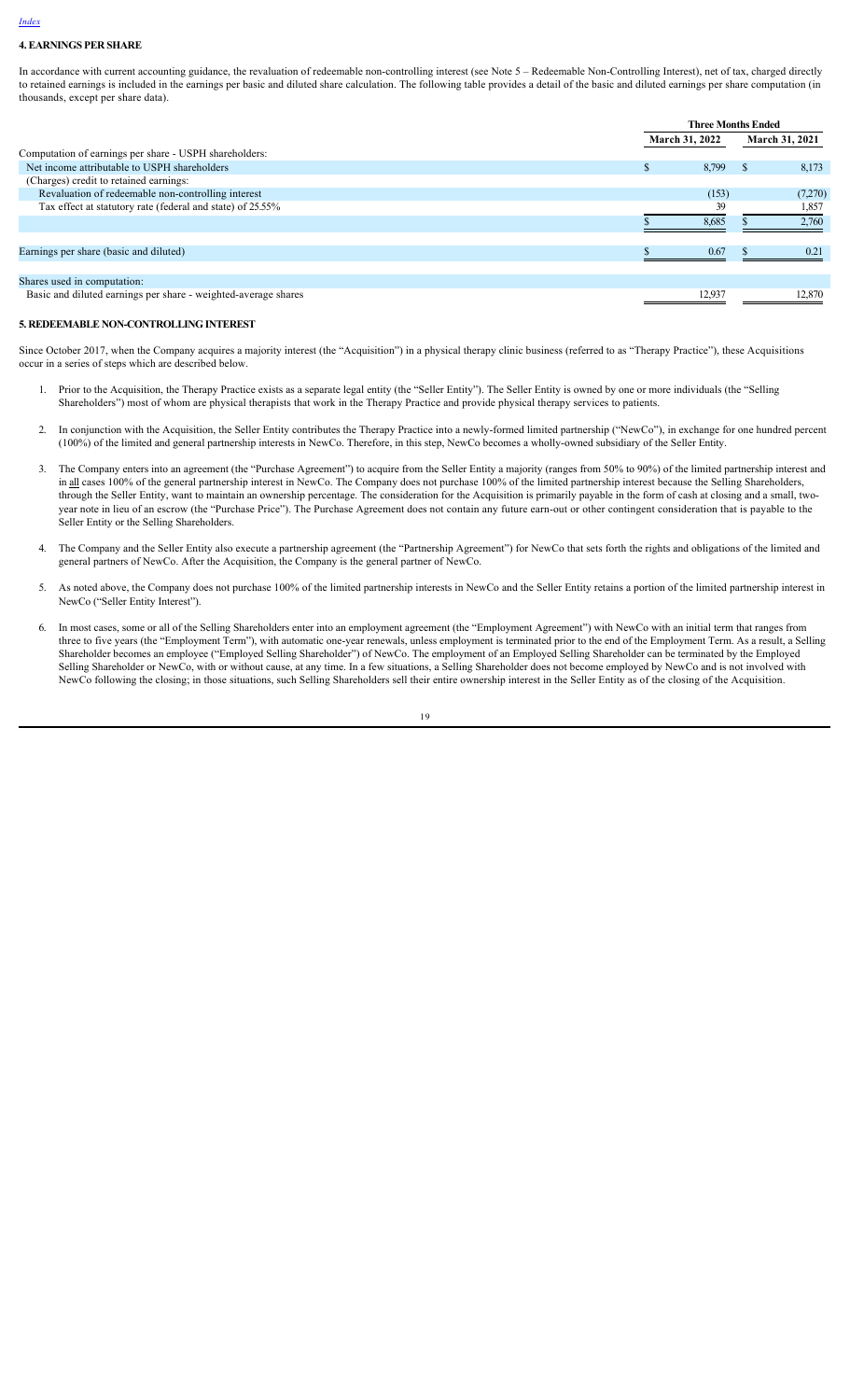- 7. The compensation of each Employed Selling Shareholder is specified in the Employment Agreement and is customary and commensurate with his or her responsibilities based on other employees in similar capacities within NewCo, the Company and the industry.
- 8. The Company and the Selling Shareholder (including both Employed Selling Shareholders and Selling Shareholders not employed by NewCo) execute a non-compete agreement (the "Non-Compete Agreement") which restricts the Selling Shareholder from engaging in competing business activities for a specified period of time (the "Non-Compete Term"). A Non-Compete Agreement is executed with the Selling Shareholders in all cases. That is, even if the Selling Shareholder does not become an Employed Selling Shareholder, the Selling Shareholder is restricted from engaging in a competing business during the Non-Compete Term.
- The Non-Compete Term commences as of the date of the Acquisition and expires on the later of :
	- a. Two years after the date an Employed Selling Shareholders' employment is terminated (if the Selling Shareholder becomes an Employed Selling Shareholder) or
	- b. Five to six years from the date of the Acquisition, as defined in the Non-Compete Agreement, regardless of whether the Selling Shareholder is employed by NewCo.
- 10. The Non-Compete Agreement applies to a restricted region which is defined as a defined mile radius from the Therapy Practice. That is, an Employed Selling Shareholder is permitted to engage in competing businesses or activities outside the defined mileage (after such Employed Selling Shareholder no longer is employed by NewCo) and a Selling Shareholder who is not employed by NewCo immediately is permitted to engage in the competing business or activities outside the defined mileage.

The Partnership Agreement contains provisions for the redemption of the Seller Entity Interest, either at the option of the Company (the "Call Right") or at the option of the Seller Entity (the "Put Right") as follows:

- 1. Put Right
	- a) In the event that any Selling Shareholder's employment is terminated under certain circumstances prior to a specified date (the "Specified Date"), the Seller Entity thereafter may have an irrevocable right to cause the Company to purchase from Seller Entity the Terminated Selling Shareholder's Allocable Percentage of Seller Entity's Interest at the purchase price described in "3" below.
	- b) In the event that any Selling Shareholder is not employed by NewCo as of the Specified Date and the Company has not exercised its Call Right with respect to the Terminated Selling Shareholder's Allocable Percentage of Seller Entity's Interest, Seller Entity thereafter shall have the Put Right to cause the Company to purchase from Seller Entity the Terminated Selling Shareholder's Allocable Percentage of Seller Entity's Interest at the purchase price described in "3" below.
	- c) In the event that any Selling Shareholder's employment with NewCo is terminated for any reason on or after the Specified Date, the Seller Entity shall have the Put Right, and upon the exercise of the Put Right, the Terminated Selling Shareholder's Allocable Percentage of Seller Entity's Interest shall be redeemed by the Company at the purchase price described in "3" below.
- 2. Call Right
	- a) If any Selling Shareholder's employment by NewCo is terminated prior to the Specified Date, the Company thereafter shall have an irrevocable right to purchase from Seller Entity the Terminated Selling Shareholder's Allocable Percentage of Seller Entity's Interest, in each case at the purchase price described in "3" below.
	- b) In the event that any Selling Shareholder's employment with NewCo is terminated for any reason on or after Specified Date, the Company shall have the Call Right, and upon the exercise of the Call Right, the Terminated Selling Shareholder's Allocable Percentage of Seller Entity's Interest shall be redeemed by the Company at the purchase price described in "3" below.
- 3. For the Put Right and the Call Right, the purchase price is derived from a formula based on a specified multiple of NewCo's trailing twelve months of earnings before interest, taxes, depreciation, amortization, and the Company's internal management fee, plus an Allocable Percentage of any undistributed earnings of NewCo (the "Redemption Amount"). NewCo's earnings are distributed monthly based on available cash within NewCo.; Therefore, the undistributed earnings amount is small, if any.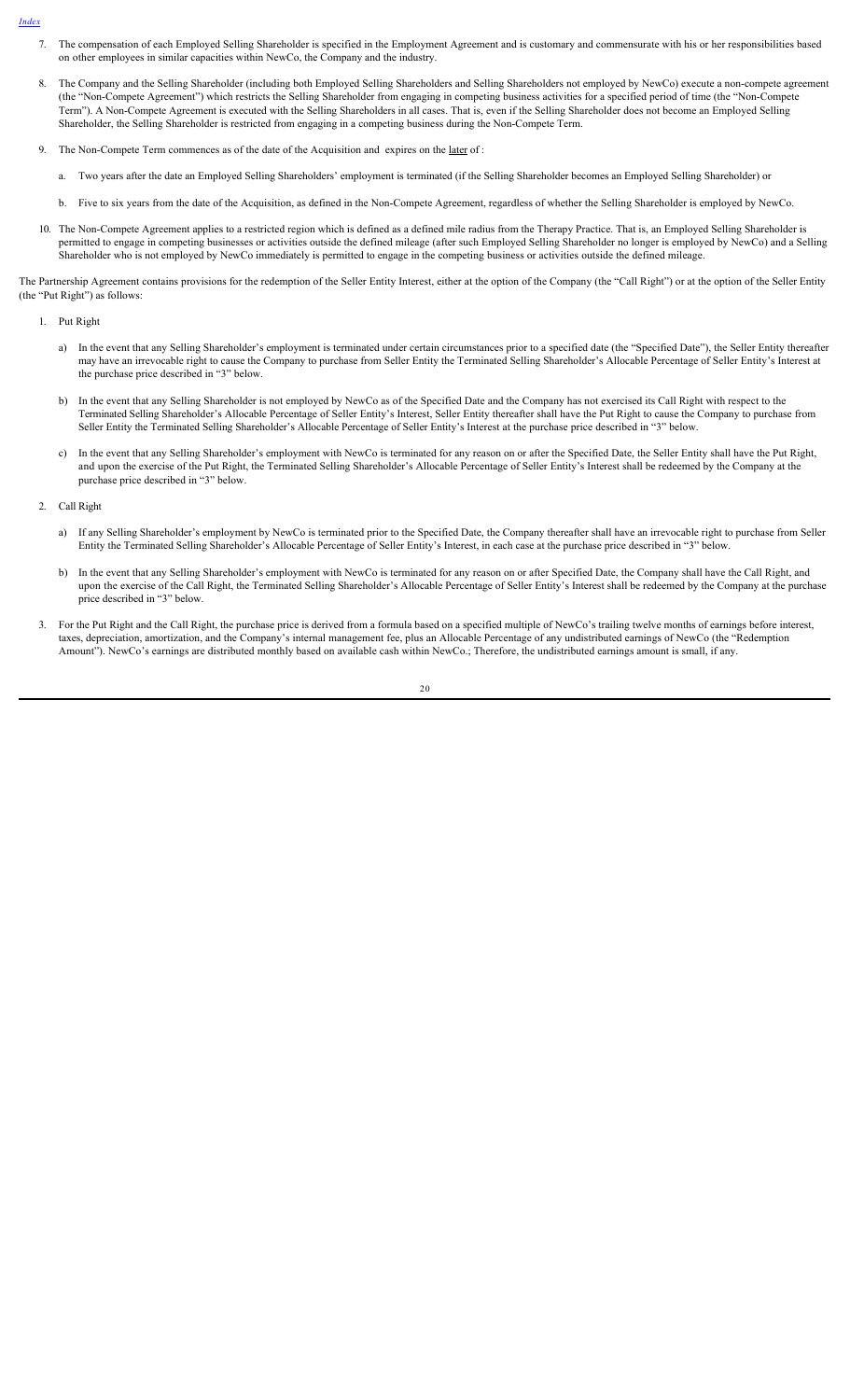- 4. The Purchase Price for the initial equity interest purchased by the Company is, in almost all cases, also based on the same specified multiple of the trailing twelve-month earnings that is used in the Put Right and the Call Right noted above.
- 5. The Put Right and the Call Right do not have an expiration date, and the Seller Entity Interest is not required to be purchased by the Company or sold by the Seller Entity unless either the Put Right or the Call Right is exercised.
- 6. The Put Right and the Call Right never apply to Selling Shareholders who do not become employed by NewCo, since the Company requires that such Selling Shareholders sell their entire ownership interest in the Seller Entity at the closing of the Acquisition.

## ProgressiveHealth Acquisition

On November 30, 2021, the Company acquired a majority interest in ProgressiveHealth Companies, LLC ("Progressive"), which owns a majority interest in certain subsidiaries ("Progressive Subsidiaries") that operate in the industrial injury prevention and therapy services businesses. The Progressive transaction was completed in a series of steps which are described below.

- 1. Prior to the acquisition, the Progressive Subsidiaries were owned by a legal entity ("Progressive Parent") controlled by its individual owners (the "Selling Shareholders"), who work in and manage the Progressive business.
- 2. In conjunction with the acquisition, the Selling Shareholders caused the Progressive Parent to transfer its ownership of the Progressive Subsidiaries into a newly-formed limited liability company ("NewCo"), in exchange for one hundred percent (100%) of the membership interests in NewCo. Therefore, in this step, NewCo became wholly-owned by the Selling Shareholders.
- 3. The Company entered into an agreement (the "Purchase Agreement") to acquire from the Selling Shareholders a majority of the membership interest in NewCo. The consideration for the acquisition is primarily payable in the form of cash at closing, a relatively small portion paid in cash after the closing contingent on certain performance criteria, and a small note in lieu of an escrow (the "Purchase Price").
- 4. The Company and the Selling Shareholders also executed an operating agreement (the "Operating Agreement") for NewCo that sets forth the rights and obligations of the members of NewCo.
- 5. As noted above, the Company did not purchase 100% of the membership interests in NewCo and the Selling Shareholders retained a portion of the membership interest in NewCo ("Selling Shareholders' Interest").
- 6. The Company and the Selling Shareholders executed a non-compete agreement (the "Non-Compete Agreement") which restricts the Selling Shareholders from competing for a specified period of time (the "Non-Compete Term").
- 7. The Non-Compete Term commences as of the date of the Acquisition and expires on the later of:
	- a. Two years after the date a Selling Shareholder no longer is involved in the management of NewCo or
	- b. Seven years from the date of the acquisition.
- 8. The Non-Compete Agreement applies to the entire United States.
- The Put Right and the Call Right do not have an expiration date.

The Operating Agreement contains provisions for the redemption of the Selling Shareholder's Interest, either at the option of the Company (the "Call Right") or at the option of the Selling Shareholder (the "Put Right") as follows:

- 1. Put Right
	- Each of the Selling Shareholders has the right to sell 30% of their respective residual interests on each of the 4th and 5th anniversaries of the acquisition closing, and then 10% on each of the 6th and 7th anniversaries
	- b. In the event that any Selling Shareholder terminates his management relationship with NewCo for any reason on or after the seventh anniversary of the Closing Date, the Selling Shareholder has the Put Right, and upon the exercise of the Put Right, the Selling Shareholder's Interest shall be redeemed by the Company at the purchase price described in "3" below.

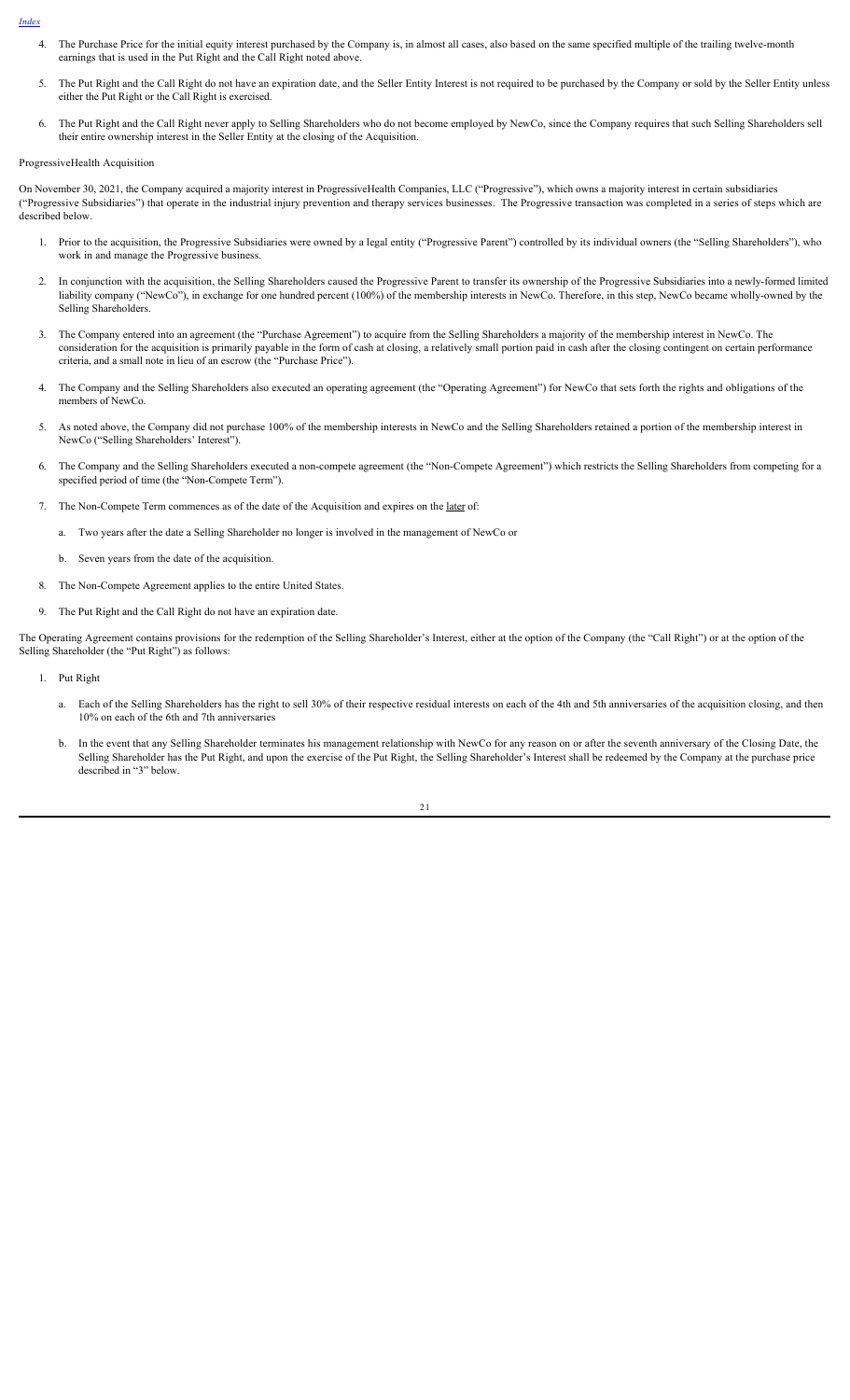- 2. Call Right
	- a. If any Selling Shareholder's ceases to perform management services on behalf of NewCo, the Company thereafter shall have an irrevocable right to purchase from such Selling Shareholder his Interest, in each case at the purchase price described in "3" below.
- 3. For the Put Right and the Call Right, the purchase price is derived from a formula based on a specified multiple of NewCo's trailing twelve months of earnings before interest, taxes, depreciation, amortization, and the Company's internal management fee, plus an Allocable Percentage of any undistributed earnings of NewCo (the "Redemption Amount"). NewCo's earnings are distributed monthly based on available cash within NewCo; therefore, the undistributed earnings amount is small, if any.
- 4. The Purchase Price for the initial equity interest purchased by the Company is also based on the same specified multiple of the trailing twelve-month earnings that is used in the Put Right and the Call Right noted above.
- 5. The Put Right and the Call Right do not have an expiration date.

Neither the Operating Agreement nor the Non-Compete Agreement contain any provision to escrow or "claw back" the equity interest in NewCo held by the Selling Shareholders, in the event of a breach of the operating agreement or non-compete terms, or the management services agreement pursuant to which the Selling Shareholders perform services on behalf of NewCo. The Company's only recourse against the Selling Shareholder for breach of any of these agreements is to seek damages and other legal remedies under such agreements. There are no conditions in any of the arrangements with a Selling Shareholder that would result in a forfeiture of the equity interest in NewCo held by a Selling Shareholder.

An Employed Selling Shareholder's ownership of his or her equity interest in the Seller Entity predates the Acquisition and the Company's purchase of its partnership interest in NewCo. The Employment Agreement and the Non-Compete Agreement do not contain any provision to escrow or "claw back" the equity interest in the Seller Entity held by such Employed Selling Shareholder, nor the Seller Entity Interest in NewCo, in the event of a breach of the employment or non-compete terms. More specifically, even if the Employed Selling Shareholder is terminated for "cause" by NewCo, such Employed Selling Shareholder does not forfeit his or her right to his or her full equity interest in the Seller Entity and the Seller Entity does not forfeit its right to any portion of the Seller Entity Interest. The Company's only recourse against the Employed Selling Shareholder for breach of either the Employment Agreement or the Non-Compete Agreement is to seek damages and other legal remedies under such agreements. There are no conditions in any of the arrangements with an Employed Selling Shareholder that would result in a forfeiture of the equity interest held in the Seller Entity or of the Seller Entity Interest.

For the dates indicated, the following table details the changes in the carrying amount (fair value) of the redeemable non-controlling interest (in thousands):

|                                                                                                                    | <b>Three Months Ended</b><br><b>March 31, 2022</b> |         | <b>Year Ended</b><br>December 31, 2021 |
|--------------------------------------------------------------------------------------------------------------------|----------------------------------------------------|---------|----------------------------------------|
| Beginning balance                                                                                                  |                                                    | 155,262 | 132,340                                |
| Operating results allocated to redeemable non-controlling interest partners                                        |                                                    | 2,557   | 11,358                                 |
| Distributions to redeemable non-controlling interest partners                                                      |                                                    | (2,403) | (11,359)                               |
| Changes in the fair value of redeemable non-controlling interest                                                   |                                                    | 153     | 13,011                                 |
| Purchases of redeemable non-controlling interest                                                                   |                                                    | (2,457) | (30,204)                               |
| Acquired interest                                                                                                  |                                                    | 4.946   | 39,862                                 |
| Sales of redeemable non-controlling interest - temporary equity                                                    |                                                    |         | 982                                    |
| Notes receivable related to sales of redeemable non-controlling interest - temporary equity                        |                                                    |         | (914)                                  |
| Adjustments in notes receivable related to the the sales of redeemable non-controlling interest - temporary equity |                                                    | (50)    | 186                                    |
| Other                                                                                                              |                                                    |         |                                        |
| Ending balance                                                                                                     |                                                    | 158,008 | 155,262                                |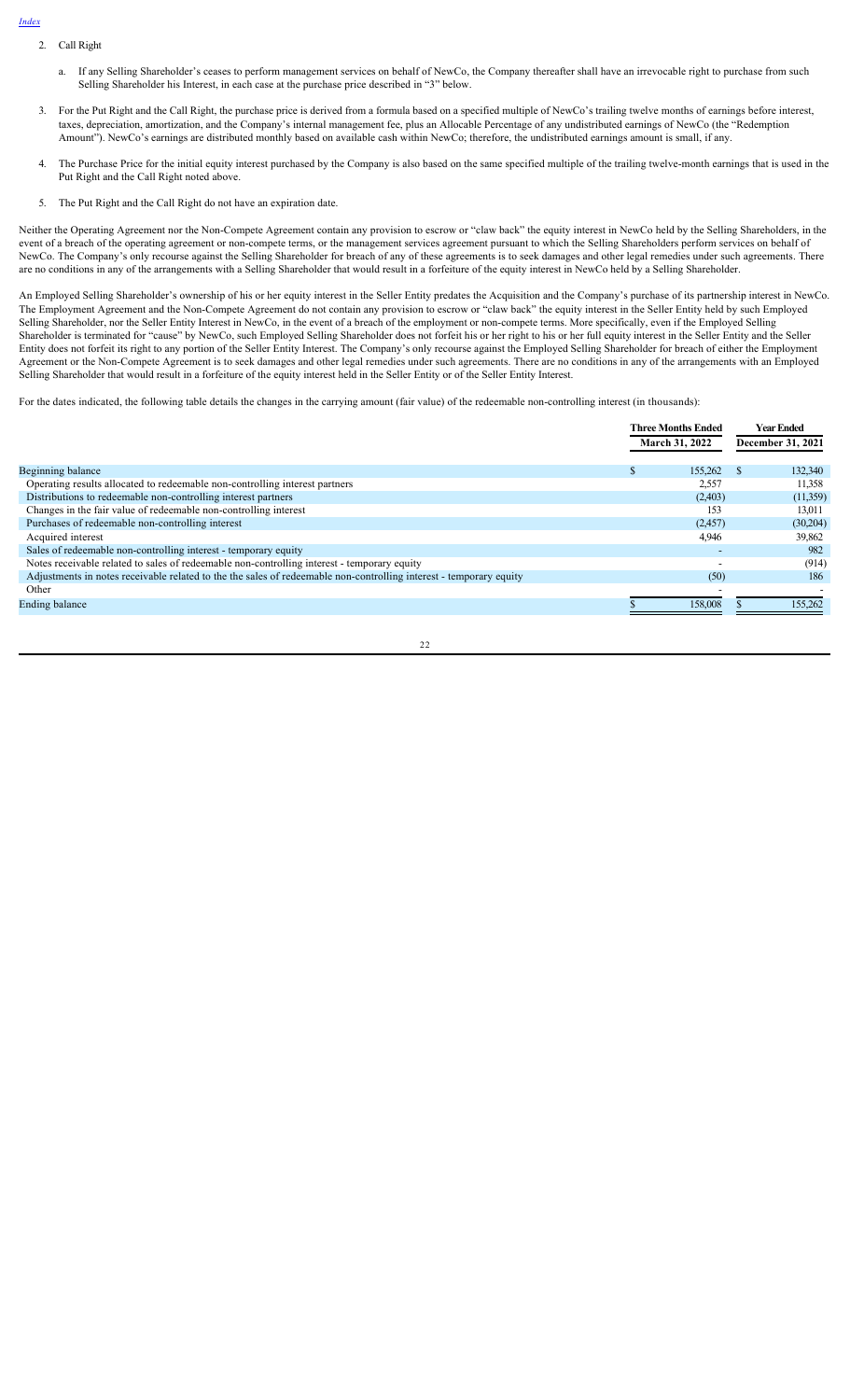The following table categorizes the carrying amount (fair value) of the redeemable non-controlling interest (in thousands):

|                                                                                   | <b>March 31, 2022</b> |  | <b>December 31, 2021</b> |  |
|-----------------------------------------------------------------------------------|-----------------------|--|--------------------------|--|
|                                                                                   |                       |  |                          |  |
| Contractual time period has lapsed but holder's employment has not terminated     | 92,320                |  | 80,781                   |  |
| Contractual time period has not lapsed and holder's employment has not terminated | 65.688                |  | 74.481                   |  |
| Holder's employment has terminated and contractual time period has expired        |                       |  |                          |  |
| Holder's employment has terminated and contractual time period has not expired    |                       |  |                          |  |
|                                                                                   | 158,008               |  | 155.262                  |  |

## **6. GOODWILL**

The changes in the carrying amount of goodwill consisted of the following (in thousands):

|                                                                                         | <b>Three Months Ended</b><br><b>March 31, 2022</b> | <b>Year Ended</b><br>December 31, 2021 |         |  |
|-----------------------------------------------------------------------------------------|----------------------------------------------------|----------------------------------------|---------|--|
| Beginning balance                                                                       | 434,679                                            |                                        | 345,646 |  |
| Goodwill acquired                                                                       | 11.539                                             |                                        | 89,746  |  |
| Goodwill adjustments for purchase price allocation of businesses acquired in prior year | (2,526)                                            |                                        | (713)   |  |
| Ending balance                                                                          | 443.692                                            |                                        | 434,679 |  |

### **7. INTANGIBLE ASSETS, NET**

Intangible assets, net as of March 31, 2022 and December 31, 2021 consisted of the following (in thousands):

|                                                                                                             | <b>March 31, 2022</b> |        | <b>December 31, 2021</b> |        |
|-------------------------------------------------------------------------------------------------------------|-----------------------|--------|--------------------------|--------|
| Tradenames                                                                                                  |                       | 39.456 |                          | 38,790 |
| Customer and referral relationships, net of accumulated amortization of \$19,959 and \$17,762, respectively |                       | 50,076 |                          | 45.643 |
| Non-compete agreements, net of accumulated amortization of \$6,597 and \$6,450, respectively                |                       | 2.014  |                          | 1.949  |
|                                                                                                             |                       | 91.546 |                          | 86,382 |

Tradenames, referral relationships and non-compete agreements are related to the businesses acquired. The value assigned to tradenames has an indefinite life and is tested at least annually for impairment using the relief from royalty method in conjunction with the Company's annual goodwill impairment test. The value assigned to referral relationships is being amortized over their respective estimated useful lives which range from six to fourteen years. Non-compete agreements are amortized over the respective term of the agreements which range from five to six years.

The following table details the amount of amortization expense recorded for intangible assets for the three months ended March 31, 2022 and 2021 (in thousands):

|                                     | <b>Three Months Ended</b> | <b>Three Months Ended</b> |     |  |
|-------------------------------------|---------------------------|---------------------------|-----|--|
|                                     | <b>March 31, 2022</b>     | <b>March 31, 2021</b>     |     |  |
| Customer and referral relationships | 2,050                     |                           | 783 |  |
| Non-compete agreements              | 147                       |                           | 39  |  |
|                                     | 2.197                     |                           | 822 |  |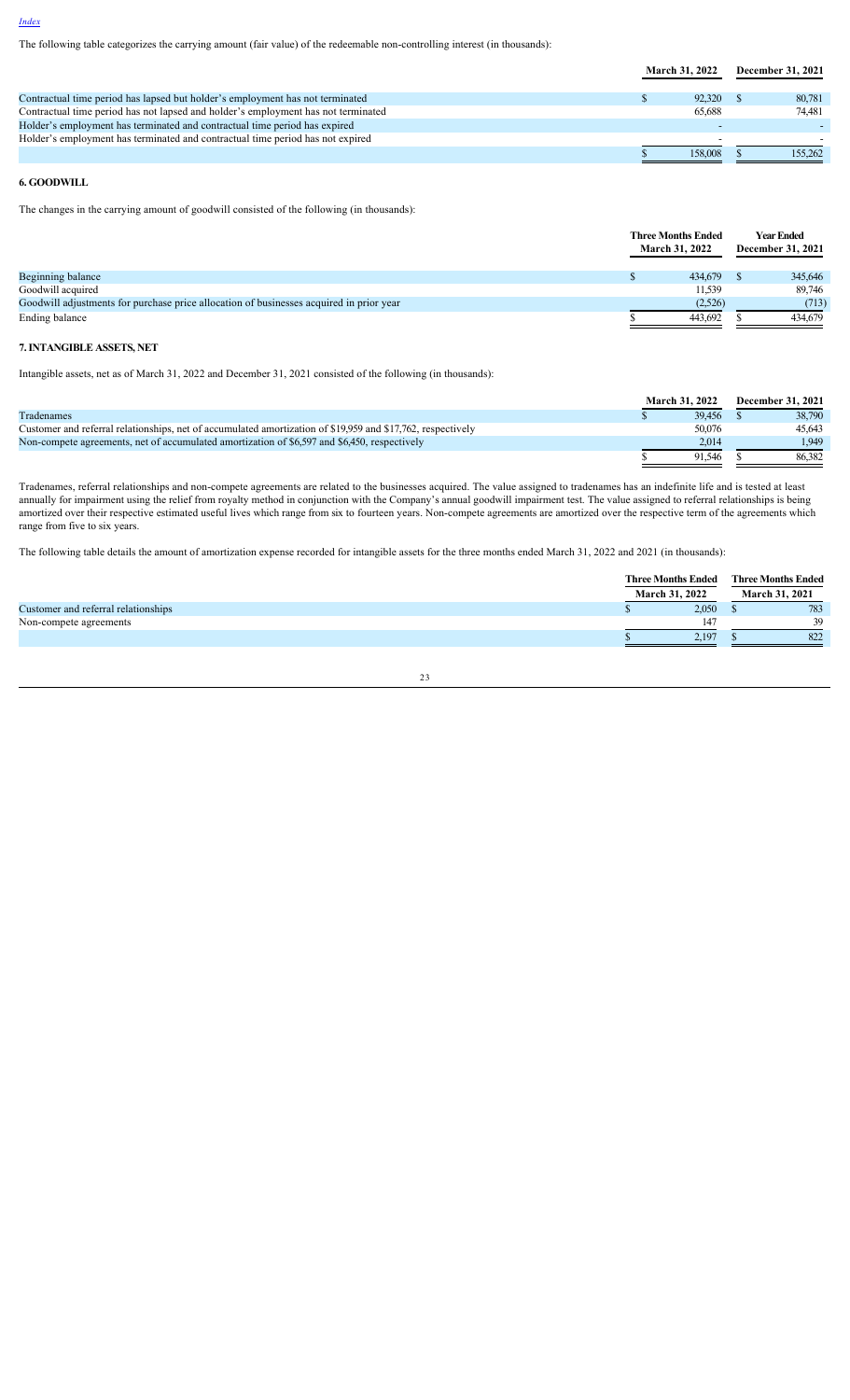Based on the balance of referral relationships and non-compete agreements as of March 31, 2022, the expected amount to be amortized in 2022 and thereafter by year is as follows (in thousands):

| <b>Customer and Referral Relationships</b>             |                      | <b>Non-Compete Agreements</b> |                                                        |  |               |  |
|--------------------------------------------------------|----------------------|-------------------------------|--------------------------------------------------------|--|---------------|--|
| <b>Years</b>                                           | <b>Annual Amount</b> |                               | Years                                                  |  | Annual Amount |  |
| Ending December 31,                                    |                      |                               | Ending December 31,                                    |  |               |  |
| 2022 (excluding the three months ended March 31, 2022) |                      | 3,851                         | 2022 (excluding the three months ended March 31, 2022) |  | 413           |  |
| 2023                                                   |                      | 5.200                         | 2023                                                   |  | 494           |  |
| 2024                                                   |                      | 5,036                         | 2024                                                   |  | 438           |  |
| 2025                                                   |                      | 4.892                         | 2025                                                   |  | 371           |  |
| 2026                                                   |                      | 4.424                         | 2026                                                   |  | 243           |  |
| Thereafter                                             |                      | 26.673                        | Thereafter                                             |  | 55            |  |

## **8. ACCRUED EXPENSES**

Accrued expenses as of March 31, 2022 and December 31, 2021 consisted of the following (in thousands):

|                                            | <b>March 31, 2022</b> |  | <b>December 31, 2021</b> |  |
|--------------------------------------------|-----------------------|--|--------------------------|--|
| Salaries and related costs                 | 22.272                |  | 23,569                   |  |
| Credit balances due to patients and payors | 6,788                 |  | 6,649                    |  |
| Group health insurance claims              | 1,766                 |  | 1,984                    |  |
| Closure costs                              | 379                   |  | 498                      |  |
| Federal taxes payable                      | 3,590                 |  | 2,716                    |  |
| Dividend payable to USPH shareholders      | 5,327                 |  |                          |  |
| Contingent payments related to acquisition | 3,520                 |  | 1,000                    |  |
| Settlement of a legal matter               |                       |  | 2,750                    |  |
| Other                                      | 7,479                 |  | 6,539                    |  |
| Total                                      | 51.121                |  | 45,705                   |  |

## **9. NOTES PAYABLE AND AMENDED CREDIT AGREEMENT**

Amounts outstanding under the Amended Credit Agreement (as defined below) and notes payable as of March 31, 2022 and December 31, 2021 consisted of the following (in thousands):

|                                                                                                                                              | <b>March 31, 2022</b> |         |  | <b>December 31, 2021</b> |  |  |  |       |
|----------------------------------------------------------------------------------------------------------------------------------------------|-----------------------|---------|--|--------------------------|--|--|--|-------|
| Credit Agreement average effective interest rate of 1.74% for March 31, 2022 and December 31, 2021, (inclusive of unused fee)                |                       | 118,000 |  | 114,000                  |  |  |  |       |
| Various notes payable with \$4.927 plus accrued interest due in the next year, interest accrues in the range of 3.25% through 3.5% per annum |                       | 4.927   |  |                          |  |  |  | 4.417 |
|                                                                                                                                              |                       | 122,927 |  | 118,417                  |  |  |  |       |
| Less current portion                                                                                                                         |                       | (799)   |  | (830)                    |  |  |  |       |
| Long term portion                                                                                                                            |                       | 122.128 |  | 117.587                  |  |  |  |       |

Effective December 5, 2013, the Company entered into an Amended and Restated Credit Agreement with a commitment for a \$125.0 million revolving credit facility. This agreement was amended and/or restated in August 2015, January 2016, March 2017, November 2017 and January 2021 (hereafter referred to as "Amended Credit Agreement"). In November 2021, the Company exercised the accordion feature in the Amended Credit Agreement to increase the limit on the facility from \$125.0 million to \$150.0 million, with an updated accordion feature providing for additional capacity of 25.0 million, therefore increasing the availability up to \$175.0 million.

The Amended Credit Agreement is unsecured and has loan covenants, including requirements that the Company comply with a consolidated fixed charge coverage ratio and consolidated leverage ratio. Proceeds from the Amended Credit Agreement may be used for working capital, acquisitions, purchases of the Company's common stock, dividend payments to the Company's common stockholders, capital expenditures and other corporate purposes. The pricing grid is based on the Company's consolidated leverage ratio with the applicable spread over LIBOR ranging from 1.25% to 2.0% or the applicable spread over the Base Rate ranging from 0.1% to 1%. Fees under the Amended Credit Agreement include an unused commitment fee of 0.3% of the amount of funds outstanding under the Amended Credit Agreement.

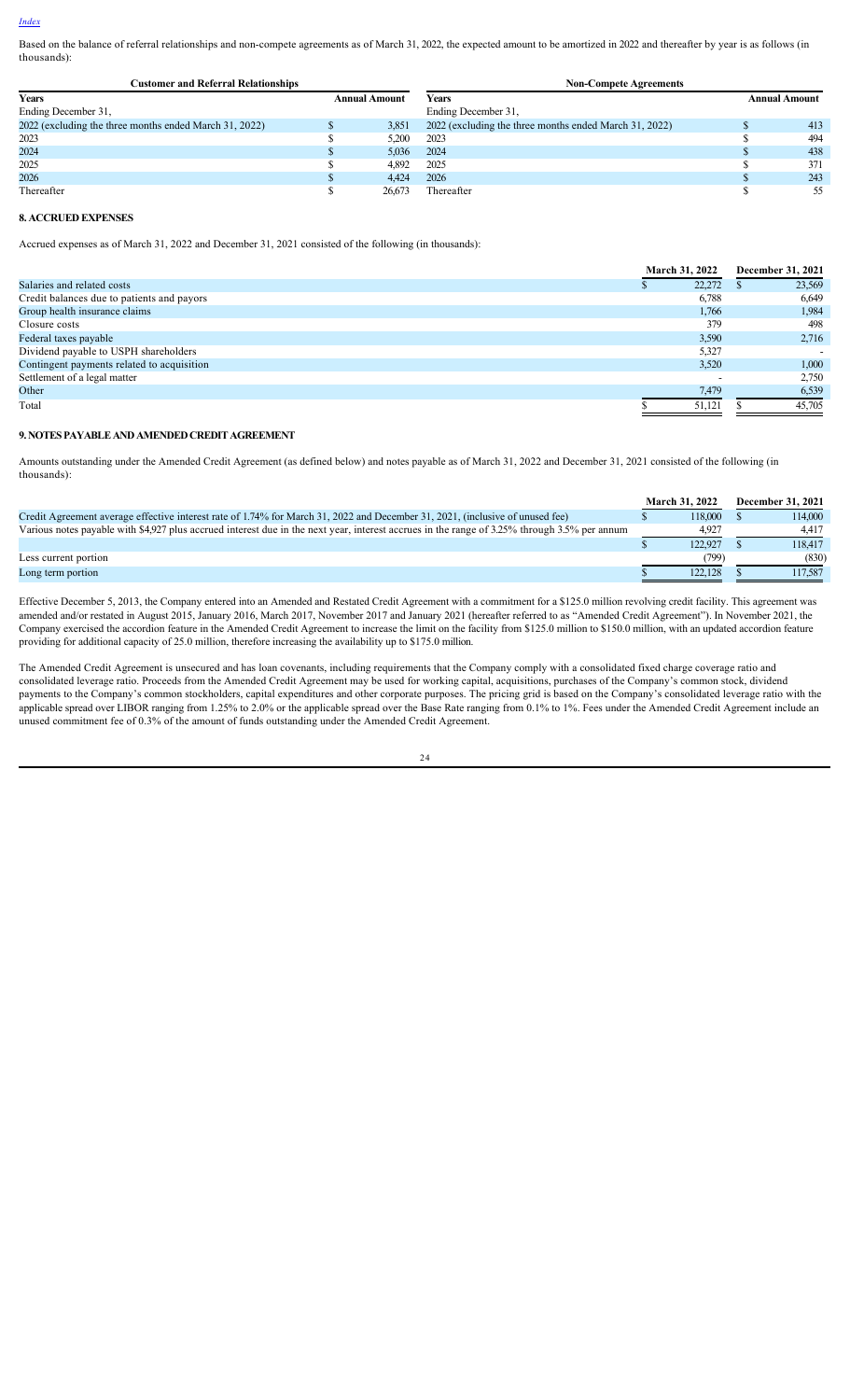The January 2021 amendment to the Amended Credit Agreement allows the cash and noncash consideration that the Company could pay with respect to acquisitions permitted under the Amended Credit Agreement to \$50,000,000 for any fiscal year, and the amount the Company may pay in cash dividends to its shareholders in an aggregate amount not to exceed \$50,000,000 in any fiscal year. The Amended Credit Agreement is unsecured and includes certain financial covenants which include a consolidated fixed charge coverage ratio and a consolidated leverage ratio, as defined in the agreement.

As of March 31, 2022, \$118.0 million was outstanding on the Amended Credit Agreement, resulting in \$32.0 million of availability. As of March 31, 2022, the Company was in compliance with all of the covenants contained in the Amended Credit Agreement.

The Company generally enters into various notes payable as a means of financing a portion of its acquisitions and purchasing of non-controlling interests. In conjunction with these transactions in 2022 and 2021, the Company entered into notes payable in the aggregate amount of \$4.9 million of which an aggregate principal payment of \$0.8 million is due in 2022, \$4.1 million is due in 2023. Interest accrues in the range of 3.25% to 3.50% per annum and is payable with each principal installment.

Subsequent aggregate annual payments of principal required pursuant to the Amended Credit Agreement and outstanding notes payable at March 31, 2022 are as follows (in thousands):

| During the twelve months ended March 31, 2022 | 799     |
|-----------------------------------------------|---------|
| During the twelve months ended March 31, 2023 | 4.128   |
| During the twelve months ended March 31, 2025 | 118,000 |
|                                               | 122.927 |

The outstanding amount under the Amended Credit Agreement facility (balance on March 31, 2022 of \$118.0 million) matures on November 30, 2025.

#### **10. LEASES**

The Company has operating leases for its corporate offices and operating facilities. The Company determines if an arrangement is a lease at the inception of a contract. Effective January 1, 2019, right-of-use assets and operating lease liabilities are included in the consolidated balance sheet. Right-of-use assets represent the Company's right to use an underlying asset during the lease term and operating lease liabilities represent net present value of the Company's obligation to make lease payments arising from the lease. Right-of-use assets and operating lease liabilities are recognized at commencement date based on the net present value of the fixed lease payments over the lease term. The Company's operating lease terms are generally five years or less. The Company's lease terms include options to extend or terminate the lease when it is reasonably certain that the option will be exercised. As most of the Company's operating leases do not provide an implicit rate, the Company uses its incremental borrowing rate based on the information available at commencement date in determining the present value of lease payments. Operating fixed lease expense is recognized on a straight-line basis over the lease term.

In accordance with ASC 842, the Company records on its consolidated balance sheet leases with a term greater than 12 months. The Company has elected, in compliance with current accounting standards, not to record leases with an initial term of 12 months or less in the consolidated balance sheet. ASC 842 requires the separation of the fixed lease components from the variable lease components. The Company has elected the practical expedient to account for separate lease components of a contract as a single lease cost thus causing all fixed payments to be capitalized. Non-lease and variable cost components are not included in the measurement of the right-of-use assets or operating lease liabilities. The Company also elected the package of practical expedients permitted within ASC 842, which among other things, allows the Company to carry forward historical lease classification. Variable lease payment amounts that cannot be determined at the commencement of the lease such as increases in lease payments based on changes in index rates or usage are not included in the right-of-use assets or operating lease liabilities. These are expensed as incurred and recorded as variable lease expense.

For the three months ended March 31, 2022, the components of lease expense were as follows (in thousands):

|                       |  | <b>Three Months Ended</b> |        |                       |       |
|-----------------------|--|---------------------------|--------|-----------------------|-------|
|                       |  | <b>March 31, 2022</b>     |        | <b>March 31, 2021</b> |       |
| Operating lease cost  |  |                           | 8,404  |                       | 7,729 |
| Short-term lease cost |  |                           | 321    |                       | 368   |
| Variable lease cost   |  |                           | 1,932  |                       | 1,611 |
| Total lease cost *    |  |                           | 10,657 |                       | 9,708 |

\* Sublease income was immaterial

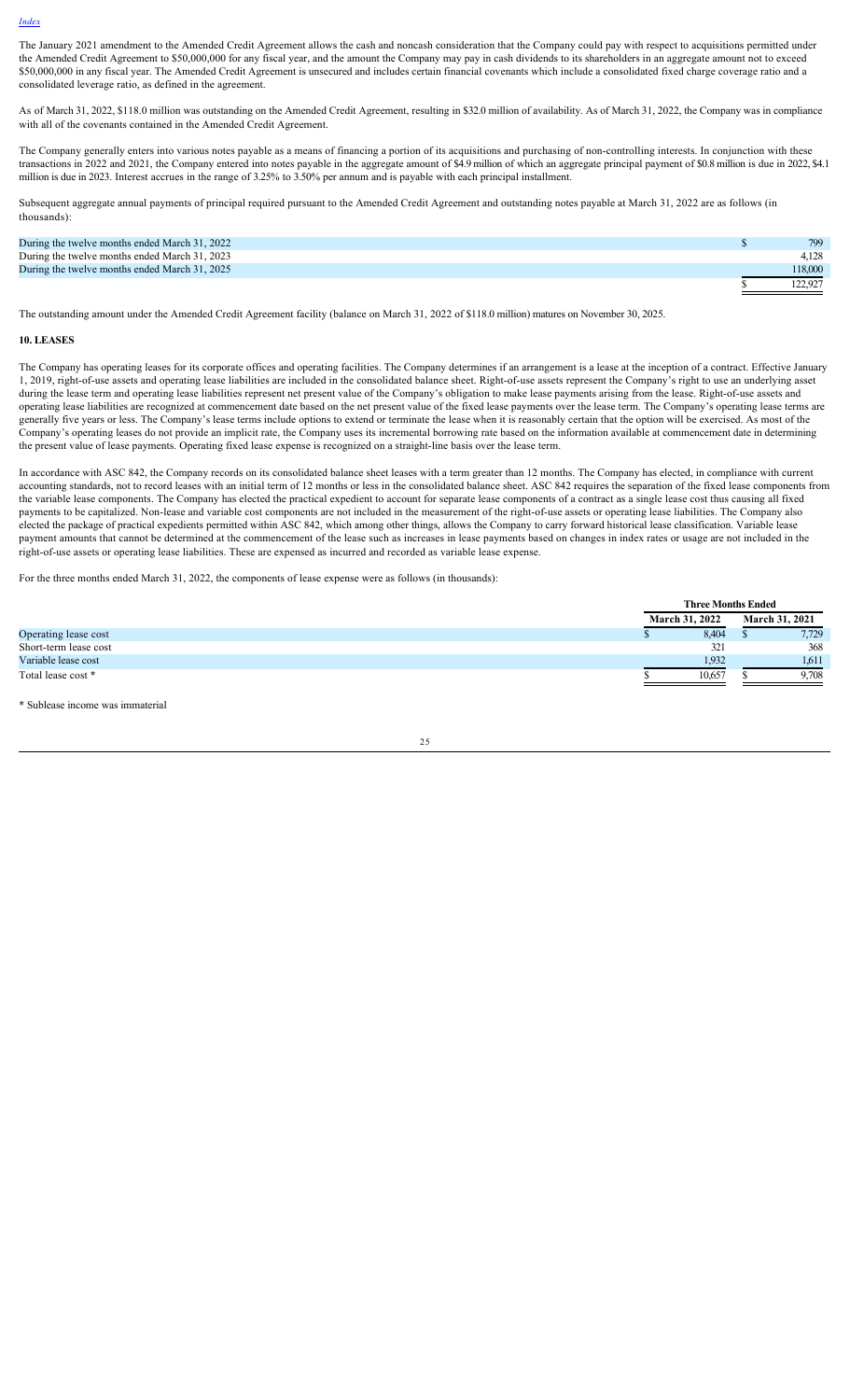Lease cost is reflected in the consolidated statement of net income in the line item – rent, supplies, contract labor and other.

Supplemental information related to leases was as follows (in thousands):

|                                                                                                 | <b>Three Months Ended</b> |                       |  |                       |  |
|-------------------------------------------------------------------------------------------------|---------------------------|-----------------------|--|-----------------------|--|
|                                                                                                 |                           | <b>March 31, 2022</b> |  | <b>March 31, 2021</b> |  |
| Cash paid for amounts included in the measurement of operating lease liabilities (in thousands) |                           | 8.617                 |  | 8.112                 |  |
| Right-of-use assets obtained in exchange for new operating lease liabilities (in thousands)     |                           | 6.011                 |  | 7.867                 |  |

The aggregate future lease payments for operating leases as of March 31, 2022 were as follows (in thousands):

| <b>Fiscal Year</b>                                     | <b>Amount</b> |
|--------------------------------------------------------|---------------|
| 2022 (excluding the three months ended March 31, 2022) | 25,297        |
| 2023                                                   | 28,724        |
| 2024                                                   | 22,109        |
| 2025                                                   | 14,808        |
| 2026                                                   | 9,285         |
| 2027 and thereafter                                    | 8,292         |
| Total lease payments                                   | 108,515       |
| Less: imputed interest                                 | 5,728         |
| Total operating lease liabilities                      | 102,787       |

Average lease terms and discount rates were as follows:

|                                                          | <b>Three Months Ended</b> |                       |
|----------------------------------------------------------|---------------------------|-----------------------|
|                                                          | <b>March 31, 2022</b>     | <b>March 31, 2021</b> |
| Weighted-average remaining lease term - Operating leases | 4.1 Years                 | 4.0 Years             |
| Weighted-average discount rate - Operating leases        | 2.70%                     | $3.0\%$               |

#### **11. SEGMENT INFORMATION**

The Company's reportable segments include the physical therapy operations segment and the industrial injury prevention services segment. Also included in the physical therapy operations segment are revenues from management contract services and other services which include services the Company provides on-site, such as schools for athletic trainers.

The Company evaluates performance of the segments based on gross profit. The Company has provided additional information regarding its reportable segments which contributes to the understanding of the Company and provides useful information.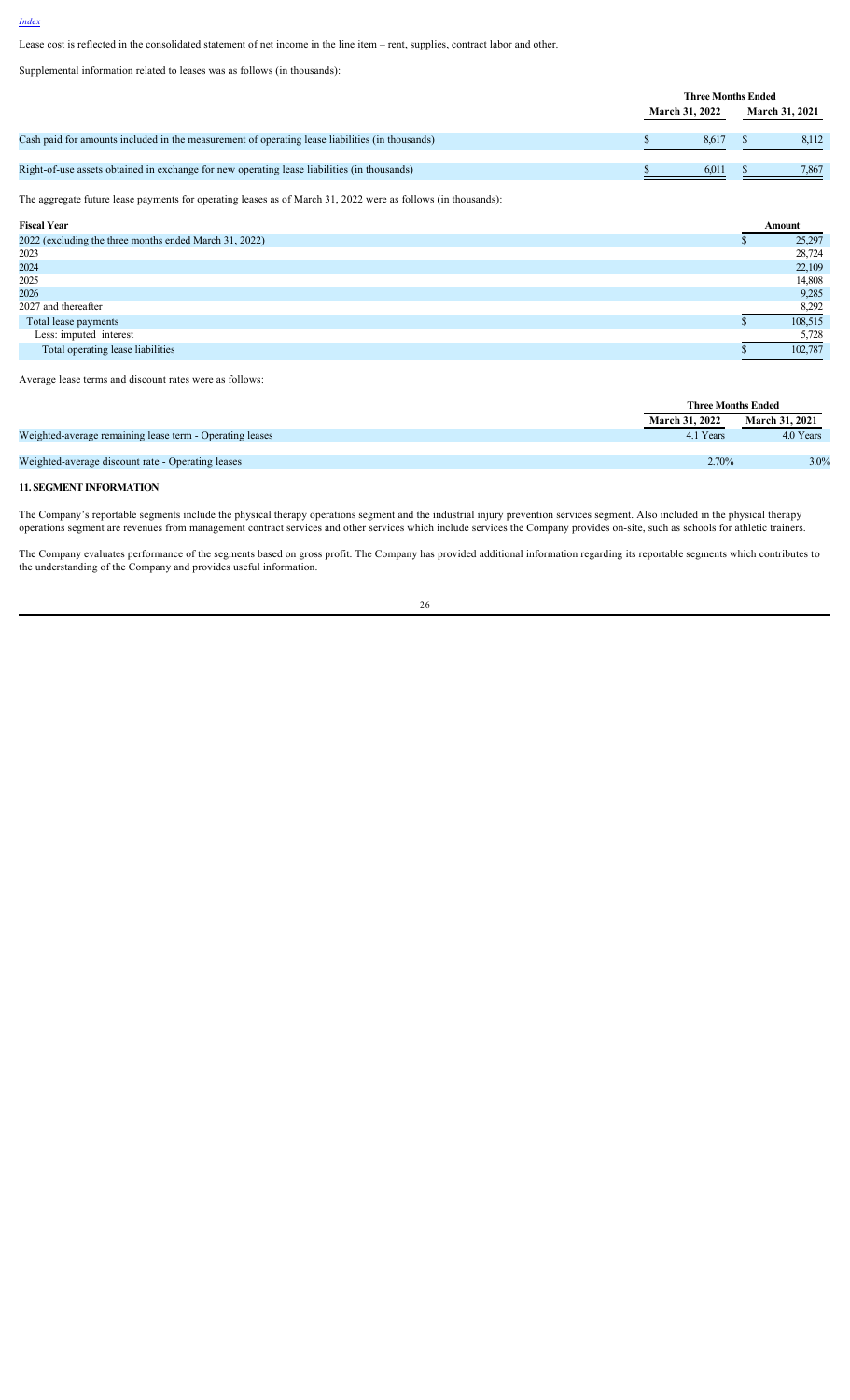The following table summarizes selected financial data for the Company's reportable segments.

|                                       |    | Three Months Ended March 31, |               |         |  |
|---------------------------------------|----|------------------------------|---------------|---------|--|
|                                       |    | 2022                         |               | 2021    |  |
| Net operating revenue:                |    |                              |               |         |  |
| Physical therapy operations           | \$ | 112,636                      | <sup>\$</sup> | 102,359 |  |
| Industrial injury prevention services |    | 19,068                       |               | 10,009  |  |
| <b>Total Company</b>                  |    | 131,704                      |               | 112,368 |  |
| Gross profit:                         |    |                              |               |         |  |
| Physical therapy operations           | S  | 22,436                       | <sup>\$</sup> | 23,174  |  |
| Industrial injury prevention services |    | 4,152                        |               | 2,722   |  |
| Gross profit                          |    | 26,588                       |               | 25,896  |  |
| Total Assets:                         |    |                              |               |         |  |
| Physical therapy operations           | \$ | 608,240                      | <sup>\$</sup> | 723,530 |  |
| Industrial injury prevention services |    | 155,623                      |               | 25,896  |  |
| <b>Total Company</b>                  |    | 763,863                      |               | 749,426 |  |
|                                       |    |                              |               |         |  |

## **12. INVESTMENT IN UNCONSOLIDATED AFFILIATE**

Through one of the subsidiaries, the Company has a 49% joint venture interest in a company which provides physical therapy services for patients at hospitals. Since the Company is deemed to not have a controlling interest in the company, the Company's investment is accounted for using the equity method of accounting. The investment balance of this joint venture as of March 31, 2022, is \$12.4 million, of which \$12.2 million related to the fair value at December 31, 2021. The \$12.4 million includes earnings of \$339 thousand less a distribution received of \$132 thousand.

## **13. COMMON STOCK**

From September 2001 through December 31, 2008, the Board authorized the Company to purchase, in the open market or in privately negotiated transactions, up to 2,250,000 shares of the Company's common stock. In March 2009, the Board authorized the repurchase of up to 10% or approximately 1,200,000 shares of its common stock ("March 2009 Authorization"). The Amended Credit Agreement permits share repurchases of up to \$15,000,000, subject to compliance with covenants. The Company is required to retire shares purchased under the March 2009 Authorization.

Under the March 2009 Authorization, the Company has purchased a total of 859,499 shares. There is no expiration date for the share repurchase program. There are currently an additional estimated 150,830 shares (based on the closing price of \$99.45 on March 31, 2022) that may be purchased from time to time in the open market or private transactions depending on price, availability and the Company's cash position. The Company did not purchase any shares of its common stock during the three months ended March 31, 2022.

## **14. RECLASSIFICATION OF PRIOR PERIOD PRESENTATION**

Certain prior period amounts have been reclassified for consistency with the current period presentation. These reclassifications had no effect on the reported results of operations.

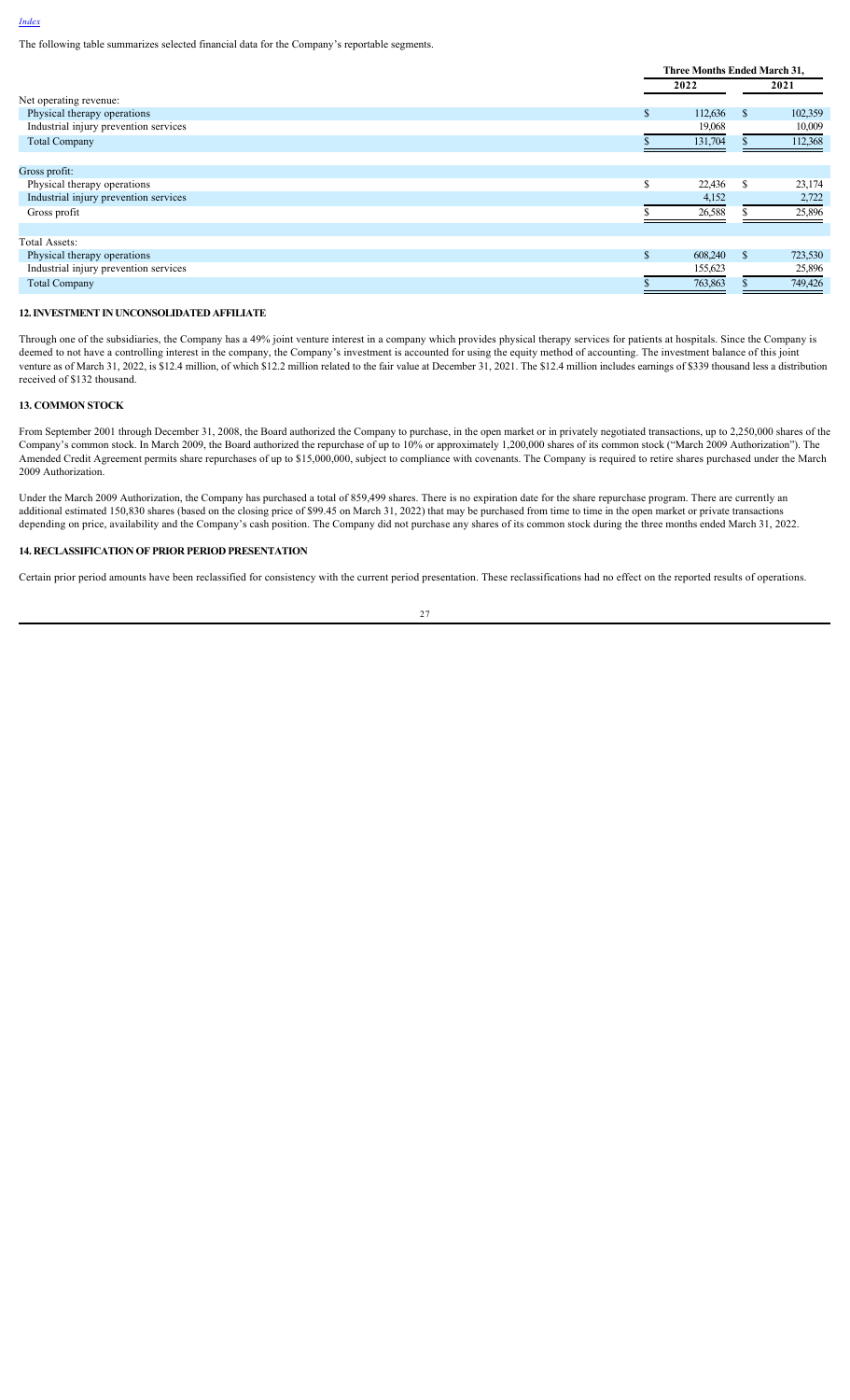#### <span id="page-27-0"></span>**Item 2. MANAGEMENT'S DISCUSSION AND ANALYSIS OF FINANCIAL CONDITION AND RESULTS OF OPERATIONS.**

The following is a discussion of our historical consolidated financial condition and results of operations, and should be read in conjunction with (i) our historical consolidated financial statements and accompanying notes thereto included elsewhere in this Quarterly Report on Form 10-Q; (ii) our Annual Report on Form 10-K for the year ended December 31, 2021 filed with the Securities and Exchange Commission (the "SEC") on March 1, 2022 ("2021 Annual Report"); and (iii) our management's discussion and analysis of financial condition and results of operations included in our 2021 Annual Report. This discussion includes forward-looking statements that are subject to risk and uncertainties. Actual results may differ substantially from the statements we make in this section due to a number of factors that are discussed in "Forward-Looking Statements" herein and in Part II, Item 1A. Risk Factors of this report.

References to "we," "us," "our" and the "Company" shall mean U.S. Physical Therapy, Inc. and its subsidiaries.

#### **EXECUTIVE SUMMARY**

#### **Our Business**

We operate outpatient physical therapy clinics that provide pre- and post-operative care and treatment for a variety of orthopedic-related disorders and sports-related injuries, neurologically-related injuries and rehabilitation of injured workers. We also operate an industrial injury prevention services business which includes onsite injury prevention and rehabilitation, performance optimization and ergonomic assessments services.

#### **Selected Operating and Financial Data**

Our reportable segments include the physical therapy operations segment and the industrial injury prevention services segment. Our physical operations consist of physical therapy and occupational therapy clinics that provide pre-and post-operative care and treatment for orthopedic-related disorders, sports-related injuries, preventive care, rehabilitation of injured workers and neurological injuries. Services provided by industrial injury prevention services segment include onsite injury prevention and rehabilitation, performance optimization and ergonomic assessments.

At March 31, 2022, we operated 601 clinics in 39 states. In addition to our ownership and operation of outpatient physical therapy clinics, we also manage physical therapy facilities for third parties, such as physicians and hospitals, with 38 such third-party facilities under management as of March 31, 2022.

During the 2021 year and three months ended March 31, 2022, we completed the acquisitions of four multi-clinic practices and two industrial injury services businesses as detailed below.

| Acquisition                | Date               | Acquired | Clinics |
|----------------------------|--------------------|----------|---------|
| March 2022 Acquisition     | March 31, 2022     | 70%      |         |
| December 2021 Acquisition  | December 31, 2021  | 75%      |         |
| November 2021 Acquisition  | November 30, 2021  | 70%      | $IIPS*$ |
| September 2021 Acquisition | September 30, 2021 | 100%     | $IIPS*$ |
| June 2021 Acquisition      | June 30, 2021      | 65%      |         |
| March 2021 Acquisition     | March 31, 2021     | 70%      |         |

\* Industrial injury prevention services business

During the 2022 First Quarter, we closed two clinics.

### **Employees**

Our strategy to acquire physical therapy practices, develop outpatient physical therapy clinics as satellites within existing partnerships, acquire industrial injury prevention services businesses, and to continue to support the growth of our existing businesses requires a talented workforce that can grow with us. As of March 31, 2022 we employed approximately 5,519 people nationwide, of which approximately 3,060 were full-time employees.

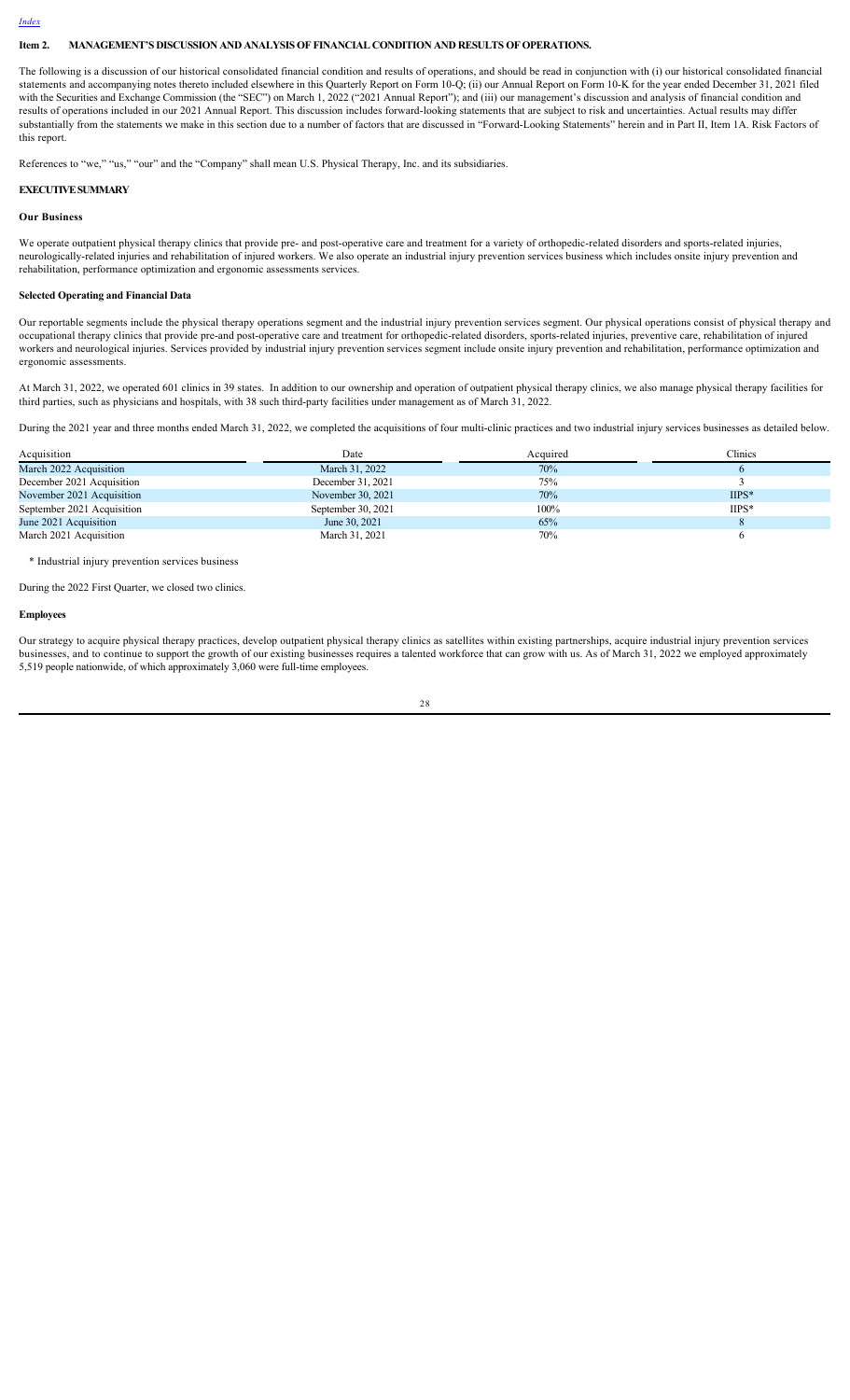It is crucial that we continue to attract and retain top talent. To attract and retain talented employees, we strive to make our corporate office and all of our practices and businesses a diverse and healthy workplace, with opportunities for our employees to receive continuing education, skill development, encouragement to grow and develop their career, all supported by competitive compensation, incentives, and benefits. Our clinical professionals are all licensed and a vast majority have advanced degrees. Our operational leadership teams have long-standing relationships with local and regional universities, professional affiliations, and other applicable sources that provide our practices with a talent pipeline.

We provide competitive compensation and benefits programs to help meet our employees' needs in the practices and communities in which they serve. These programs (which can vary by practice and employment classification) include incentive compensation plans, a 401(k) plan, healthcare and insurance benefits, health savings and flexible spending accounts, paid time off, family leave, education assistance, mental health, and other employee assistance benefits.

We invest resources to develop the talent needed to support our business strategy. Resources include a multitude of training and development programs delivered internally and externally, online and instructor-led, and on-the-job learning formats.

We expect to continue adding personnel in the future as we focus on potential acquisition targets and organic growth opportunities.

### **RESULTS OF OPERATIONS**

## **Summary of 2022 First Quarter Compared to the 2021 First Quarter Results**

For the three months ended March 31, 2022 ("2022 First Quarter"), our net income attributable to our shareholders was \$8.8 million as compared to \$8.2 million for the three months ended March 31, 2021 ("2021 First Quarter"). In accordance with current GAAP accounting guidance, the revaluation of redeemable non-controlling interest, net of taxes, is not included in net income but charged directly to retained earnings; however, the charge for this change is included in the earnings per basic and diluted share calculation. Inclusive of the charge for revaluation of non-controlling interest, net of taxes, the amount is \$8.2 million, or \$0.64 per diluted share, for the 2022 First Quarter, and \$2.8 million, or \$0.21 per diluted share, for the 2021 First Quarter.

For the 2022 First Quarter, our Operating Results, were \$8.7 million, or \$0.67 per diluted share, an increase of 2.0%, as compared to \$8.2 million, or \$0.64 per diluted share, for the 2021 First Quarter. Operating Results, a non-GAAP measure, equals net income attributable to our shareholders per the consolidated statements of income, less the gain on the revaluation of the put-right liability. In accordance with GAAP, the revaluation of redeemable non-controlling interest, net of tax, is included in the earnings per basic and diluted share calculation, although it is not included in net income but charged directly to retained earnings. See table on page 30.

We believe providing Operating Results is useful to investors for comparing the Company's period-to-period results and for comparing with other similar businesses since most do not have redeemable instruments and therefore have different equity structures. We use Operating Results, which eliminates certain items described above that can be subject to volatility and unusual costs, as one of the principal measures to evaluate and monitor financial performance.

Operating Results is not a measure of financial performance under GAAP and should not be considered in isolation or as an alternative to, or substitute for, net income attributable to our shareholders presented in the consolidated financial statements.

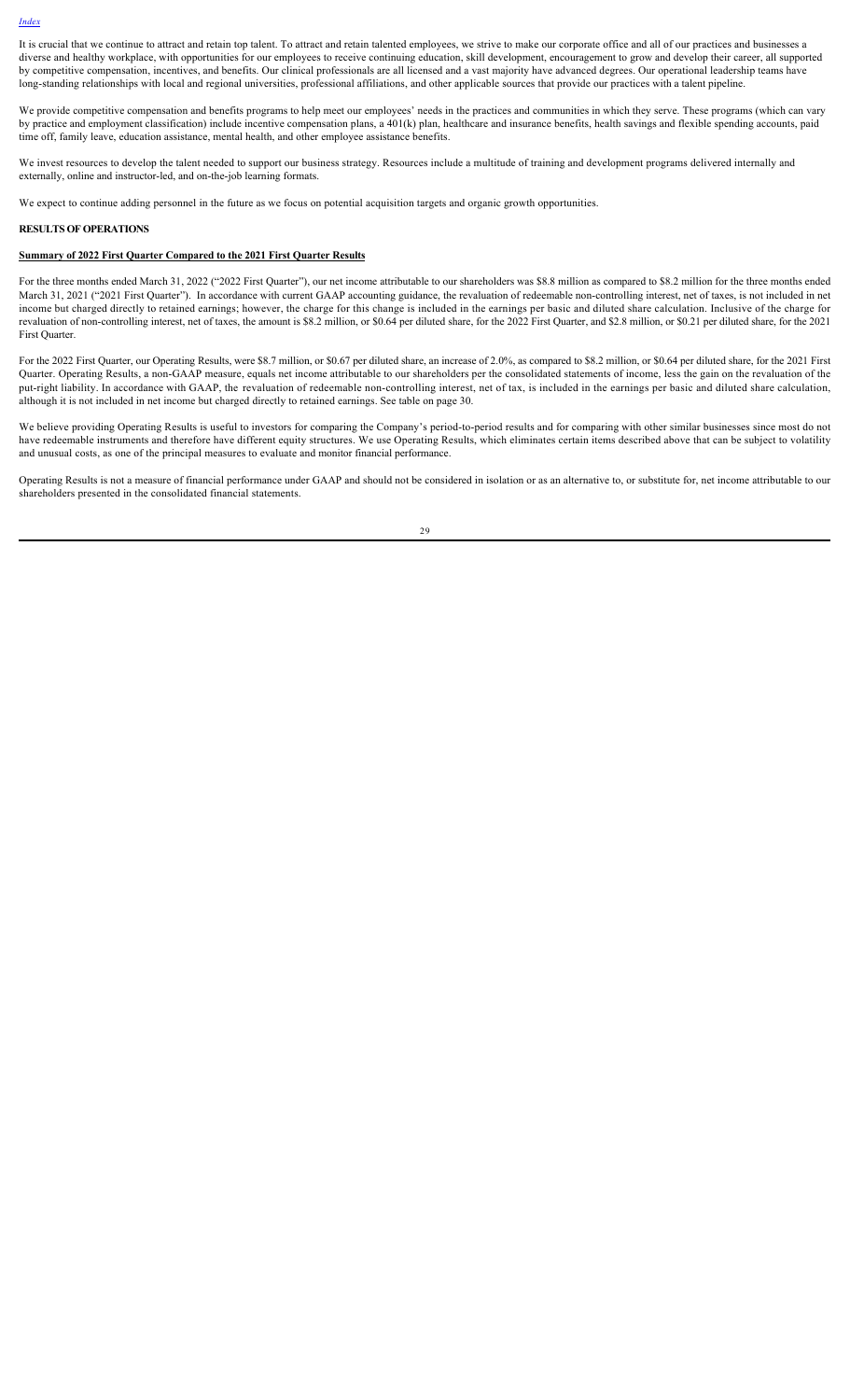The following tables provide detail of the diluted earnings per share computation and reconcile net income attributable to our shareholders calculated in accordance with GAAP to Operating Results (in thousands, except per share data):

|                                                                    |               | <b>Three Months Ended March 31,</b> |         |
|--------------------------------------------------------------------|---------------|-------------------------------------|---------|
|                                                                    | 2022          |                                     | 2021    |
| Computation of earnings per share - USPH shareholders:             |               |                                     |         |
| Net income attributable to USPH shareholders                       | <sup>\$</sup> | 8,799<br>-S                         | 8,173   |
| Credit (charges) to retained earnings:                             |               |                                     |         |
| Revaluation of redeemable non-controlling interest                 |               | (153)                               | (7,270) |
| Tax effect at statutory rate (federal and state) of 25.55%         |               | 39                                  | 1,857   |
|                                                                    |               | 8,685                               | 2,760   |
| Earnings per share (basic and diluted)                             |               | 0.67                                | 0.21    |
| Adjustments:                                                       |               |                                     |         |
| Gain on revaluation of put-right liability                         |               | (603)                               |         |
| Revaluation of redeemable non-controlling interest                 |               | 153                                 | 7,270   |
| Tax effect at statutory rate (federal and state)                   |               | 115                                 | (1,857) |
| Operating Results (a non-GAAP measure)                             |               | 8,350                               | 8,173   |
|                                                                    |               |                                     |         |
| Basic and diluted Operating Results per share (a non-GAAP measure) |               | 0.65                                | 0.64    |
| Shares used in computation - basic and diluted                     |               | 12,937                              | 12,870  |

The following table summarizes financial data by segment for the periods indicated and reconciles the data to our consolidated financial statements (in thousands):

|                                       |               | Three Months Ended March 31, |         |  |
|---------------------------------------|---------------|------------------------------|---------|--|
|                                       | 2022          |                              | 2021    |  |
| Net operating revenue:                |               |                              |         |  |
| Physical therapy operations           | <sup>\$</sup> | 112,636<br>S                 | 102,359 |  |
| Industrial injury prevention services |               | 19,068                       | 10,009  |  |
| <b>Total Company</b>                  |               | 131,704                      | 112,368 |  |
| Gross profit:                         |               |                              |         |  |
| Physical therapy operations           | S             | 22,436<br>S                  | 23,174  |  |
| Industrial injury prevention services |               | 4,152                        | 2,722   |  |
| Gross profit                          |               | 26,588                       | 25,896  |  |
| Total Assets:                         |               |                              |         |  |
| Physical therapy operations           | <sup>\$</sup> | 608,240<br>-S                | 723,530 |  |
| Industrial injury prevention services |               | 155,623                      | 25,896  |  |
| <b>Total Company</b>                  |               | 763,863                      | 749,426 |  |
|                                       |               |                              |         |  |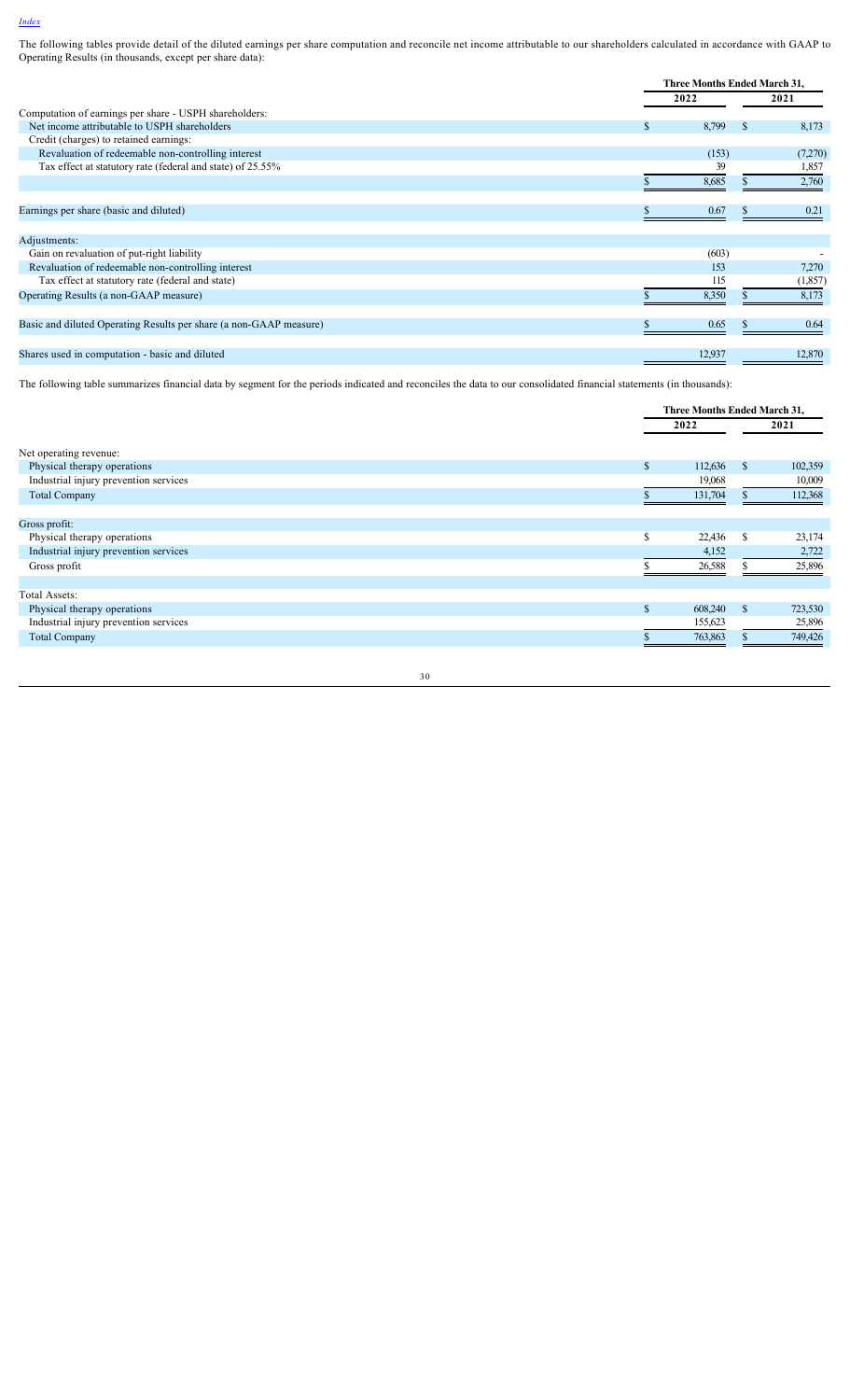## **Revenue**

Reported total revenue for the 2022 First Quarter was \$131.7 million, an increase of 17.2% as compared to \$112.4 million for the 2021 First Quarter. See table below for a detail of reported total revenue (in thousands):

|                                                      | <b>Three Months Ended</b> |                |  |                |
|------------------------------------------------------|---------------------------|----------------|--|----------------|
|                                                      |                           | March 31, 2022 |  | March 31, 2021 |
| Revenue related to Mature Clinics                    |                           | 102,321        |  | 98.649         |
| Revenue related to 2022 Clinic Additions             |                           | 195            |  |                |
| Revenue related to 2021 Clinic Additions             |                           | 6,823          |  | 149            |
| Revenue from clinics sold or closed in 2022          |                           | 199            |  | 190            |
| Revenue from clinics sold or closed in 2021          |                           |                |  | 266            |
| Net patient revenue from physical therapy operations |                           | 109.538        |  | 99,254         |
| Other revenue                                        |                           | 872            |  | 546            |
| Revenue from physical therapy operations             |                           | 110.410        |  | 99,800         |
| Management contract revenue                          |                           | 2.226          |  | 2,559          |
| Industrial injury prevention services                |                           | 19,068         |  | 10,009         |
| <b>Total Revenue</b>                                 |                           | 131,704        |  | 112,368        |

Revenue from physical therapy operations increased \$10.6 million, or 10.5%, to \$110.4 million for the 2022 First Quarter from \$99.8 million for the 2021 First Quarter. Net patient revenue related to clinics opened or acquired prior to 2021 and still in operation at March 31, 2022 ("Mature Clinics") increased \$3.7 million, or 3.7%, to \$102.3 million for the 2022 First Quarter compared to \$98.6 million for the 2021 First Quarter.

The average net patient revenue per visit was \$103.00 for the 2022 First Quarter as compared to \$104.72 for the 2021 First Quarter. Total patient visits increased 12.2% to 1,063,519 for the 2022 First Quarter from 947,788 for the 2021 First Quarter. Net patient revenue is based on established billing rates less allowances for patients covered by contractual programs and workers' compensation. Net patient revenue is determined after contractual and other adjustments relating to patient discounts from certain payors. Payments received under contractual programs and workers' compensation are based on predetermined rates and are generally less than the established billing rates.

Visits for Mature Clinics (same store) for the 2022 First Quarter increased 5.9% as compared to the 2021 First Quarter.

Revenue from physical therapy management contracts decreased 13.0% to \$2.2 million for the 2022 First Quarter as compared to \$2.6 million for the 2021 First Quarter. Other miscellaneous revenue was \$0.9 million for the 2022 First Quarter and \$0.5 million for the 2021 First Quarter. Other miscellaneous revenue includes a variety of services, including athletic trainers provided for schools and athletic events. Other miscellaneous revenue includes a variety of services, including athletic trainers provided for schools and athletic events.

Revenue from the industrial injury prevention services business increased 90.5% to \$19.1 million for the 2022 First Quarter as compared to \$10.0 million for the 2021 First Quarter. Excluding \$6.8 million of revenue related to the industrial injury prevention services acquisition in November 2021, industrial injury prevention services revenue increased 22.4% in the 2022 First Quarter as compared to the 2021 First Quarter.

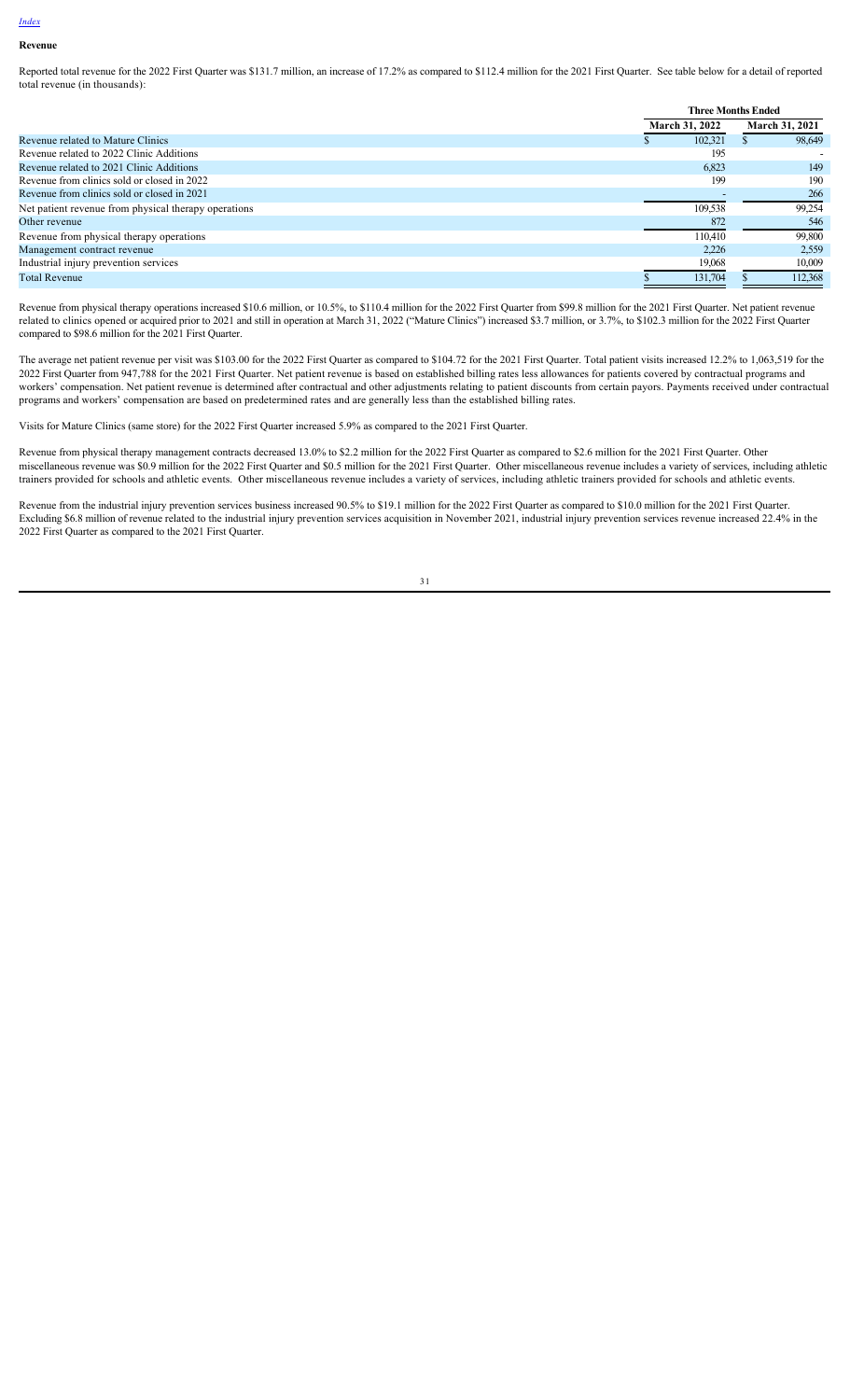# **Operating Cost**

*[Index](#page-1-0)*

Total operating cost was \$105.1 million for the 2022 First Quarter, or 79.8% of total revenue, as compared to \$86.5 million, or 77.0% of total revenue, for the 2021 First Quarter. Operating cost related to Mature Clinics increased by \$4.8 million for the 2022 First Quarter compared to the 2021 First Quarter. On a per visit basis, operating cost related to Mature Clinics increased 0.4% from \$80.78 in the 2021 First Quarter to \$81.08 in the 2022 First Quarter. In addition, operating cost related to the industrial injury prevention services business increased by \$7.6 million of which \$5.6 million related to the recent industrial injury prevention services acquisition in November 2021. See table below for a detail of operating cost (in thousands):

|                                                                 | <b>Three Months Ended</b> |                       |  |                |  |
|-----------------------------------------------------------------|---------------------------|-----------------------|--|----------------|--|
|                                                                 |                           | <b>March 31, 2022</b> |  | March 31, 2021 |  |
| Operating cost related to Mature Clinics                        |                           | 81,034                |  | 76.221         |  |
| Operating cost related to 2022 Clinic Additions                 |                           | 840                   |  |                |  |
| Operating cost related to 2021 Clinic Additions                 |                           | 6.209                 |  | 136            |  |
| Operating cost related to clinics sold or closed in 2022        |                           | 286                   |  | 249            |  |
| Operating cost related to clinics sold or closed in 2021        |                           |                       |  | 334            |  |
| Operating cost related to physical therapy operations           |                           | 88.369                |  | 76,940         |  |
| Operating cost related to management contracts                  |                           | 1,831                 |  | 2,245          |  |
| Operating cost related to industrial injury prevention services |                           | 14,916                |  | 7,287          |  |
| Total operating cost                                            |                           | 105,116               |  | 86,472         |  |

Each component of operating cost is discussed below:

## **Operating Cost—Salaries and Related Costs**

Salaries and related costs, including physical therapy operations and the industrial injury prevention services business, was 57.1% of net revenue for the 2022 First Quarter versus 56.8% for the 2021 First Quarter. Salaries and related costs for the physical therapy operations was \$62.4 million in the 2022 First Quarter, or 56.6% of physical therapy operations revenue, as compared to \$55.6 million in the 2021 First Quarter, or 55.7% of physical therapy operations revenue. Included in salaries and related costs for the physical therapy operations for the 2022 First Quarter was \$3.7 million related to 2022 and 2021 Clinic Additions. Adjusted for the salaries and related costs for clinics closed or sold in 2022 and 2021, salaries and related costs related to Mature Clinics increased by \$3.4 million in the 2022 First Quarter compared to the 2021 First Quarter. Salaries and related costs related to management contracts decreased by \$0.3 million for the 2022 First Quarter.

Salaries and related costs for the industrial injury prevention services business was \$11.1 million in the 2022 First Quarter, or 58.2% of industrial injury prevention services revenue, as compared to \$6.3 million in the 2021 First Quarter, or 62.5% of industrial injury prevention services revenue.

## **Operating Cost—Rent, Supplies, Contract Labor and Other**

Rent, supplies, contract labor and other costs, including physical therapy operations and the industrial injury prevention services business, was 21.8% of net revenue in the 2022 First Quarter versus 19.1% in the 2021 First Quarter. Rent, supplies, contract labor and other costs for the physical therapy operations was \$24.6 million in the 2022 First Quarter, or 22.3% of physical therapy operations revenue, as compared to \$20.1 million in the 2021 First Quarter, or 20.1% of physical therapy operations revenue. Included in rent, supplies, contract labor and other costs related to physical therapy operations for the 2022 First Quarter was \$3.2 million related to 2022 and 2021 Clinic Additions. Adjusted for the rent, supplies, contract labor and other costs for clinics related to the clinics closed or sold in 2022 and 2021 of \$0.1 million in the 2022 First Quarter and \$0.3 million in the 2021 First Quarter, rent, supplies, contract labor and other costs for Mature Clinics increased by \$1.4 million in the 2022 First Quarter compared to the 2021 First Quarter. Rent, supplies, contract labor and other costs, related to management contracts increased \$0.1 million in the 2022 First Quarter.

Rent, supplies, contract labor and other costs for the industrial injury prevention services business was \$3.8 million in the 2022 First Quarter, or 20.1% of industrial injury prevention services revenue, as compared to \$1.0 million in the 2021 First Quarter, or 10.3% of net industrial injury prevention services revenue.

### **Operating Cost—Provision for Credit Losses**

The provision for credit losses as a percentage of net revenue was 1.0% in the 2022 First Quarter and 1.1% for the comparable period in 2021.

Our provision for credit losses for patient accounts receivable as a percentage of total patient accounts receivable was 5.37% at March 31, 2022, as compared to 5.64% at December 31, 2021. Our days' sales outstanding was 34 days at March 31, 2022 and 32 days at December 31, 2021.

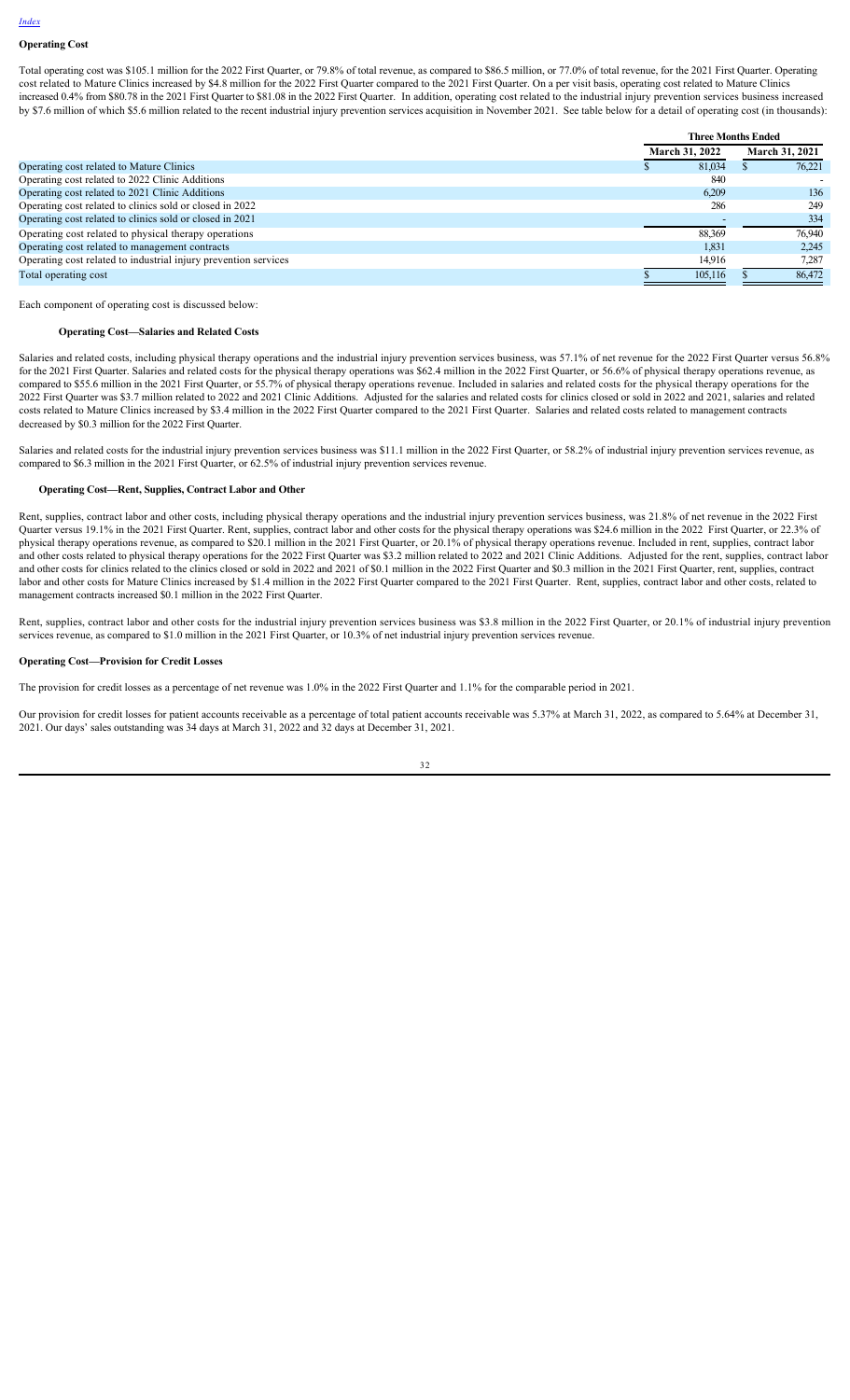## **Gross Profit**

Gross profit for the 2022 First Quarter, was \$26.6 million, an increase of \$0.7 million, or approximately 2.7%, as compared to \$25.9 million for the 2021 First Quarter. The gross profit percentage was 20.2% of total revenue for the 2022 First Quarter as compared to 23.0% for the 2021 First Quarter. The gross profit percentage for physical therapy operations was 20.0% for the 2022 First Quarter as compared to 22.9% for the 2021 First Quarter. The gross profit percentage on management contracts was 17.7% for the 2022 First Quarter as compared to 12.3% for the 2021 First Quarter. The gross profit percentage for industrial injury prevention services was 21.8% for the 2022 First Quarter as compared to 27.2% for the 2021 First Quarter. The table below details the gross profit (in thousands):

|                                       | <b>Three Months Ended</b> |                       |  |                       |
|---------------------------------------|---------------------------|-----------------------|--|-----------------------|
|                                       |                           | <b>March 31, 2022</b> |  | <b>March 31, 2021</b> |
| Physical therapy operations           |                           | 22,041                |  | 22,860                |
| Management contracts                  |                           | 395                   |  | 314                   |
| Industrial injury prevention services |                           | 4.152                 |  | 2,722                 |
| Gross profit                          |                           | 26,588                |  | 25,896                |

#### **Corporate Office Costs**

Corporate office costs were \$11.6 million for the 2022 First Quarter compared to \$10.9 million for the 2021 First Quarter. Corporate office costs were 8.8% of total revenue for the 2022 First Quarter as compared to 9.7% for the 2021 First Quarter.

### **Operating Income**

Operating income for the 2022 First Quarter and 2021 First Quarter was \$15.0 million. Operating income as a percentage of total revenue was 11.4% for the 2022 First Quarter as compared to 13.4% for the 2021 First Quarter.

### **Gain on Revaluation of Put-Right Liability**

The gain on revaluation of put-right liability was \$603,000. As part of the industrial injury prevention services business acquisition on November 30, 2021, the Company also agreed to the potential future purchase of a separate company under the same ownership that provides physical therapy and rehabilitation services to hospitals and other ancillary providers in a distinct market area. The owners have the right to put this transaction to us in approximately five years, with such right having a \$2.9 million value on March 31, 2022, as reflected on the Company's consolidated balance sheet in Other long-term liabilities. The value of this right will continue to be adjusted in future periods, as appropriate.

#### **Provision for Income Taxes**

The provision for income tax was \$3.5 million for the 2022 First Quarter and \$2.9 million for the 2021 First Quarter. The provision for income tax as a percentage of income before taxes less net income attributable to non-controlling interest (effective tax rate) was 28.4% for the 2022 First Quarter and 26.5% for the 2021 First Quarter.

See table below detailing calculation of the provision for income taxes as a percentage of income before taxes less net income attributable to non-controlling interest (\$ in thousands):

|         | <b>Three Months Ended</b>       |                       |  |
|---------|---------------------------------|-----------------------|--|
|         |                                 | <b>March 31, 2021</b> |  |
| 15,480  |                                 | 14,830                |  |
|         |                                 |                       |  |
|         |                                 |                       |  |
| (2,557) |                                 | (2, 453)              |  |
| (626)   |                                 | (1,260)               |  |
| (3,183) |                                 | (3,713)               |  |
|         |                                 |                       |  |
|         |                                 | 11,117                |  |
|         |                                 |                       |  |
| 3,498   |                                 | 2,944                 |  |
|         |                                 |                       |  |
|         |                                 | 26.5%                 |  |
|         | <b>March 31, 2022</b><br>12,297 | 28.4%                 |  |

#### **Net Income Attributable to Non-controlling Interest**

Net income attributable to redeemable non-controlling interest (temporary equity) was \$2.6 million for the 2022 First Quarter and \$2.5 million for the 2021 First Quarter. Net income attributable to non-controlling interest (permanent equity) was \$0.6 million for the 2022 First Quarter and \$1.3 million for the 2021 First Quarter.

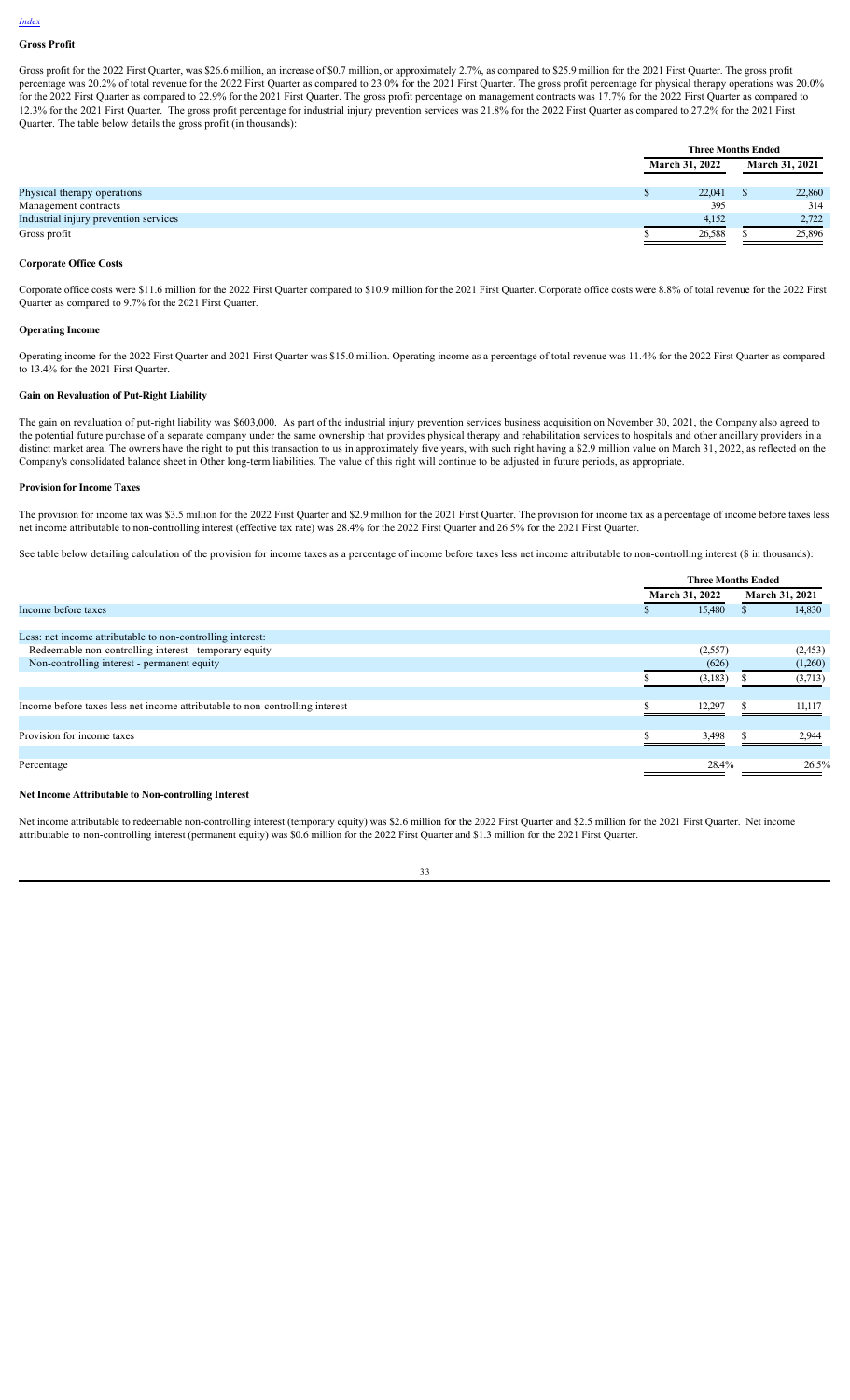#### **LIQUIDITY AND CAPITAL RESOURCES**

We believe that our business has sufficient cash to allow us to meet our short-term cash requirements. At March 31, 2022 and December 31, 2021, we had \$24.2 million and \$28.6 million. respectively, in cash. We believe that our cash and cash equivalents and availability under our revolving credit facility are sufficient to fund the working capital needs of our operating subsidiaries through at least March 31, 2022.

Cash and cash equivalents decreased by \$4.3 million from December 31, 2021 to March 31, 2022. During the 2022 Three Months, \$11.6 million was provided by operations and \$35.0 million from proceeds on our Amended Credit Agreement (described below). The major uses of cash for investing and financing activities included: distributions to non-controlling interests inclusive of those classified as redeemable non-controlling interest (\$2.2 million), purchase of business and non-controlling interest (\$11.3 million), and purchase of fixed assets (\$3.0 million).

Effective December 5, 2013, we entered into an Amended and Restated Credit Agreement with a commitment for a \$125.0 million revolving credit facility. This agreement was amended and/or restated in August 2015, January 2016, March 2017, November 2017 and January 2021 (hereafter referred to as "Amended Credit Agreement"). In November 2021, the Company exercised the accordion feature in the Amended Credit Agreement to increase the limit on the facility from \$125.0 million to \$150.0 million, with an updated accordion feature providing for additional capacity of \$25.0 million, therefore increasing the availability up to \$175.0 million.

The Amended Credit Agreement is unsecured and has loan covenants, including requirements that we comply with a consolidated fixed charge coverage ratio and consolidated leverage ratio. Proceeds from the Amended Credit Agreement may be used for working capital, acquisitions, purchases of our common stock, dividend payments to our common stockholders, capital expenditures and other corporate purposes. The pricing grid is based on our consolidated leverage ratio with the applicable spread over LIBOR ranging from 1.25% to 2.0% or the applicable spread over the Base Rate ranging from 0.1% to 1%. Fees under the Amended Credit Agreement include an unused commitment fee of 0.3% of the amount of funds outstanding under the Amended Credit Agreement.

The 2021 amendment to the Amended Credit Agreement allows for cash and noncash consideration for acquisitions permitted under the Amended Credit Agreement of up to \$50,000,000 for any fiscal year, and allows for payments in cash dividends to shareholders in an aggregate amount not to exceed \$50,000,000 in any fiscal year. The Amended Credit Agreement is unsecured and includes certain financial covenants which include a consolidated fixed charge coverage ratio and a consolidated leverage ratio, as defined in the agreement.

On March 31, 2022, \$118.0 million was outstanding on the Amended Credit Agreement resulting in \$32.0 million of availability. As of March 31, 2022, we were in compliance with all of the covenants thereunder.

On March 31, 2022, we acquired a 70% interest in a six-clinic physical therapy practice in South Central Pennsylvania – Madden and Gilbert Physical Therapy, LLC. The practice's owners retained 30% of the equity interests. The purchase price for the 70% equity interest was approximately \$11.5 million. of which \$11.2 million was paid in cash and \$0.3 million in the form of a note payable. The note accrues interest at 3.5% per annum and the principal and interest are payable on March 31, 2024.

On December 31, 2021, we acquired a 75% interest in a three-clinic physical therapy practice with the practice founder retaining 25%. The purchase price for the 75% interest was approximately \$3.7 million, of which \$3.5 million was paid in cash and \$0.2 million in the form of a note payable. The note accrues interest at 3.25% per annum and the principal and interest are payable on December 31, 2023.

On November 30, 2021, we acquired an approximate 70% interest in a leading provider of industrial injury prevention services. The previous owners retained the remaining interest. The initial purchase price for the 70% equity interest, not inclusive of the \$2.0 million contingent payment in conjunction with the acquisition if specified future operational objectives are met, was approximately \$63.2 million, of which \$62.2 million was paid in cash, and \$1.0 million is in the form of a note payable. The note accrues interest at 3.25% and the principal and interest is payable on November 30, 2023. The business generates approximately \$27.0 million in annual revenue at a margin of approximately 20%. As part of the transaction, we also agreed to the future purchase of a separate company under the same ownership that provides physical therapy and rehabilitation services to hospitals and other ancillary providers in a distinct market area. The current owners have the right to put this transaction to us in approximately five years, with such right having an initial \$3.5 million fair value at December 31, 2021, as reflected on the Company's consolidated balance sheet in Other long-term liabilities. The value of this right will be adjusted in future periods, as appropriate, with any change in fair value reflected in the Company's consolidated statement of income.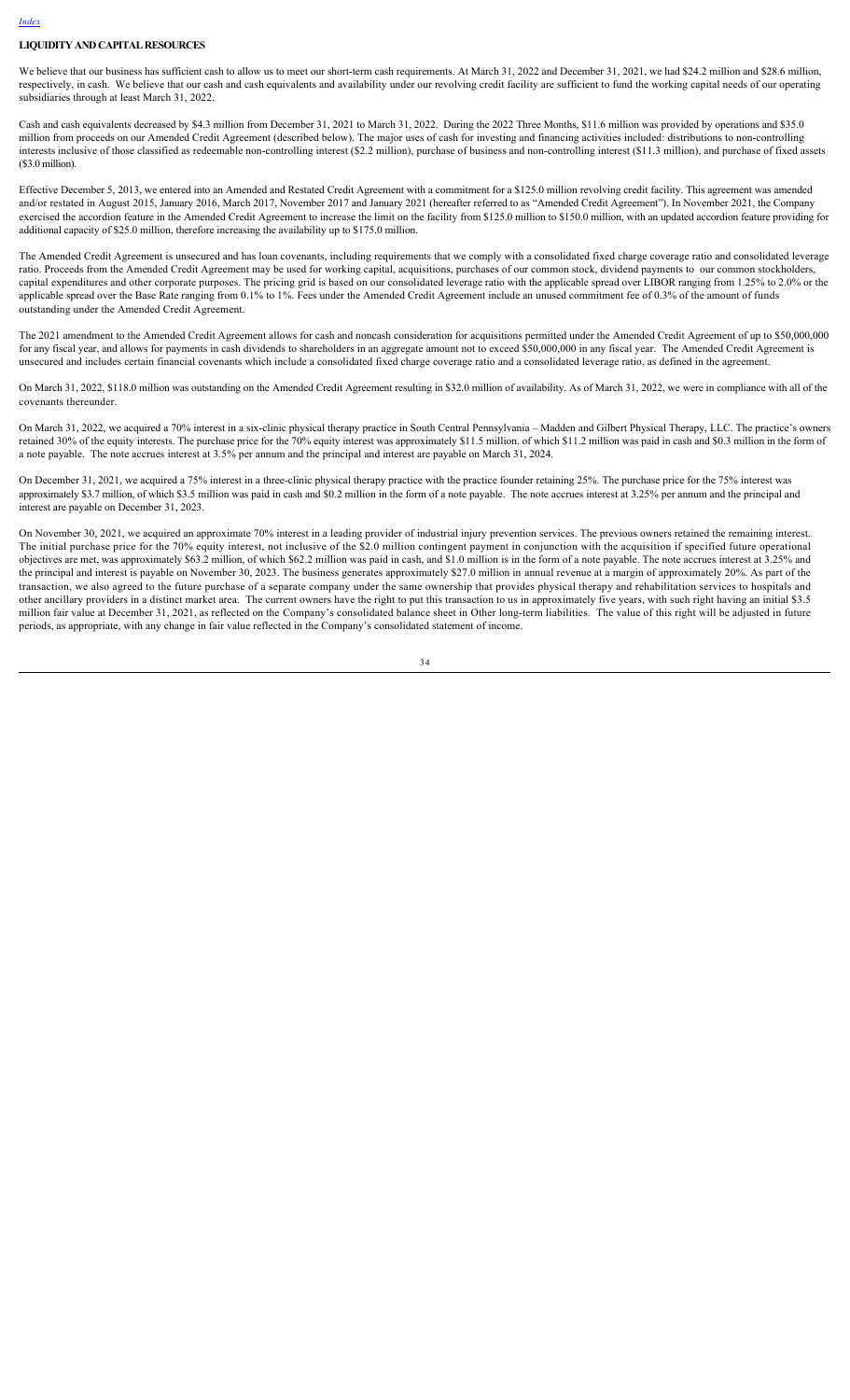On September 30, 2021, the Company acquired a company that specializes in return-to-work and ergonomic services, among other offerings. The business generates more than \$2.0 million in annual revenue. We acquired the company's assets at a purchase price of approximately \$3.3 million (which includes the obligation to pay an amount up to \$0.6 million in contingent payment consideration in conjunction with the acquisition if specified future operational objectives are met) and contributed those assets to industrial injury prevention services subsidiary. The initial purchase price, not inclusive of the \$0.6 million contingent payment, was approximately \$2.7 million, of which \$2.4 million was paid in cash, and \$0.3 million is in the form of a note payable. The note accrues interest at 3.25% per annum and the principal and interest are payable on September 30, 2023.

On June 30, 2021, the Company acquired a 65% interest in an eight-clinic physical therapy practice with the practice founder retaining 35%. The purchase price was approximately \$10.3 million, of which \$9.0 million was paid in cash, \$1.0 million is payable based on the achievement of certain business criteria and \$0.3 million is in the form of a note payable. The note accrues interest at 3.25% per annum and the principal and interest are payable on June 30, 2023. Additionally, the Company has an obligation to pay an additional amount up to \$0.8 million in contingent payment consideration in conjunction with the acquisition if specified future operational objectives are met. The Company recorded acquisition-date fair value of this contingent liability based on the likelihood of the contingent earn-out payment. The earn-out payment will subsequently be remeasured to fair value each reporting date.

On March 31, 2021, the Company acquired a 70% interest in a five-clinic physical therapy practice with the practice founder retaining 30%. When acquired, the practice was developing a sixth clinic which has been completed. The purchase price for the 70% interest was approximately \$12.0 million, of which \$11.7 million was paid in cash and \$0.3 million in the form of a note payable. The note accrues interest at 3.25% per annum and the principal and interest are payable on March 31, 2023.

On March 27, 2020, in response to the COVID-19 pandemic, the federal government approved the Coronavirus Aid, Relief, and Economic Security Act ("CARES Act"). The CARES Act provided waivers, reimbursement, grants and other funds to assist health care providers during the COVID-19 pandemic, including \$100.0 billion in appropriations for the Public Health and Social Services Emergency Fund, also referred to as the Provider Relief Fund, to be used for preventing, preparing, and responding to the coronavirus, and for reimbursing eligible health care providers for lost revenues and health care related expenses that are attributable to COVID-19.

The CARES Act allowed for qualified healthcare providers to receive advanced payments under the Medicare Accelerated and Advance Payment Program ("MAAPP Funds") during the COVID-19 pandemic. Under this program, healthcare providers could choose to receive advanced payments for future Medicare services provided. The Company applied for and received approval from Centers for Medicare & Medicaid Services ("CMS") in April 2020. The Company recorded the \$14.1 million in advance payments received as a liability. During the 2021 First Quarter, the Company repaid the MAAPP Funds of \$14.1 million rather than applying them to future services performed.

Historically, we have generated sufficient cash from operations to fund our development activities and to cover operational needs. We plan to continue developing new clinics and making additional acquisitions. We have from time to time purchased the non-controlling interests of limited partners in our Clinic Partnerships. We may purchase additional noncontrolling interests in the future. Generally, any acquisition or purchase of non-controlling interests is expected to be accomplished using a combination of cash and financing. Any large acquisition would likely require financing.

We make reasonable and appropriate efforts to collect accounts receivable, including applicable deductible and co-payment amounts, in a consistent manner for all payor types. Claims are submitted to payors daily, weekly or monthly in accordance with our policy or payor's requirements. When possible, we submit our claims electronically. The collection process is time consuming and typically involves the submission of claims to multiple payors whose payment of claims may be dependent upon the payment of another payor. Claims under litigation and vehicular incidents can take a year or longer to collect. Medicare and other payor claims relating to new clinics awaiting payor credentialing approval initially may be delayed for a relatively short transition period. When all reasonable internal collection efforts have been exhausted, accounts are written off prior to sending them to outside collection firms. With managed care, commercial health plans and self-pay payor type receivables, the write-off generally occurs after the accounts receivable has been outstanding for at least 120 days.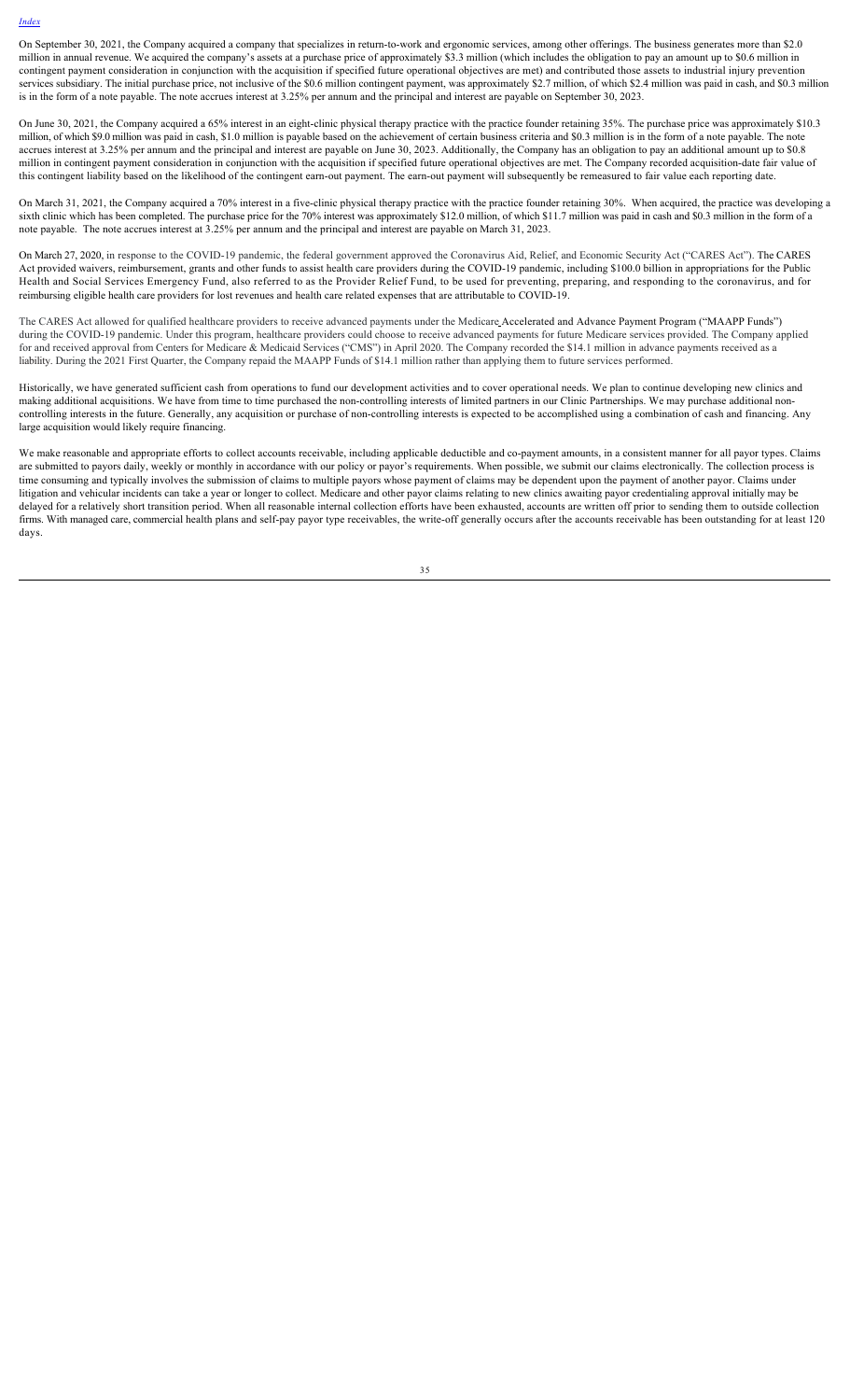We generally enter into various notes payable as a means of financing our acquisitions. Our outstanding notes payable as of March 31, 2022 relate to certain of the acquisitions of businesses and purchases of redeemable non-controlling interest that occurred in 2018 through March 2022. Typically, the notes are payable over two years plus any accrued and unpaid interest. Interest accrues at various interest rates ranging from 3.25% to 5.5% per annum, subject to adjustment. At March 31, 2022, the balance on these notes payable was \$4.9 million. In addition, we assumed leases with remaining terms of 1 month to 6 years for the operating facilities.

In conjunction with the above-mentioned acquisitions, in the event that a limited minority partner's employment ceases at any time after a specified date that is typically between three and five years from the acquisition date, we have agreed to certain contractual provisions which enable such minority partners to exercise their right to trigger our repurchase of that partner's non-controlling interest at a predetermined multiple of earnings before interest and taxes.

As of March 31, 2022, we have accrued \$6.8 million related to credit balances due to patients and payors. This amount is expected to be paid in the next twelve months.

From September 2001 through December 31, 2008, our Board of Directors ("Board") authorized us to purchase, in the open market or in privately negotiated transactions, up to 2,250,000 shares of our common stock. In March 2009, the Board authorized the repurchase of up to 10% or approximately 1,200,000 shares of our common stock ("March 2009 Authorization"). Our Amended Credit Agreement permits share repurchases of up to \$15,000,000, subject to compliance with covenants. We are required to retire shares purchased under the March 2009 Authorization.

There is no expiration date for the share repurchase program. As of March 31, 2022, there are currently an additional estimated 150,830 shares (based on the closing price of \$99.45 on March 31, 2022) that may be purchased from time to time in the open market or private transactions depending on price, availability and our cash position. We did not purchase any shares of our common stock during the three months ended March 31, 2022.

## **FACTORS AFFECTING FUTURE RESULTS**

The risks related to our business and operations include:

• the multiple effects of the impact of public health crises and epidemics/pandemics, such as the novel strain of COVID-19 and its variants, for which the total financial magnitude cannot be currently estimated;

• changes in Medicare rules and guidelines and reimbursement or failure of our clinics to maintain their Medicare certification and/or enrollment status;

• revenue we receive from Medicare and Medicaid being subject to potential retroactive reduction;

• changes in reimbursement rates or payment methods from third party payors including government agencies, and changes in the deductibles and co-pays owed by patients; • compliance with federal and state laws and regulations relating to the privacy of individually identifiable patient information, and associated fines and penalties for failure to comply;

• competitive, economic or reimbursement conditions in our markets which may require us to reorganize or close certain clinics and thereby incur losses and/or closure costs including the possible write-down or write-off of goodwill and other intangible assets; • the impact of COVID-19 related vaccination and/or testing mandates at the federal, state and/or local level, which could have an adverse impact on staffing, revenue, costs and the results of operations;

• changes as the result of government enacted national healthcare reform; • business and regulatory conditions including federal and state regulations;

• governmental and other third party payor inspections, reviews, investigations and audits, which may result in sanctions or reputational harm and increased costs;

• revenue and earnings expectations;

• legal actions, which could subject us to increased operating costs and uninsured liabilities;

• general economic conditions;

• availability and cost of qualified physical therapists;

• personnel productivity and retaining key personnel;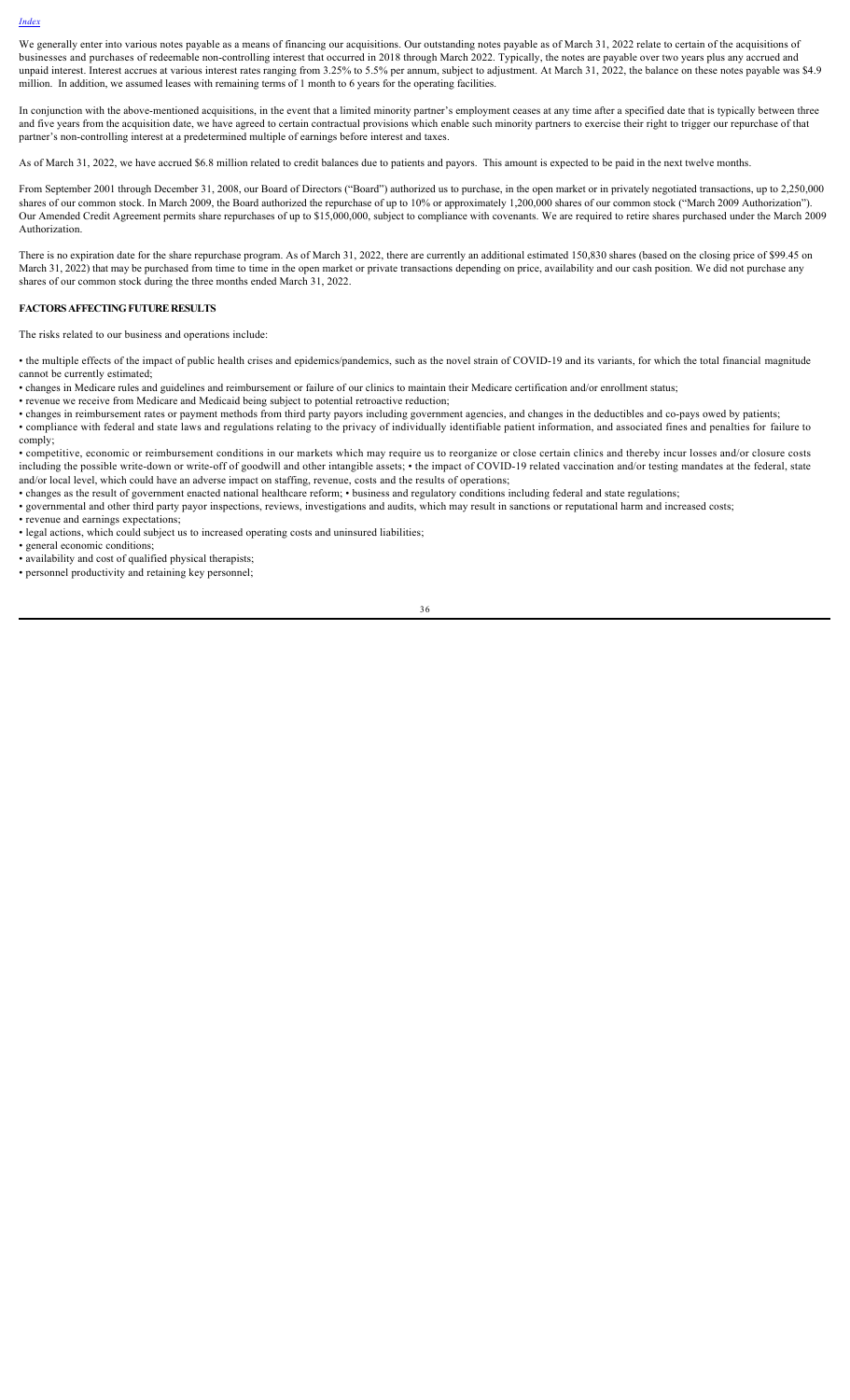• competitive environment in the industrial injury prevention services business, which could result in the termination or nonrenewal of contractual service arrangements and other adverse financial consequences for that service line;

• acquisitions, and the successful integration of the operations of the acquired businesses; • impact on the business and cash reserves resulting from retirement or resignation of key partners and resulting purchase of their non-controlling interest (minority interests);

• maintaining our information technology systems with adequate safeguards to protect against cyber-attacks;

• a security breach of our or our third party vendors' information technology systems may subject us to potential legal action and reputational harm and may result in a violation of the Health Insurance Portability and Accountability Act of 1996 of the Health Information Technology for Economic and Clinical Health Act;

• maintaining clients for which we perform management and other services, as a breach or termination of those contractual arrangements by such clients could cause operating results to be less than expected;

• maintaining adequate internal controls;

• maintaining necessary insurance coverage; • availability, terms, and use of capital; and

• weather and other seasonal factors.

See also Risk Factors in Item 1A of our Annual Report on Form 10-K for the year ended December 31, 2021 and our subsequent current and periodic reports.

#### **Forward-Looking Statements**

We make statements in this report that are considered to be forward-looking statements within the meaning given such term under Section 21E of the Securities Exchange Act of 1934, as amended (the "Exchange Act"). These statements contain forward-looking information relating to the financial condition, results of operations, plans, objectives, future performance and business of our Company. These statements (often using words such as "believes", "expects", "intends", "plans", "appear", "should" and similar words) involve risks and uncertainties that could cause actual results to differ materially from those we project. Included among such statements are those relating to opening new clinics, availability of personnel and the reimbursement environment. The forward-looking statements are based on our current views and assumptions and actual results could differ materially from those anticipated in such forward-looking statements as a result of certain risks, uncertainties, and factors, which include, but are not limited to the risks listed above.

Many factors are beyond our control. Given these uncertainties, you should not place undue reliance on our forward-looking statements. Please see the other sections of this report and our other periodic reports filed with the Securities and Exchange Commission (the "SEC") for more information on these factors. Our forward-looking statements represent our estimates and assumptions only as of the date of this report. Except as required by law, we are under no obligation to update any forward-looking statement, regardless of the reason the statement may no longer be accurate.

#### <span id="page-36-0"></span>**ITEM 3. QUANTITATIVE AND QUALITATIVE DISCLOSURES ABOUT MARKET RISK.**

We do not maintain any derivative instruments, interest rate swap arrangements, hedging contracts, futures contracts or the like. Our primary market risk exposure is the changes in interest rates obtainable on our Amended Credit Agreement. The interest on our Amended Credit Agreement is based on a variable rate. At March 31, 2022, \$118.0 million was outstanding under our Amended Credit Agreement. Based on the balance of the Amended Credit Agreement at March 31, 2022, any change in the interest rate of 1% would yield a decrease or increase in annual interest expense of \$1,180,000.

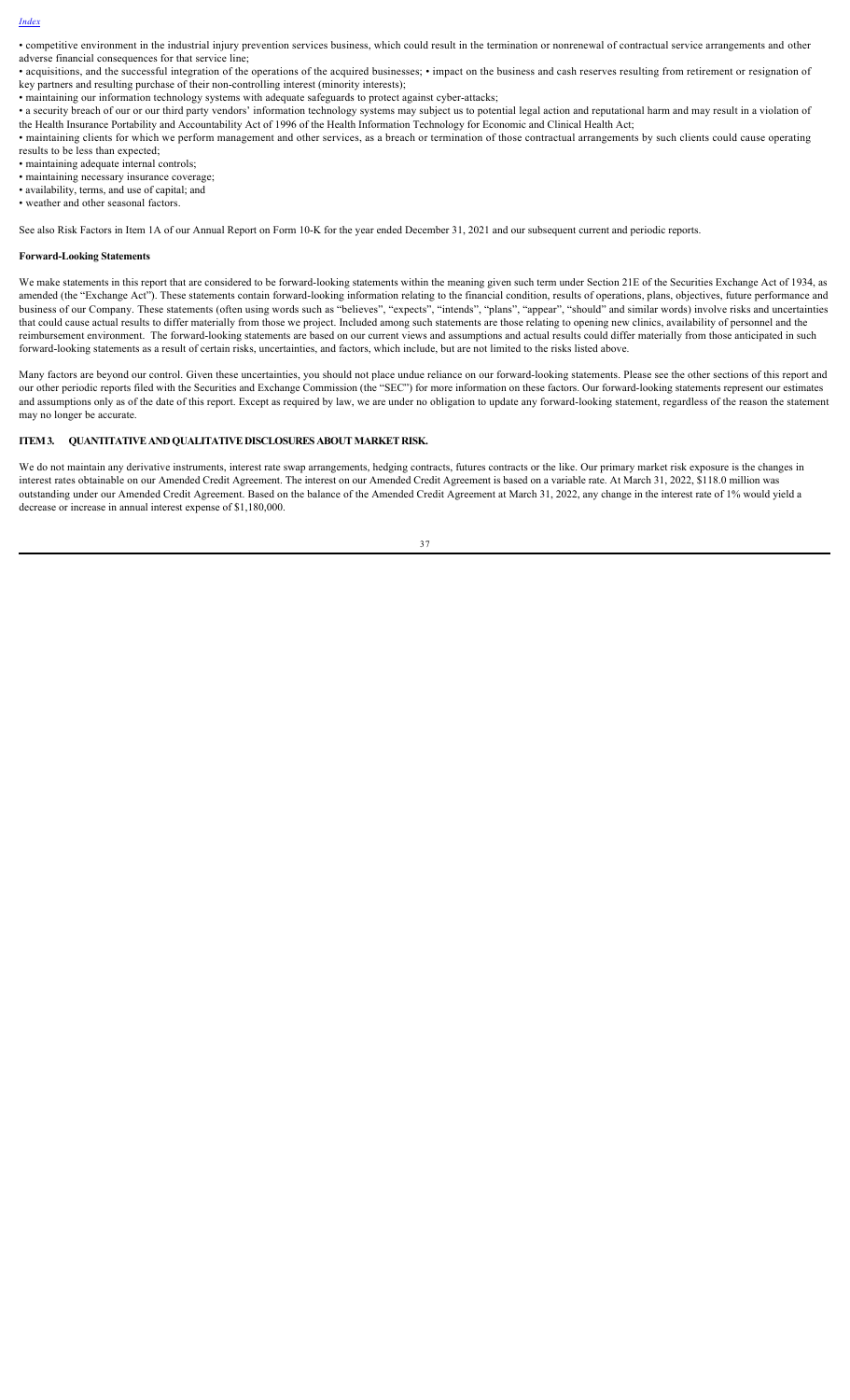## <span id="page-37-0"></span>**ITEM 4. CONTROLS AND PROCEDURES.**

(a) Evaluation of Disclosure Controls and Procedures

As of the end of the period covered by this report, the Company's management completed an evaluation, under the supervision and with the participation of our principal executive officer and principal financial officer, of the effectiveness of our disclosure controls and procedures. Based on this evaluation, our principal executive officer and principal financial officer concluded (i) that our disclosure controls and procedures are designed to ensure that information required to be disclosed in the reports that we file or submit under the Securities Exchange Act of 1934, as amended, is recorded, processed, summarized and reported within the time periods specified in the SEC's rules and forms and that such information is accumulated and communicated to our management, including our principal executive officer and principal financial officer, or persons performing similar functions, as appropriate to allow timely decisions regarding required disclosure and (ii) that our disclosure controls and procedures are effective.

## (b) Changes in Internal Control over Financial Reporting

There have been no changes in our internal control over financial reporting during the period covered by this report that have materially affected, or are reasonably likely to materially affect, our internal control over financial reporting.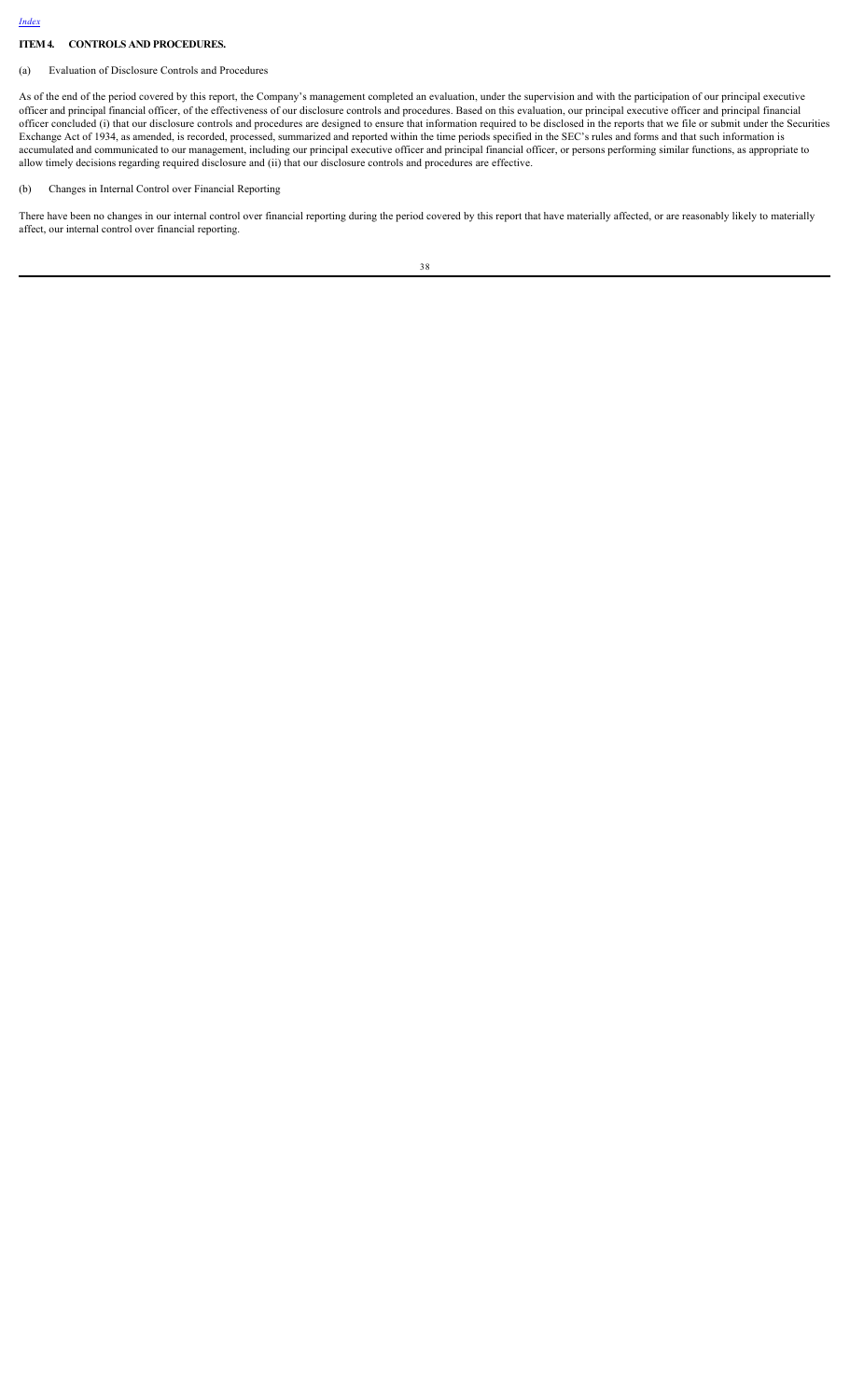## **PART II—OTHER INFORMATION**

## <span id="page-38-0"></span>**ITEM 1. LEGAL PROCEEDINGS.**

We are a party to various legal actions, proceedings, and claims (some of which are not insured), and regulatory and other governmental audits and investigations in the ordinary course of our business. We cannot predict the ultimate outcome of pending litigation, proceedings, and regulatory and other governmental audits and investigations. These matters could potentially subject us to sanctions, damages, recoupments, fines, and other penalties. The Department of Justice, CMS, or other federal and state enforcement and regulatory agencies may conduct additional investigations related to our businesses in the future that may, either individually or in the aggregate, have a material adverse effect on our business, financial position, results of operations, and liquidity.

Healthcare providers are subject to lawsuits under the qui tam provisions of the federal False Claims Act. Qui tam lawsuits typically remain under seal for some time while the government decides whether or not to intervene on behalf of a private qui tam plaintiff (known as a relator) and take the lead in the litigation. These lawsuits can involve significant monetary damages and penalties and award bounties to private plaintiffs who successfully bring the suits. We are and have been a defendant in these cases in the past, and may be named as a defendant in similar cases from time to time in the future.

### *Florida Litigation*

In 2019 a qui tam lawsuit (the "Complaint") was filed by a relator on behalf of the United States, titled U.S. ex rel. Bonnie Elsdon, v. U.S. Physical Therapy, Inc., U.S. Physical Therapy, Ltd., Rehab Partners #2, Inc., The Hale Hand Center, Limited Partnership (the "Hale Partnership"), and Suzanne Hale. This whistleblower lawsuit was filed in the U.S. District Court for the Southern District of Texas, seeking damages and civil penalties under the federal False Claim Act. The U.S Government declined to intervene in the case. The Complaint alleged that the Hale Partnership engaged in conduct to "upcode" its billings for services provided to Medicare patients. The plaintiff - relator also claimed that similar false claims occurred on other days and at other Company-owned partnerships.

In January 2022, to avoid the legal fees and discovery costs in defending this matter and the uncertainty of protracted litigation, the Company entered into a settlement agreement with the plaintiff-relator. In the settlement agreement, the plaintiff-relator released all defendants from liability for all conduct alleged in the Complaint, and the Company admitted no liability or wrongdoing. In connection with the settlement, the Office of the United States Attorney for the Southern District of Texas agreed to a dismissal of the claims against the Hale Partnership and the Company. Under the terms of the settlement, the Company agreed to make payments to the government, the plaintiff-relator and her counsel. Such payments, in the aggregate, amounted to \$2.75 million of which \$2.6 million was recorded as an expense in 2021.

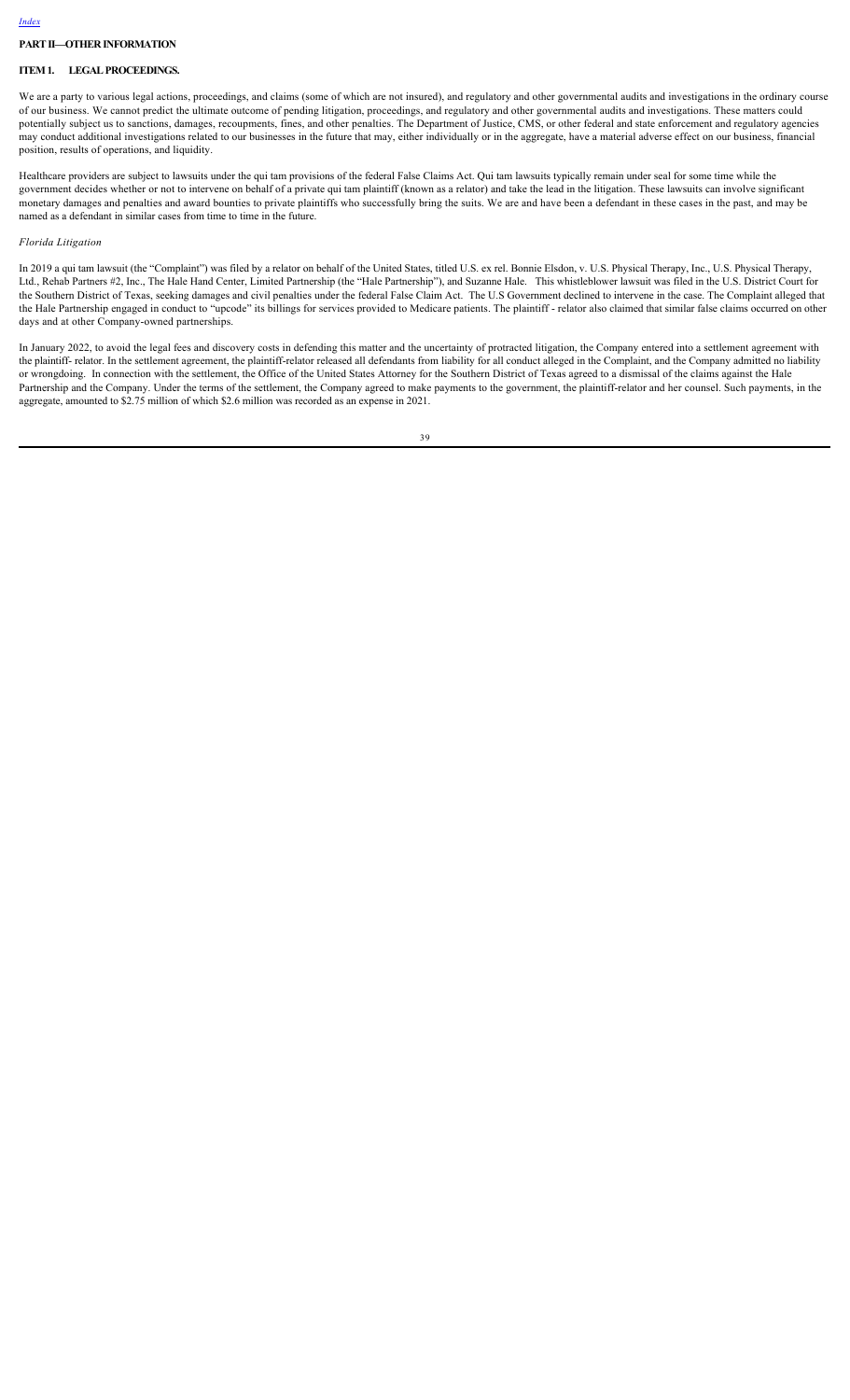# <span id="page-39-0"></span>**ITEM 6. EXHIBITS.**

| 11 E.VI V. | - ранірнэ.  |  |
|------------|-------------|--|
| Exhibit    | Description |  |
| Number     |             |  |

| $10.1 +$      | Employment Agreement by and between the Company and Rick Binstein entered into on March 23, 2022 [incorporated by reference to Exhibit 10.1 to the Company |
|---------------|------------------------------------------------------------------------------------------------------------------------------------------------------------|
|               | Current Report on Form 8-K filed with the SEC on March 23, 2022].                                                                                          |
| $31.1*$       | Rule 13a-14(a)/15d-14(a) Certification of Chief Executive Officer.                                                                                         |
| $31.2*$       | Rule 13a-14(a)/15d-14(a) Certification of Chief Financial Officer.                                                                                         |
| $32*$         | Certification Pursuant to 18 U.S.C 1350, as Adopted Pursuant to Section 906 of the Sarbanes-Oxley Act of 2002.                                             |
| $101$ . INS*  | <b>XBRL</b> Instance Document                                                                                                                              |
| $101.SCH*$    | XBRL Taxonomy Extension Schema Document                                                                                                                    |
| $101.CAL*$    | XBRL Taxonomy Extension Calculation Linkbase Document                                                                                                      |
| $101.$ DEF*   | XBRL Taxonomy Extension Definition Linkbase Document                                                                                                       |
| $101.LAB*$    | XBRL Taxonomy Extension Label Linkbase Document                                                                                                            |
| $101$ DD $E*$ | VDDI Toxonomy Extension Drecentation Linkbogo Document                                                                                                     |

101.PRE\* XBRL Taxonomy Extension Presentation Linkbase Document

\* Filed herewith

+ Management contract or compensatory plan or arrangement

## **SIGNATURES**

<span id="page-39-1"></span>Pursuant to the requirements of the Securities Exchange Act of 1934, the registrant has duly caused this report to be signed on our behalf by the undersigned thereunto duly authorized.

## **U.S. PHYSICAL THERAPY, INC.**

Date: May 9, 2022 By: /s/ CAREY HENDRICKSON Carey Hendrickson

Chief Financial Officer (principal financial and accounting officer)

40

## *[Index](#page-1-0)*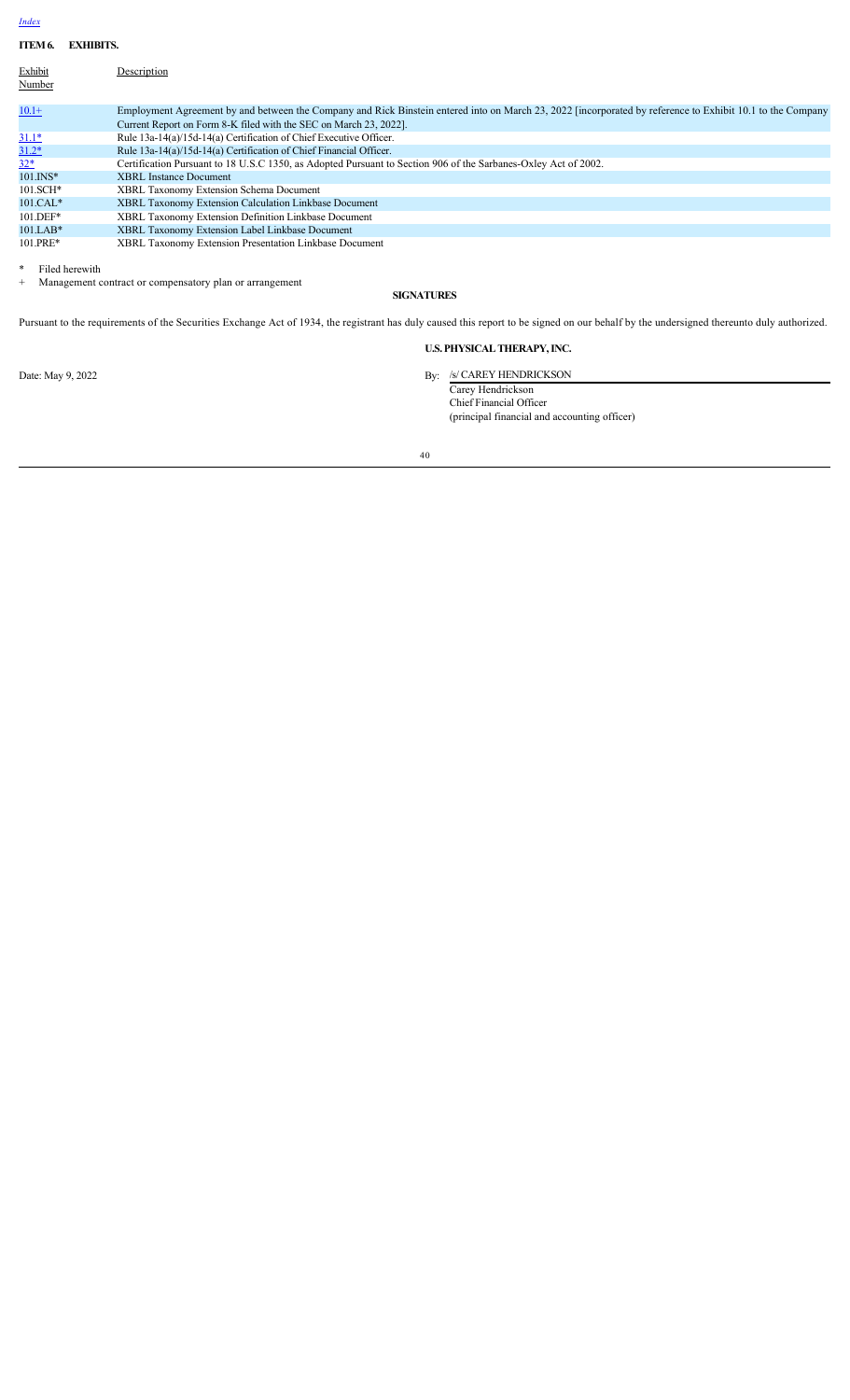I, Christopher Reading, certify that:

- 1. I have reviewed this quarterly report on Form 10-Q of U.S. Physical Therapy, Inc.;
- 2. Based on my knowledge, this report does not contain any untrue statement of a material fact or omit to state a material fact necessary to make the statements made, in light of the circumstances under which such statements were made, not misleading with respect to the period covered by this report;
- 3. Based on my knowledge, the financial statements, and other financial information included in this report, fairly present in all material respects the financial condition, results of operations and cash flows of the registrant as of, and for, the periods presented in this report;
- 4. The registrant's other certifying officer(s) and I are responsible for establishing and maintaining disclosure controls and procedures (as defined in Exchange Act Rules 13a-15(e) and 15d-15(e)) and internal control over financial reporting (as defined in Exchange Act Rules 13a-15(f) and 15d-15(f)) for the registrant and have:
- a. Designed such disclosure controls and procedures, or caused such disclosure controls and procedures to be designed under our supervision, to ensure that material information relating to the registrant, including its consolidated subsidiaries, is made known to us by others within those entities, particularly during the period in which this report is being prepared;
- b. Designed such internal control over financial reporting, or caused such internal control over financial reporting to be designed under our supervision, to provide reasonable assurance regarding the reliability of financial reporting and the preparation of financial statements for external purposes in accordance with generally accepted accounting principles;
- c. Evaluated the effectiveness of the registrant's disclosure controls and procedures and presented in this report our conclusions about the effectiveness of the disclosure controls and procedures, as of the end of the period covered by this report based on such evaluation; and
- d. Disclosed in this report any change in the registrant's internal control over financial reporting that occurred during the registrant's most recent fiscal quarter (the registrant's fourth fiscal quarter in the case of an annual report) that has materially affected, or is reasonably likely to materially affect, the registrant's internal control over financial reporting; and
- 5. The registrant's other certifying officer(s) and I have disclosed, based on our most recent evaluation of internal control over financial reporting, to the registrant's auditors and the audit committee of the registrant's board of directors (or persons performing the equivalent functions):
- a. All significant deficiencies and material weaknesses in the design or operation of internal control over financial reporting which are reasonably likely to adversely affect the registrant's ability to record, process, summarize and report financial information; and
- b. Any fraud, whether or not material, that involves management or other employees who have a significant role in the registrant's internal control over financial reporting.

/s/ CHRISTOPHER READING Christopher Reading President and Chief Executive Officer (principal executive officer)

Date: May 9, 2022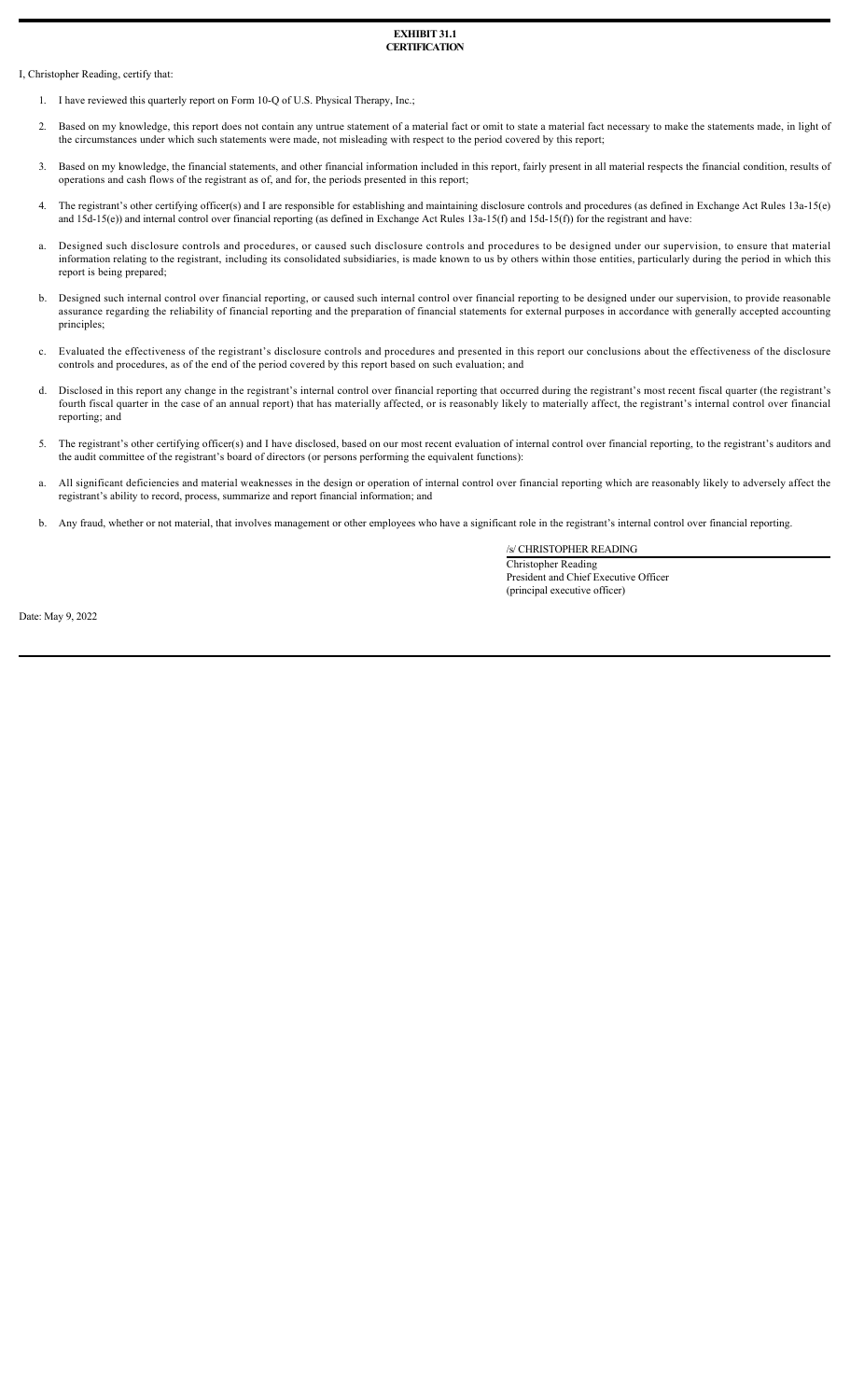I, Carey Hendrickson, certify that:

- 1. I have reviewed this quarterly report on Form 10-Q of U.S. Physical Therapy, Inc.;
- 2. Based on my knowledge, this report does not contain any untrue statement of a material fact or omit to state a material fact necessary to make the statements made, in light of the circumstances under which such statements were made, not misleading with respect to the period covered by this report;
- 3. Based on my knowledge, the financial statements, and other financial information included in this report, fairly present in all material respects the financial condition, results of operations and cash flows of the registrant as of, and for, the periods presented in this report;
- 4. The registrant's other certifying officer(s) and I are responsible for establishing and maintaining disclosure controls and procedures (as defined in Exchange Act Rules 13a-15(e) and 15d-15(e)) and internal control over financial reporting (as defined in Exchange Act Rules 13a-15(f) and 15d-15(f)) for the registrant and have:
- a. Designed such disclosure controls and procedures, or caused such disclosure controls and procedures to be designed under our supervision, to ensure that material information relating to the registrant, including its consolidated subsidiaries, is made known to us by others within those entities, particularly during the period in which this report is being prepared;
- b. Designed such internal control over financial reporting, or caused such internal control over financial reporting to be designed under our supervision, to provide reasonable assurance regarding the reliability of financial reporting and the preparation of financial statements for external purposes in accordance with generally accepted accounting principles;
- c. Evaluated the effectiveness of the registrant's disclosure controls and procedures and presented in this report our conclusions about the effectiveness of the disclosure controls and procedures, as of the end of the period covered by this report based on such evaluation; and
- d. Disclosed in this report any change in the registrant's internal control over financial reporting that occurred during the registrant's most recent fiscal quarter (the registrant's fourth fiscal quarter in the case of an annual report) that has materially affected, or is reasonably likely to materially affect, the registrant's internal control over financial reporting; and
- 5. The registrant's other certifying officer(s) and I have disclosed, based on our most recent evaluation of internal control over financial reporting, to the registrant's auditors and the audit committee of the registrant's board of directors (or persons performing the equivalent functions):
- a. All significant deficiencies and material weaknesses in the design or operation of internal control over financial reporting which are reasonably likely to adversely affect the registrant's ability to record, process, summarize and report financial information; and
- b. Any fraud, whether or not material, that involves management or other employees who have a significant role in the registrant's internal control over financial reporting.

/s/ CAREY HENDRICKSON Carey Hendrickson Chief Financial Officer (principal financial and accounting officer)

Date: May 9, 2022